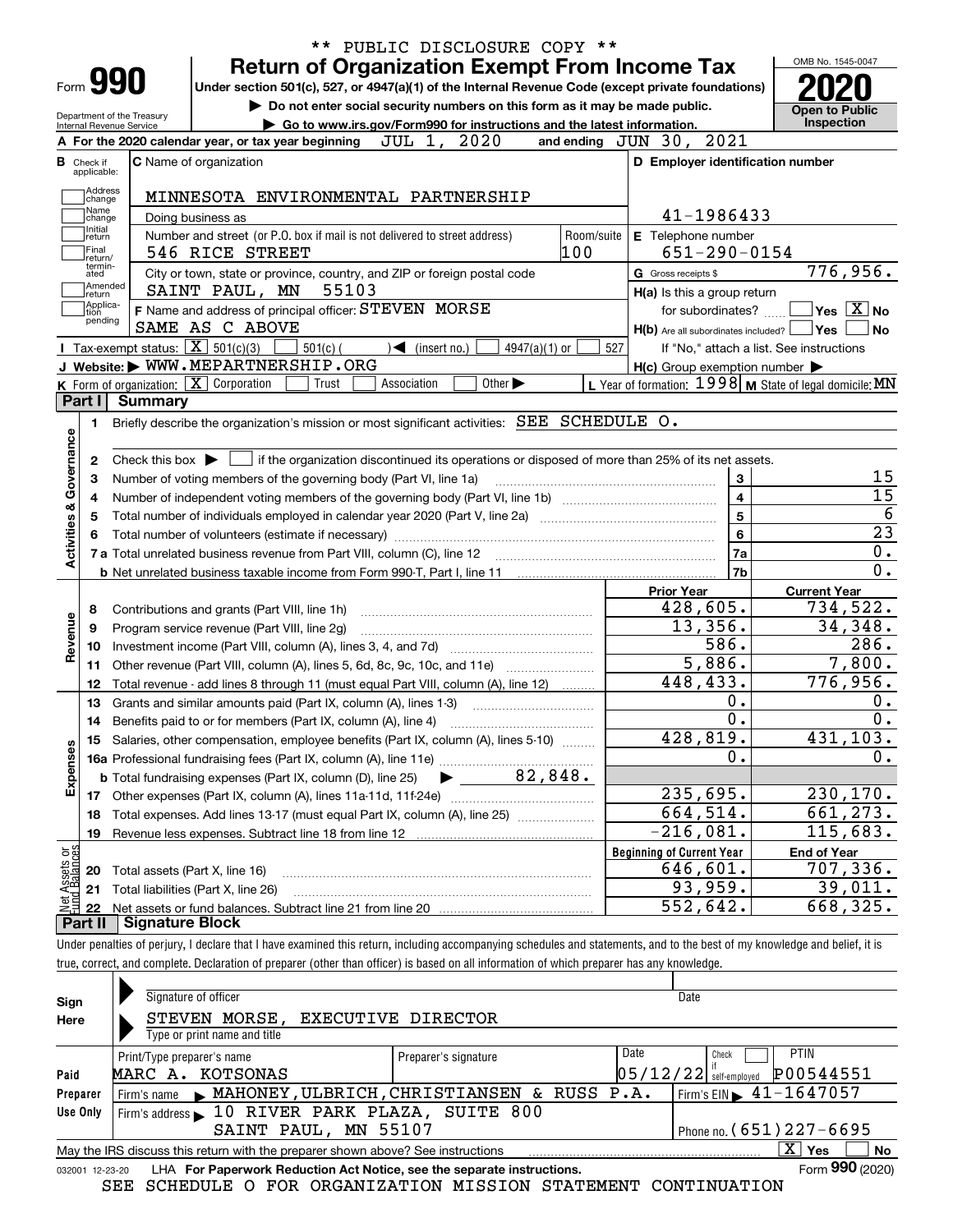|              | 41-1986433<br>MINNESOTA ENVIRONMENTAL PARTNERSHIP<br>Form 990 (2020)                                                                         | Page 2                  |
|--------------|----------------------------------------------------------------------------------------------------------------------------------------------|-------------------------|
|              | <b>Statement of Program Service Accomplishments</b><br>Part III                                                                              |                         |
|              |                                                                                                                                              | $\overline{\mathbf{X}}$ |
| 1            | Briefly describe the organization's mission:                                                                                                 |                         |
|              | MINNESOTA ENVIRONMENTAL PARTNERSHIP STRENGTHENS MEMBER EFFECTIVENESS                                                                         |                         |
|              | AND BUILDS COLLECTIVE POWER TO SECURE A HEALTHY ENVIRONMENT FOR ALL                                                                          |                         |
|              | MINNESOTANS.                                                                                                                                 |                         |
|              |                                                                                                                                              |                         |
| $\mathbf{2}$ | Did the organization undertake any significant program services during the year which were not listed on the                                 |                         |
|              | $Yes \quad X$ No<br>prior Form 990 or 990-EZ?                                                                                                |                         |
|              | If "Yes," describe these new services on Schedule O.                                                                                         |                         |
| 3            | $Yes \ \boxed{X}$ No<br>Did the organization cease conducting, or make significant changes in how it conducts, any program services?         |                         |
|              | If "Yes," describe these changes on Schedule O.                                                                                              |                         |
| 4            | Describe the organization's program service accomplishments for each of its three largest program services, as measured by expenses.         |                         |
|              | Section 501(c)(3) and 501(c)(4) organizations are required to report the amount of grants and allocations to others, the total expenses, and |                         |
|              | revenue, if any, for each program service reported.<br>34,348.                                                                               |                         |
| 4a           | $($ Expenses $\$$<br>(Code:                                                                                                                  |                         |
|              | OVERVIEW:<br>MINNESOTA ENVIRONMENTAL PARTNERSHIP (MEP) WORKS IN A UNIQUE WAY TO                                                              |                         |
|              | BRING TOGETHER THE ENERGIES AND PASSIONS OF ENVIRONMENTAL AND                                                                                |                         |
|              | CONSERVATION NONPROFITS INTO A SINGLE POWERFUL VOICE. WE WORK IN                                                                             |                         |
|              | SYNCHRONY WITH OUR MEMBERS AT THE STATE AND FEDERAL LEVEL, AND WE                                                                            |                         |
|              | EDUCATE AND MOBILIZE THE PUBLIC ON PRESSING ENVIRONMENTAL LAWS,                                                                              |                         |
|              | INVESTMENTS, AND INITIATIVES.                                                                                                                |                         |
|              |                                                                                                                                              |                         |
|              | MEP'S WORK IS FUNDED THROUGH INDIVIDUAL DONATIONS, MEMBER GROUP DUES,                                                                        |                         |
|              | AND FOUNDATIONS. FOUR OF MEP'S CURRENT FOUNDATION PARTNERS SUPPORT MEP                                                                       |                         |
|              | THROUGH STRATEGIC TWO-YEAR GRANTS, WHICH WERE EACH SECURED IN FY19 AND                                                                       |                         |
|              | ACTIVE IN FY21. INDUSTRY MANDATED ACCOUNTING PROCEDURES CALL FOR GRANTS                                                                      |                         |
| 4b           | and the contract of the contract of \$<br>(Revenue \$<br>(Code:<br>) (Expenses \$                                                            |                         |
|              |                                                                                                                                              |                         |
|              |                                                                                                                                              |                         |
|              |                                                                                                                                              |                         |
|              |                                                                                                                                              |                         |
|              |                                                                                                                                              |                         |
|              |                                                                                                                                              |                         |
|              |                                                                                                                                              |                         |
|              |                                                                                                                                              |                         |
|              |                                                                                                                                              |                         |
|              |                                                                                                                                              |                         |
|              |                                                                                                                                              |                         |
|              |                                                                                                                                              |                         |
| 4с           | ) (Revenue \$<br>(Code: ) (Expenses \$<br>including grants of \$                                                                             |                         |
|              |                                                                                                                                              |                         |
|              |                                                                                                                                              |                         |
|              |                                                                                                                                              |                         |
|              |                                                                                                                                              |                         |
|              |                                                                                                                                              |                         |
|              |                                                                                                                                              |                         |
|              |                                                                                                                                              |                         |
|              |                                                                                                                                              |                         |
|              |                                                                                                                                              |                         |
|              |                                                                                                                                              |                         |
|              |                                                                                                                                              |                         |
|              |                                                                                                                                              |                         |
| 4d           | Other program services (Describe on Schedule O.)                                                                                             |                         |
|              | (Expenses \$<br>including grants of \$<br>(Revenue \$                                                                                        |                         |
|              | 514,695.<br>4e Total program service expenses >                                                                                              |                         |
|              | Form 990 (2020)                                                                                                                              |                         |

SEE SCHEDULE O FOR CONTINUATION(S)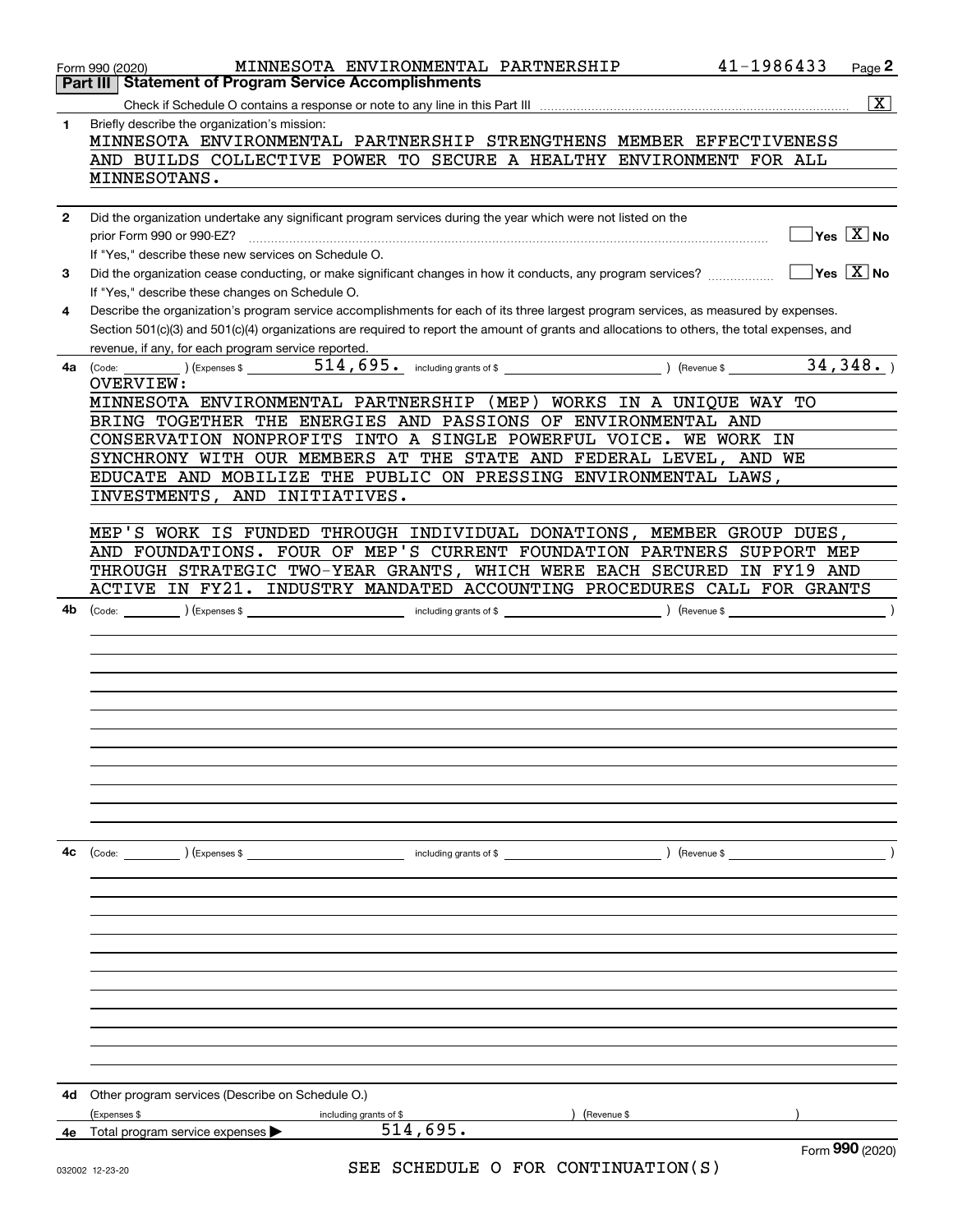|  | Form 990 (2020) |
|--|-----------------|

|     |                                                                                                                                                                                                                                                   |                 | Yes | No          |
|-----|---------------------------------------------------------------------------------------------------------------------------------------------------------------------------------------------------------------------------------------------------|-----------------|-----|-------------|
| 1.  | Is the organization described in section $501(c)(3)$ or $4947(a)(1)$ (other than a private foundation)?                                                                                                                                           |                 |     |             |
|     |                                                                                                                                                                                                                                                   | 1.              | х   |             |
| 2   |                                                                                                                                                                                                                                                   | $\overline{2}$  | X   |             |
| 3   | Did the organization engage in direct or indirect political campaign activities on behalf of or in opposition to candidates for                                                                                                                   |                 |     |             |
|     |                                                                                                                                                                                                                                                   | 3               |     | x           |
| 4   | Section 501(c)(3) organizations. Did the organization engage in lobbying activities, or have a section 501(h) election in effect                                                                                                                  |                 |     |             |
|     |                                                                                                                                                                                                                                                   | 4               | х   |             |
| 5   | Is the organization a section 501(c)(4), 501(c)(5), or 501(c)(6) organization that receives membership dues, assessments, or                                                                                                                      |                 |     |             |
|     |                                                                                                                                                                                                                                                   | 5               |     | x           |
| 6   | Did the organization maintain any donor advised funds or any similar funds or accounts for which donors have the right to                                                                                                                         |                 |     |             |
|     | provide advice on the distribution or investment of amounts in such funds or accounts? If "Yes," complete Schedule D, Part I                                                                                                                      | 6               |     | x           |
| 7   | Did the organization receive or hold a conservation easement, including easements to preserve open space,                                                                                                                                         |                 |     |             |
|     |                                                                                                                                                                                                                                                   | $\overline{7}$  |     | х           |
| 8   | Did the organization maintain collections of works of art, historical treasures, or other similar assets? If "Yes," complete                                                                                                                      |                 |     |             |
|     |                                                                                                                                                                                                                                                   | 8               |     | х           |
| 9   | Did the organization report an amount in Part X, line 21, for escrow or custodial account liability, serve as a custodian for                                                                                                                     |                 |     |             |
|     | amounts not listed in Part X; or provide credit counseling, debt management, credit repair, or debt negotiation services?                                                                                                                         |                 |     |             |
|     |                                                                                                                                                                                                                                                   | 9               |     | х           |
| 10  | Did the organization, directly or through a related organization, hold assets in donor-restricted endowments                                                                                                                                      |                 |     |             |
|     |                                                                                                                                                                                                                                                   | 10              |     | х           |
| 11  | If the organization's answer to any of the following questions is "Yes," then complete Schedule D, Parts VI, VII, VIII, IX, or X                                                                                                                  |                 |     |             |
|     | as applicable.                                                                                                                                                                                                                                    |                 |     |             |
|     | a Did the organization report an amount for land, buildings, and equipment in Part X, line 10? If "Yes." complete Schedule D.                                                                                                                     |                 |     |             |
|     |                                                                                                                                                                                                                                                   | 11a             | х   |             |
|     | <b>b</b> Did the organization report an amount for investments - other securities in Part X, line 12, that is 5% or more of its total                                                                                                             |                 |     |             |
|     |                                                                                                                                                                                                                                                   | 11 <sub>b</sub> |     | х           |
|     | c Did the organization report an amount for investments - program related in Part X, line 13, that is 5% or more of its total                                                                                                                     |                 |     |             |
|     |                                                                                                                                                                                                                                                   | 11c             |     | х           |
|     | d Did the organization report an amount for other assets in Part X, line 15, that is 5% or more of its total assets reported in                                                                                                                   |                 |     | x           |
|     |                                                                                                                                                                                                                                                   | 11d             |     | $\mathbf X$ |
|     |                                                                                                                                                                                                                                                   | <b>11e</b>      |     |             |
| f   | Did the organization's separate or consolidated financial statements for the tax year include a footnote that addresses<br>the organization's liability for uncertain tax positions under FIN 48 (ASC 740)? If "Yes," complete Schedule D, Part X | 11f             | x   |             |
|     | 12a Did the organization obtain separate, independent audited financial statements for the tax year? If "Yes," complete                                                                                                                           |                 |     |             |
|     |                                                                                                                                                                                                                                                   | 12a             | X   |             |
|     | <b>b</b> Was the organization included in consolidated, independent audited financial statements for the tax year?                                                                                                                                |                 |     |             |
|     | If "Yes," and if the organization answered "No" to line 12a, then completing Schedule D, Parts XI and XII is optional                                                                                                                             | 12 <sub>b</sub> |     |             |
| 13  |                                                                                                                                                                                                                                                   | 13              |     | ∡⊾<br>X     |
| 14a | Did the organization maintain an office, employees, or agents outside of the United States?                                                                                                                                                       | 14a             |     | X           |
|     | <b>b</b> Did the organization have aggregate revenues or expenses of more than \$10,000 from grantmaking, fundraising, business,                                                                                                                  |                 |     |             |
|     | investment, and program service activities outside the United States, or aggregate foreign investments valued at \$100,000                                                                                                                        |                 |     |             |
|     |                                                                                                                                                                                                                                                   | 14b             |     | x           |
| 15  | Did the organization report on Part IX, column (A), line 3, more than \$5,000 of grants or other assistance to or for any                                                                                                                         |                 |     |             |
|     |                                                                                                                                                                                                                                                   | 15              |     | x           |
| 16  | Did the organization report on Part IX, column (A), line 3, more than \$5,000 of aggregate grants or other assistance to                                                                                                                          |                 |     |             |
|     |                                                                                                                                                                                                                                                   | 16              |     | x           |
| 17  | Did the organization report a total of more than \$15,000 of expenses for professional fundraising services on Part IX,                                                                                                                           |                 |     |             |
|     |                                                                                                                                                                                                                                                   | 17              |     | x           |
| 18  | Did the organization report more than \$15,000 total of fundraising event gross income and contributions on Part VIII, lines                                                                                                                      |                 |     |             |
|     |                                                                                                                                                                                                                                                   | 18              |     | x           |
| 19  | Did the organization report more than \$15,000 of gross income from gaming activities on Part VIII, line 9a? If "Yes."                                                                                                                            |                 |     |             |
|     |                                                                                                                                                                                                                                                   | 19              |     | X           |
|     |                                                                                                                                                                                                                                                   | 20a             |     | X           |
|     | b If "Yes" to line 20a, did the organization attach a copy of its audited financial statements to this return?                                                                                                                                    | 20 <sub>b</sub> |     |             |
| 21  | Did the organization report more than \$5,000 of grants or other assistance to any domestic organization or                                                                                                                                       |                 |     |             |
|     |                                                                                                                                                                                                                                                   | 21              |     | х           |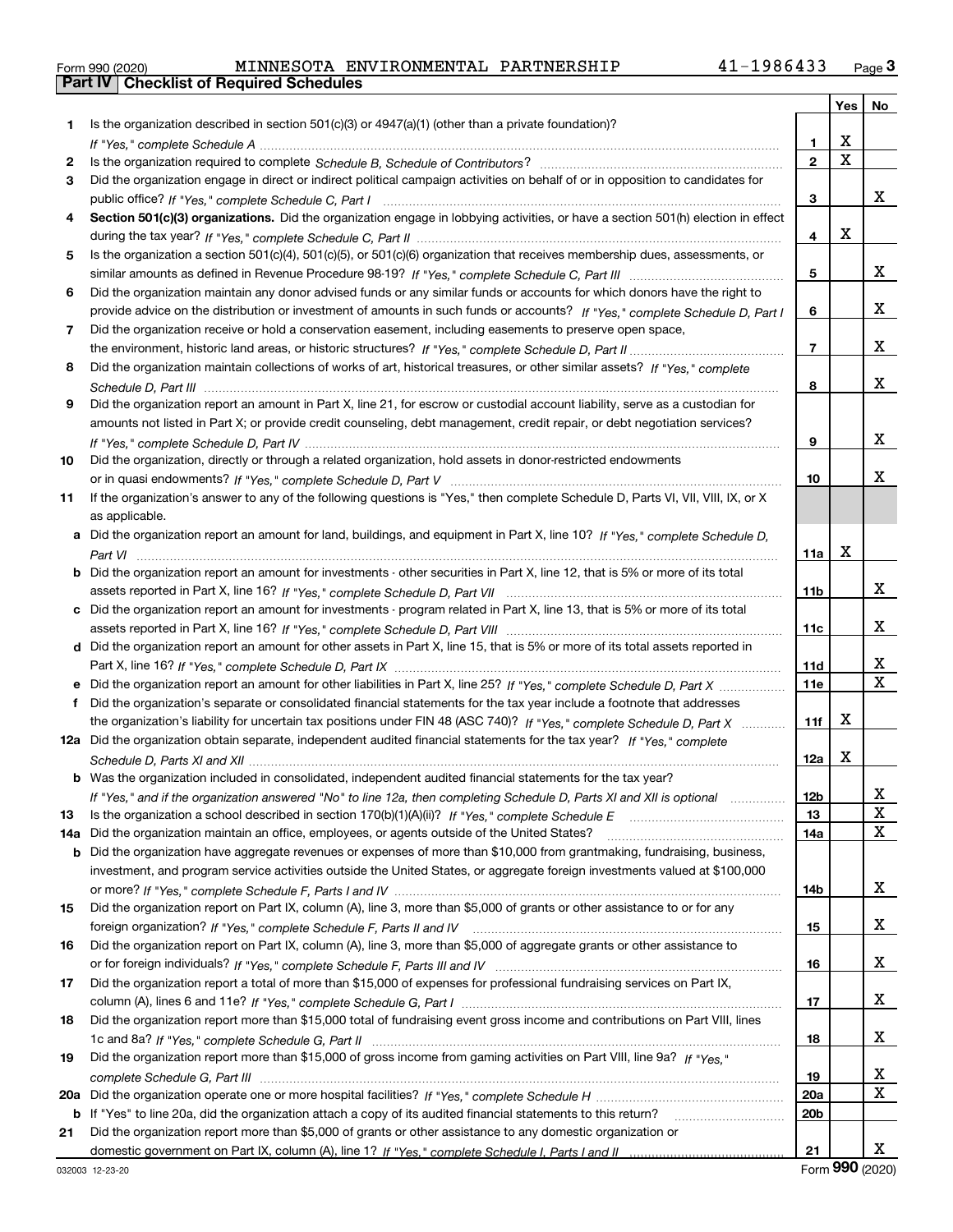|  | Form 990 (2020) |
|--|-----------------|
|  |                 |

*(continued)*

|               |                                                                                                                                                                                                                                        |                 | Yes | No     |
|---------------|----------------------------------------------------------------------------------------------------------------------------------------------------------------------------------------------------------------------------------------|-----------------|-----|--------|
| 22            | Did the organization report more than \$5,000 of grants or other assistance to or for domestic individuals on                                                                                                                          |                 |     |        |
|               |                                                                                                                                                                                                                                        | 22              |     | x      |
| 23            | Did the organization answer "Yes" to Part VII, Section A, line 3, 4, or 5 about compensation of the organization's current                                                                                                             |                 |     |        |
|               | and former officers, directors, trustees, key employees, and highest compensated employees? If "Yes," complete                                                                                                                         |                 |     |        |
|               |                                                                                                                                                                                                                                        | 23              |     | x      |
|               | 24a Did the organization have a tax-exempt bond issue with an outstanding principal amount of more than \$100,000 as of the                                                                                                            |                 |     |        |
|               | last day of the year, that was issued after December 31, 2002? If "Yes," answer lines 24b through 24d and complete                                                                                                                     |                 |     |        |
|               |                                                                                                                                                                                                                                        | 24a             |     | x      |
|               |                                                                                                                                                                                                                                        | 24 <sub>b</sub> |     |        |
|               | c Did the organization maintain an escrow account other than a refunding escrow at any time during the year to defease                                                                                                                 |                 |     |        |
|               |                                                                                                                                                                                                                                        | 24c             |     |        |
|               |                                                                                                                                                                                                                                        | 24d             |     |        |
|               | 25a Section 501(c)(3), 501(c)(4), and 501(c)(29) organizations. Did the organization engage in an excess benefit                                                                                                                       |                 |     |        |
|               |                                                                                                                                                                                                                                        | 25a             |     | x      |
|               | b Is the organization aware that it engaged in an excess benefit transaction with a disqualified person in a prior year, and                                                                                                           |                 |     |        |
|               | that the transaction has not been reported on any of the organization's prior Forms 990 or 990-EZ? If "Yes," complete                                                                                                                  |                 |     |        |
|               | Schedule L. Part I                                                                                                                                                                                                                     | 25b             |     | x      |
| 26            | Did the organization report any amount on Part X, line 5 or 22, for receivables from or payables to any current                                                                                                                        |                 |     |        |
|               | or former officer, director, trustee, key employee, creator or founder, substantial contributor, or 35%                                                                                                                                |                 |     |        |
|               | controlled entity or family member of any of these persons? If "Yes," complete Schedule L, Part II                                                                                                                                     | 26              |     | x      |
| 27            | Did the organization provide a grant or other assistance to any current or former officer, director, trustee, key employee,                                                                                                            |                 |     |        |
|               | creator or founder, substantial contributor or employee thereof, a grant selection committee member, or to a 35% controlled                                                                                                            |                 |     |        |
|               | entity (including an employee thereof) or family member of any of these persons? If "Yes," complete Schedule L, Part III                                                                                                               | 27              |     | x      |
| 28            | Was the organization a party to a business transaction with one of the following parties (see Schedule L, Part IV                                                                                                                      |                 |     |        |
|               | instructions, for applicable filing thresholds, conditions, and exceptions):                                                                                                                                                           |                 |     |        |
|               | a A current or former officer, director, trustee, key employee, creator or founder, or substantial contributor? If                                                                                                                     |                 |     |        |
|               |                                                                                                                                                                                                                                        | 28a             |     | х<br>X |
|               |                                                                                                                                                                                                                                        | 28 <sub>b</sub> |     |        |
|               | c A 35% controlled entity of one or more individuals and/or organizations described in lines 28a or 28b? If                                                                                                                            |                 | X   |        |
|               |                                                                                                                                                                                                                                        | 28c<br>29       |     | X      |
| 29            |                                                                                                                                                                                                                                        |                 |     |        |
| 30            | Did the organization receive contributions of art, historical treasures, or other similar assets, or qualified conservation                                                                                                            | 30              |     | х      |
|               |                                                                                                                                                                                                                                        | 31              |     | X      |
| 31<br>32      | Did the organization liquidate, terminate, or dissolve and cease operations? If "Yes," complete Schedule N, Part I<br>Did the organization sell, exchange, dispose of, or transfer more than 25% of its net assets? If "Yes," complete |                 |     |        |
|               |                                                                                                                                                                                                                                        | 32              |     | х      |
| 33            | Did the organization own 100% of an entity disregarded as separate from the organization under Regulations                                                                                                                             |                 |     |        |
|               |                                                                                                                                                                                                                                        | 33              |     | x      |
| 34            | Was the organization related to any tax-exempt or taxable entity? If "Yes," complete Schedule R, Part II, III, or IV, and                                                                                                              |                 |     |        |
|               |                                                                                                                                                                                                                                        | 34              |     | X      |
|               | 35a Did the organization have a controlled entity within the meaning of section 512(b)(13)?                                                                                                                                            | 35a             |     | x      |
|               | <b>b</b> If "Yes" to line 35a, did the organization receive any payment from or engage in any transaction with a controlled entity                                                                                                     |                 |     |        |
|               |                                                                                                                                                                                                                                        | 35b             |     |        |
| 36            | Section 501(c)(3) organizations. Did the organization make any transfers to an exempt non-charitable related organization?                                                                                                             |                 |     |        |
|               |                                                                                                                                                                                                                                        | 36              |     | x      |
| 37            | Did the organization conduct more than 5% of its activities through an entity that is not a related organization                                                                                                                       |                 |     |        |
|               | and that is treated as a partnership for federal income tax purposes? If "Yes," complete Schedule R, Part VI                                                                                                                           | 37              |     | x      |
| 38            | Did the organization complete Schedule O and provide explanations in Schedule O for Part VI, lines 11b and 19?                                                                                                                         |                 |     |        |
|               | Note: All Form 990 filers are required to complete Schedule O                                                                                                                                                                          | 38              | х   |        |
| <b>Part V</b> | <b>Statements Regarding Other IRS Filings and Tax Compliance</b>                                                                                                                                                                       |                 |     |        |
|               | Check if Schedule O contains a response or note to any line in this Part V                                                                                                                                                             |                 |     |        |
|               |                                                                                                                                                                                                                                        |                 | Yes | No     |
|               | 11<br>1a                                                                                                                                                                                                                               |                 |     |        |
| b             | 0<br>Enter the number of Forms W-2G included in line 1a. Enter -0- if not applicable<br>1b                                                                                                                                             |                 |     |        |
|               | Did the organization comply with backup withholding rules for reportable payments to vendors and reportable gaming                                                                                                                     |                 |     |        |
|               |                                                                                                                                                                                                                                        | 1c              | х   |        |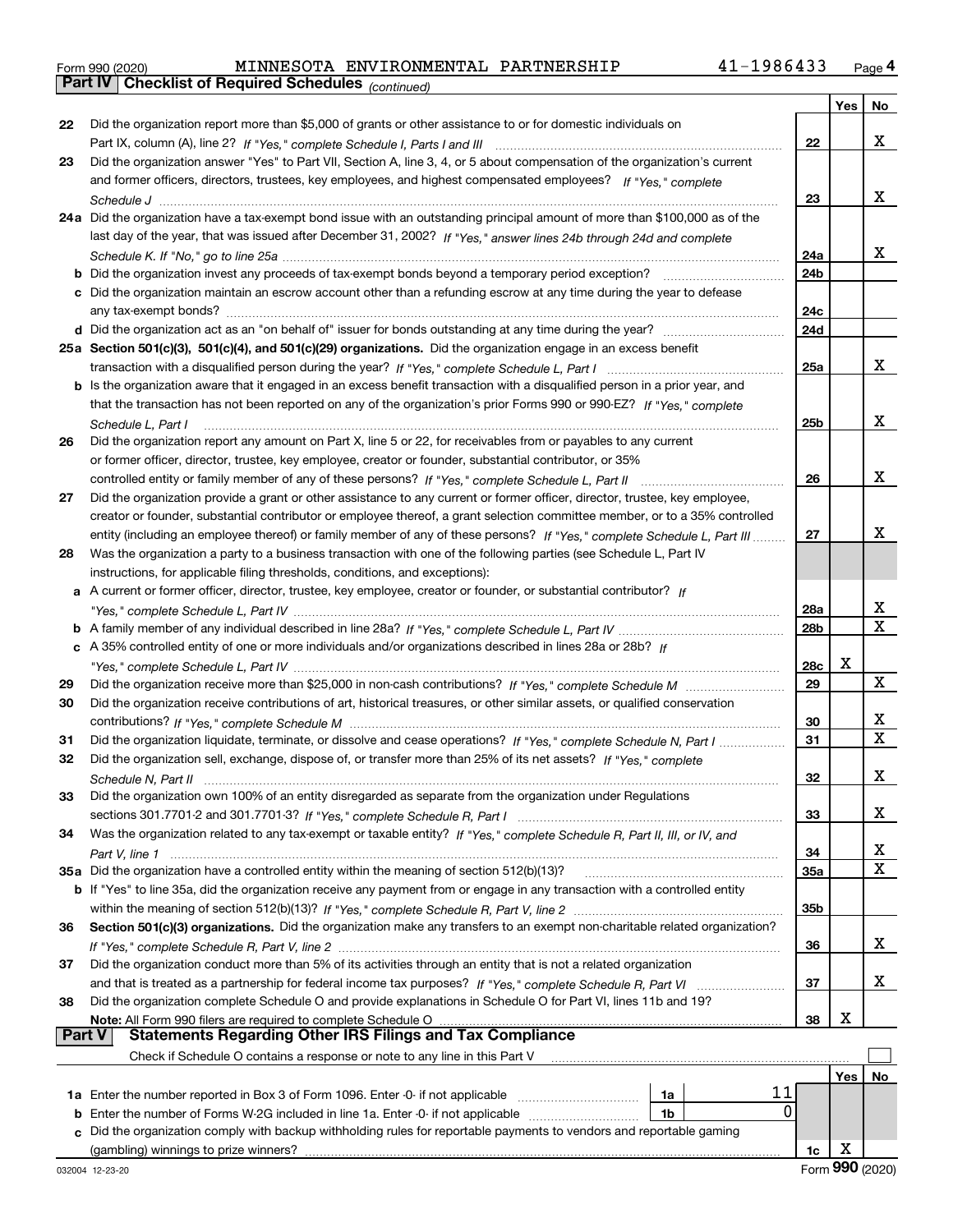| Form 990 (2020) |  | MINNESOTA ENVIRONMENTAL PARTNERSHIP |                                                                                                | $41 - 1986433$ | Page 5 |
|-----------------|--|-------------------------------------|------------------------------------------------------------------------------------------------|----------------|--------|
|                 |  |                                     | <b>Part V</b> Statements Regarding Other IRS Filings and Tax Compliance <sub>(continued)</sub> |                |        |

| rai l V | Statements Regarding Other IRS Fillings and Tax Compilance $_{(continued)}$                                                                     |                |     |             |
|---------|-------------------------------------------------------------------------------------------------------------------------------------------------|----------------|-----|-------------|
|         |                                                                                                                                                 |                | Yes | No          |
|         | 2a Enter the number of employees reported on Form W-3, Transmittal of Wage and Tax Statements,                                                  |                |     |             |
|         | 6<br>filed for the calendar year ending with or within the year covered by this return<br>2a                                                    |                |     |             |
|         |                                                                                                                                                 | 2 <sub>b</sub> | X   |             |
|         |                                                                                                                                                 |                |     |             |
|         | 3a Did the organization have unrelated business gross income of \$1,000 or more during the year?                                                | 3a             |     | х           |
|         |                                                                                                                                                 | 3b             |     |             |
|         | 4a At any time during the calendar year, did the organization have an interest in, or a signature or other authority over, a                    |                |     |             |
|         |                                                                                                                                                 | 4a             |     | x           |
|         | <b>b</b> If "Yes," enter the name of the foreign country                                                                                        |                |     |             |
|         | See instructions for filing requirements for FinCEN Form 114, Report of Foreign Bank and Financial Accounts (FBAR).                             |                |     |             |
|         | 5a Was the organization a party to a prohibited tax shelter transaction at any time during the tax year?                                        | 5a             |     | х           |
| b       |                                                                                                                                                 | 5b             |     | х           |
| с       |                                                                                                                                                 | 5c             |     |             |
|         | 6a Does the organization have annual gross receipts that are normally greater than \$100,000, and did the organization solicit                  |                |     |             |
|         | any contributions that were not tax deductible as charitable contributions?                                                                     | 6a             |     | х           |
|         | <b>b</b> If "Yes," did the organization include with every solicitation an express statement that such contributions or gifts                   |                |     |             |
|         | were not tax deductible?                                                                                                                        | 6b             |     |             |
| 7       | Organizations that may receive deductible contributions under section 170(c).                                                                   |                |     |             |
| а       | Did the organization receive a payment in excess of \$75 made partly as a contribution and partly for goods and services provided to the payor? | 7a             |     | х           |
| b       | If "Yes," did the organization notify the donor of the value of the goods or services provided?                                                 | 7b             |     |             |
|         | c Did the organization sell, exchange, or otherwise dispose of tangible personal property for which it was required                             |                |     |             |
|         | to file Form 8282?                                                                                                                              | 7c             |     | х           |
| d       | 7d<br>If "Yes," indicate the number of Forms 8282 filed during the year                                                                         |                |     |             |
| е       | Did the organization receive any funds, directly or indirectly, to pay premiums on a personal benefit contract?                                 | 7e             |     | х           |
|         | Did the organization, during the year, pay premiums, directly or indirectly, on a personal benefit contract?                                    | 7f             |     | $\mathbf X$ |
| g       | If the organization received a contribution of qualified intellectual property, did the organization file Form 8899 as required?                | 7g             | N/R |             |
| h       | If the organization received a contribution of cars, boats, airplanes, or other vehicles, did the organization file a Form 1098-C?              | 7h             | N/R |             |
| 8       | Sponsoring organizations maintaining donor advised funds. Did a donor advised fund maintained by the                                            |                |     |             |
|         | N/A<br>sponsoring organization have excess business holdings at any time during the year?                                                       | 8              |     |             |
| 9       | Sponsoring organizations maintaining donor advised funds.<br>N/A                                                                                |                |     |             |
| а       | Did the sponsoring organization make any taxable distributions under section 4966?<br>N/A                                                       | 9а             |     |             |
| b       | Did the sponsoring organization make a distribution to a donor, donor advisor, or related person?                                               | 9b             |     |             |
| 10      | Section 501(c)(7) organizations. Enter:                                                                                                         |                |     |             |
| а       | 10a<br>Gross receipts, included on Form 990, Part VIII, line 12, for public use of club facilities<br>10 <sub>b</sub>                           |                |     |             |
| b       | Section 501(c)(12) organizations. Enter:                                                                                                        |                |     |             |
| 11      | N/A                                                                                                                                             |                |     |             |
| b       | 11a<br>Gross income from other sources (Do not net amounts due or paid to other sources against                                                 |                |     |             |
|         | 11b                                                                                                                                             |                |     |             |
|         | 12a Section 4947(a)(1) non-exempt charitable trusts. Is the organization filing Form 990 in lieu of Form 1041?                                  | 12a            |     |             |
|         | <b>b</b> If "Yes," enter the amount of tax-exempt interest received or accrued during the year $\ldots \mathbf{N}/\mathbf{A}$<br>12b            |                |     |             |
| 13      | Section 501(c)(29) qualified nonprofit health insurance issuers.                                                                                |                |     |             |
| а       |                                                                                                                                                 | 13a            |     |             |
|         | Note: See the instructions for additional information the organization must report on Schedule O.                                               |                |     |             |
| b       | Enter the amount of reserves the organization is required to maintain by the states in which the                                                |                |     |             |
|         | 13b                                                                                                                                             |                |     |             |
| c       | 13c                                                                                                                                             |                |     |             |
| 14a     | Did the organization receive any payments for indoor tanning services during the tax year?                                                      | 14a            |     | х           |
| b       |                                                                                                                                                 | 14b            |     |             |
| 15      | Is the organization subject to the section 4960 tax on payment(s) of more than \$1,000,000 in remuneration or                                   |                |     |             |
|         |                                                                                                                                                 | 15             |     | х           |
|         | If "Yes," see instructions and file Form 4720, Schedule N.                                                                                      |                |     |             |
| 16      | Is the organization an educational institution subject to the section 4968 excise tax on net investment income?                                 | 16             |     | х           |
|         | If "Yes," complete Form 4720, Schedule O.                                                                                                       |                |     |             |

Form (2020) **990**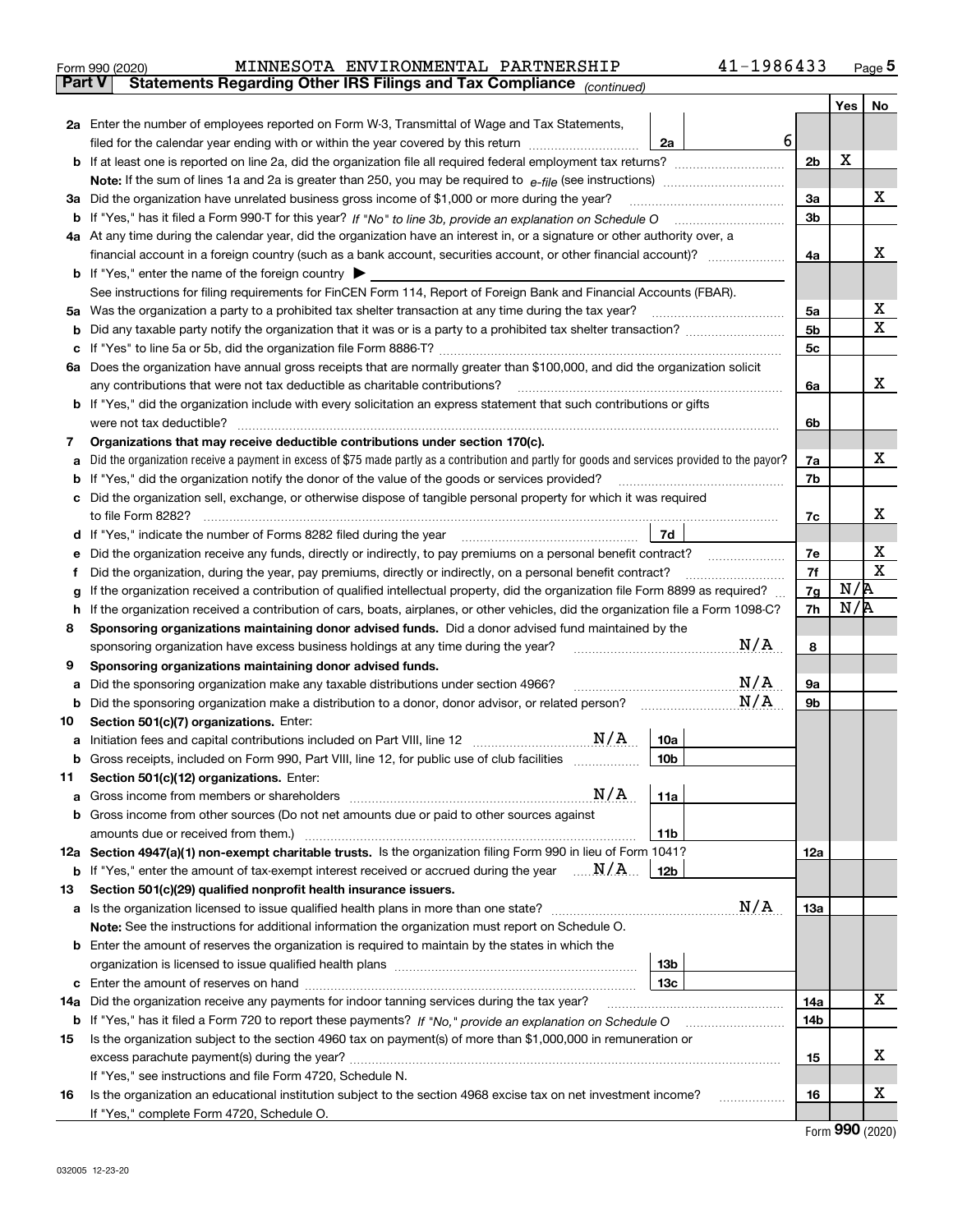|  | Form 990 (2020) |
|--|-----------------|
|  |                 |

#### MINNESOTA ENVIRONMENTAL PARTNERSHIP 41-1986433

*For each "Yes" response to lines 2 through 7b below, and for a "No" response to line 8a, 8b, or 10b below, describe the circumstances, processes, or changes on Schedule O. See instructions.* Form 990 (2020) **MINNESOTA ENVIRONMENTAL PARTNERSHIP** 41-1986433 Page 6<br>**Part VI** | Governance, Management, and Disclosure *For each "Yes" response to lines 2 through 7b below, and for a "No" response* Check if Schedule O contains a response or note to any line in this Part VI

|     | Check if Schedule O contains a response or note to any line in this Part VI                                                                                           |    |    |                 |     | X           |
|-----|-----------------------------------------------------------------------------------------------------------------------------------------------------------------------|----|----|-----------------|-----|-------------|
|     | <b>Section A. Governing Body and Management</b>                                                                                                                       |    |    |                 |     |             |
|     |                                                                                                                                                                       |    |    |                 | Yes | No          |
|     | 1a Enter the number of voting members of the governing body at the end of the tax year                                                                                | 1a | 15 |                 |     |             |
|     | If there are material differences in voting rights among members of the governing body, or if the governing                                                           |    |    |                 |     |             |
|     | body delegated broad authority to an executive committee or similar committee, explain on Schedule O.                                                                 |    |    |                 |     |             |
| b   | Enter the number of voting members included on line 1a, above, who are independent                                                                                    | 1b | 15 |                 |     |             |
| 2   | Did any officer, director, trustee, or key employee have a family relationship or a business relationship with any other                                              |    |    |                 |     |             |
|     | officer, director, trustee, or key employee?                                                                                                                          |    |    | $\mathbf{2}$    | X   |             |
| 3   | Did the organization delegate control over management duties customarily performed by or under the direct supervision                                                 |    |    |                 |     |             |
|     | of officers, directors, trustees, or key employees to a management company or other person?                                                                           |    |    | 3               |     | х           |
| 4   | Did the organization make any significant changes to its governing documents since the prior Form 990 was filed?                                                      |    |    | 4               |     | $\mathbf X$ |
| 5   |                                                                                                                                                                       |    |    | 5               |     | $\mathbf X$ |
| 6   | Did the organization have members or stockholders?                                                                                                                    |    |    | 6               | X   |             |
| 7a  | Did the organization have members, stockholders, or other persons who had the power to elect or appoint one or                                                        |    |    |                 |     |             |
|     | more members of the governing body?                                                                                                                                   |    |    | 7a              | х   |             |
|     | <b>b</b> Are any governance decisions of the organization reserved to (or subject to approval by) members, stockholders, or                                           |    |    |                 |     |             |
|     | persons other than the governing body?                                                                                                                                |    |    | 7b              |     | х           |
| 8   | Did the organization contemporaneously document the meetings held or written actions undertaken during the year by the following:                                     |    |    |                 |     |             |
| a   | The governing body?                                                                                                                                                   |    |    | 8a              | х   |             |
| b   |                                                                                                                                                                       |    |    | 8b              | X   |             |
| 9   | Is there any officer, director, trustee, or key employee listed in Part VII, Section A, who cannot be reached at the                                                  |    |    |                 |     |             |
|     |                                                                                                                                                                       |    |    | 9               |     | x           |
|     | <b>Section B. Policies</b> (This Section B requests information about policies not required by the Internal Revenue Code.)                                            |    |    |                 |     |             |
|     |                                                                                                                                                                       |    |    |                 | Yes | No          |
|     |                                                                                                                                                                       |    |    | 10a             |     | x           |
|     | <b>b</b> If "Yes," did the organization have written policies and procedures governing the activities of such chapters, affiliates,                                   |    |    |                 |     |             |
|     | and branches to ensure their operations are consistent with the organization's exempt purposes?                                                                       |    |    | 10 <sub>b</sub> |     |             |
|     | 11a Has the organization provided a complete copy of this Form 990 to all members of its governing body before filing the form?                                       |    |    | 11a             | X   |             |
| b   | Describe in Schedule O the process, if any, used by the organization to review this Form 990.                                                                         |    |    |                 |     |             |
| 12a |                                                                                                                                                                       |    |    | 12a             | X   |             |
| b   |                                                                                                                                                                       |    |    | 12 <sub>b</sub> | X   |             |
| с   | Did the organization regularly and consistently monitor and enforce compliance with the policy? If "Yes," describe                                                    |    |    |                 |     |             |
|     | in Schedule O how this was done measured and contained a state of the state of the state of the state of the s                                                        |    |    | 12c             | х   |             |
| 13  | Did the organization have a written whistleblower policy?                                                                                                             |    |    | 13              | X   |             |
| 14  | Did the organization have a written document retention and destruction policy?                                                                                        |    |    | 14              | X   |             |
| 15  | Did the process for determining compensation of the following persons include a review and approval by independent                                                    |    |    |                 |     |             |
|     | persons, comparability data, and contemporaneous substantiation of the deliberation and decision?                                                                     |    |    |                 |     |             |
| a   | The organization's CEO, Executive Director, or top management official manufactured content of the organization's CEO, Executive Director, or top management official |    |    | 15a             | X   |             |
|     | <b>b</b> Other officers or key employees of the organization                                                                                                          |    |    | 15b             |     | х           |
|     | If "Yes" to line 15a or 15b, describe the process in Schedule O (see instructions).                                                                                   |    |    |                 |     |             |
|     | 16a Did the organization invest in, contribute assets to, or participate in a joint venture or similar arrangement with a                                             |    |    |                 |     | х           |
|     | taxable entity during the year?                                                                                                                                       |    |    | 16a             |     |             |
|     | b If "Yes," did the organization follow a written policy or procedure requiring the organization to evaluate its participation                                        |    |    |                 |     |             |
|     | in joint venture arrangements under applicable federal tax law, and take steps to safeguard the organization's                                                        |    |    |                 |     |             |
|     | exempt status with respect to such arrangements?<br><b>Section C. Disclosure</b>                                                                                      |    |    | 16b             |     |             |
| 17  | List the states with which a copy of this Form 990 is required to be filed $\triangleright$ MN                                                                        |    |    |                 |     |             |
| 18  | Section 6104 requires an organization to make its Forms 1023 (1024 or 1024-A, if applicable), 990, and 990-T (Section 501(c)(3)s only) available                      |    |    |                 |     |             |
|     | for public inspection. Indicate how you made these available. Check all that apply.                                                                                   |    |    |                 |     |             |
|     | $\lfloor x \rfloor$ Upon request<br>Another's website<br>Own website<br>Other (explain on Schedule O)                                                                 |    |    |                 |     |             |
| 19  | Describe on Schedule O whether (and if so, how) the organization made its governing documents, conflict of interest policy, and financial                             |    |    |                 |     |             |
|     | statements available to the public during the tax year.                                                                                                               |    |    |                 |     |             |
| 20  | State the name, address, and telephone number of the person who possesses the organization's books and records                                                        |    |    |                 |     |             |
|     | THE ORGANIZATION - 651-290-0154                                                                                                                                       |    |    |                 |     |             |
|     | 55103<br>546 RICE STREET, NO. 100, SAINT PAUL, MN                                                                                                                     |    |    |                 |     |             |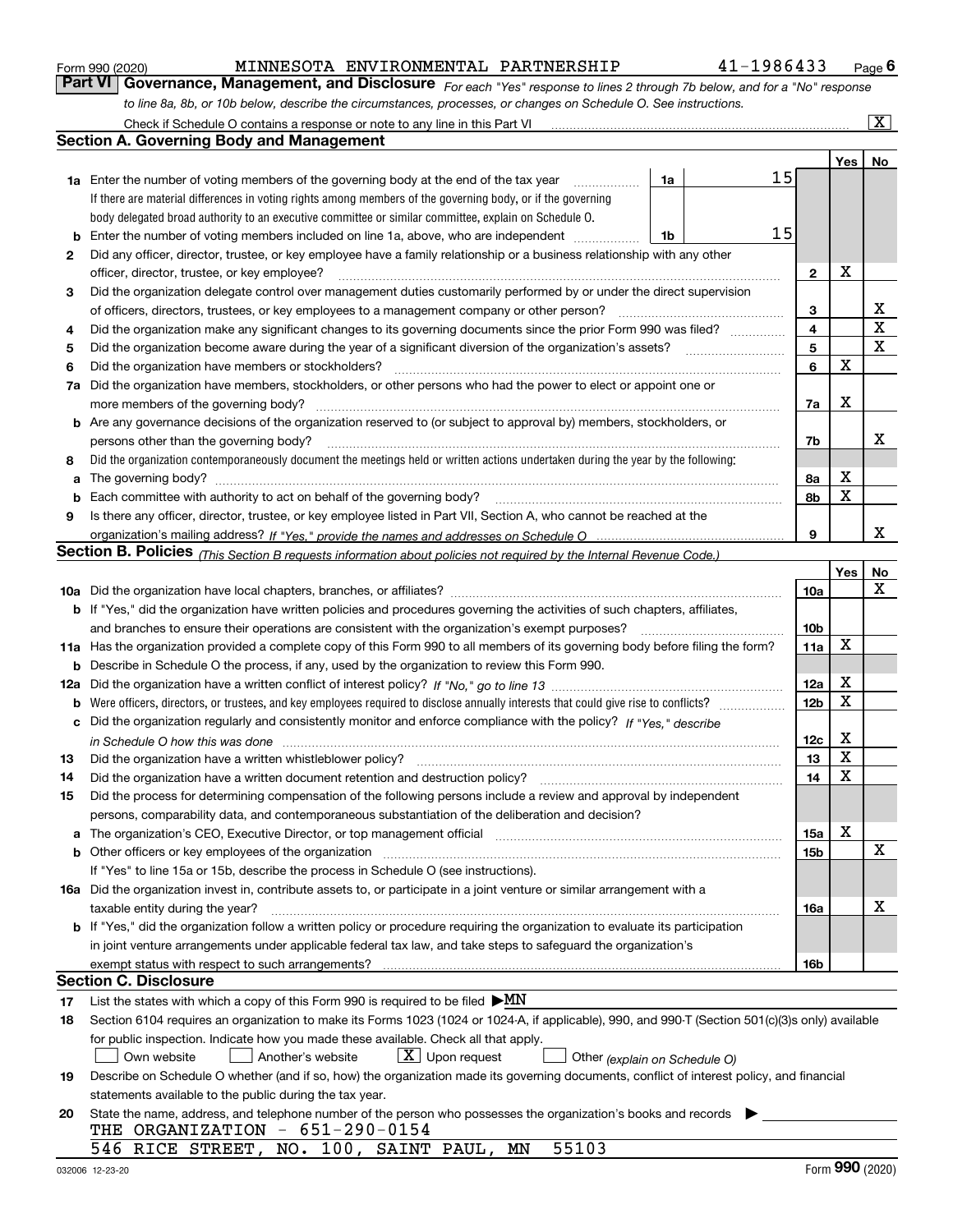$\mathcal{L}^{\text{max}}$ 

**7Part VII Compensation of Officers, Directors, Trustees, Key Employees, Highest Compensated Employees, and Independent Contractors**

Check if Schedule O contains a response or note to any line in this Part VII

**Section A. Officers, Directors, Trustees, Key Employees, and Highest Compensated Employees**

**1a**  Complete this table for all persons required to be listed. Report compensation for the calendar year ending with or within the organization's tax year. **•** List all of the organization's current officers, directors, trustees (whether individuals or organizations), regardless of amount of compensation.

Enter -0- in columns (D), (E), and (F) if no compensation was paid.

 $\bullet$  List all of the organization's  $\,$ current key employees, if any. See instructions for definition of "key employee."

**•** List the organization's five current highest compensated employees (other than an officer, director, trustee, or key employee) who received reportable compensation (Box 5 of Form W-2 and/or Box 7 of Form 1099-MISC) of more than \$100,000 from the organization and any related organizations.

**•** List all of the organization's former officers, key employees, and highest compensated employees who received more than \$100,000 of reportable compensation from the organization and any related organizations.

**former directors or trustees**  ¥ List all of the organization's that received, in the capacity as a former director or trustee of the organization, more than \$10,000 of reportable compensation from the organization and any related organizations.

See instructions for the order in which to list the persons above.

Check this box if neither the organization nor any related organization compensated any current officer, director, or trustee.  $\mathcal{L}^{\text{max}}$ 

| (A)                          | (B)                                                                          | (C)                                                                                                         |                      |                         |              |                                  |        | (D)                                            | (E)                                              | (F)                                                                               |
|------------------------------|------------------------------------------------------------------------------|-------------------------------------------------------------------------------------------------------------|----------------------|-------------------------|--------------|----------------------------------|--------|------------------------------------------------|--------------------------------------------------|-----------------------------------------------------------------------------------|
| Name and title               | Average<br>hours per                                                         | Position<br>(do not check more than one<br>box, unless person is both an<br>officer and a director/trustee) |                      |                         |              |                                  |        | Reportable<br>compensation                     | Reportable<br>compensation                       | Estimated<br>amount of                                                            |
|                              | week<br>(list any<br>hours for<br>related<br>organizations<br>below<br>line) | ndividual trustee or director                                                                               | nstitutional trustee | Officer                 | Key employee | Highest compensated<br> employee | Former | from<br>the<br>organization<br>(W-2/1099-MISC) | from related<br>organizations<br>(W-2/1099-MISC) | other<br>compensation<br>from the<br>organization<br>and related<br>organizations |
| STEVEN MORSE<br>(1)          | 45.00                                                                        |                                                                                                             |                      |                         |              |                                  |        |                                                |                                                  |                                                                                   |
| EXECUTIVE DIRECTOR           |                                                                              |                                                                                                             |                      | $\overline{\textbf{X}}$ |              |                                  |        | 124,548.                                       | 0.                                               | 24,210.                                                                           |
| TIM SCHAEFER<br>(2)          | 1.00                                                                         |                                                                                                             |                      |                         |              |                                  |        |                                                |                                                  |                                                                                   |
| <b>BOARD CHAIR</b>           |                                                                              | X                                                                                                           |                      | X                       |              |                                  |        | 0.                                             | 0.                                               | $\mathbf 0$ .                                                                     |
| WHITNEY TERRILL<br>(3)       | 1.00                                                                         |                                                                                                             |                      |                         |              |                                  |        |                                                |                                                  |                                                                                   |
| VICE CHAIR                   |                                                                              | X                                                                                                           |                      | $\overline{\textbf{X}}$ |              |                                  |        | $\mathbf 0$ .                                  | $\mathbf 0$ .                                    | $\mathbf 0$ .                                                                     |
| CHRIS KNOPF<br>(4)           | 1.00                                                                         |                                                                                                             |                      |                         |              |                                  |        |                                                |                                                  |                                                                                   |
| <b>TREASURER</b>             |                                                                              | $\mathbf x$                                                                                                 |                      | X                       |              |                                  |        | 0.                                             | 0.                                               | $\mathbf 0$ .                                                                     |
| WHITNEY CLARK<br>(5)         | 1.00                                                                         |                                                                                                             |                      |                         |              |                                  |        |                                                |                                                  |                                                                                   |
| BOARD CHAIR THRU 1/21        |                                                                              | $\mathbf x$                                                                                                 |                      | X                       |              |                                  |        | 0.                                             | 0.                                               | $0_{.}$                                                                           |
| <b>JENNA GROVE</b><br>(6)    | 1.00                                                                         |                                                                                                             |                      |                         |              |                                  |        |                                                |                                                  |                                                                                   |
| VICE CHAIR THRU 1/21         |                                                                              | $\mathbf x$                                                                                                 |                      | $\overline{\text{X}}$   |              |                                  |        | $\mathbf 0$ .                                  | 0.                                               | $0_{.}$                                                                           |
| LYNN HOFFMAN<br>(7)          | 1.00                                                                         |                                                                                                             |                      |                         |              |                                  |        |                                                |                                                  |                                                                                   |
| TREASURER THRU 1/21          |                                                                              | $\mathbf X$                                                                                                 |                      | $\overline{\textbf{X}}$ |              |                                  |        | 0.                                             | 0.                                               | $0_{.}$                                                                           |
| THERESA KEAVENY<br>(8)       | 1.00                                                                         |                                                                                                             |                      |                         |              |                                  |        |                                                |                                                  |                                                                                   |
| <b>SECRETARY</b>             |                                                                              | $\overline{\textbf{X}}$                                                                                     |                      | $\overline{\mathbf{X}}$ |              |                                  |        | 0.                                             | $\mathbf 0$ .                                    | $\mathbf 0$ .                                                                     |
| MARTY COBENAIS<br>(9)        | 1.00                                                                         |                                                                                                             |                      |                         |              |                                  |        |                                                |                                                  |                                                                                   |
| <b>BOARD MEMBER</b>          |                                                                              | X                                                                                                           |                      |                         |              |                                  |        | 0.                                             | 0.                                               | $\mathbf 0$ .                                                                     |
| (10) DOMINIQUE DIADDIGO-CASH | 1.00                                                                         |                                                                                                             |                      |                         |              |                                  |        |                                                |                                                  |                                                                                   |
| <b>BOARD MEMBER</b>          |                                                                              | $\mathbf X$                                                                                                 |                      |                         |              |                                  |        | 0.                                             | $\mathbf 0$ .                                    | $0_{.}$                                                                           |
| (11) KATHLEEN DORAN-NORTON   | 1.00                                                                         |                                                                                                             |                      |                         |              |                                  |        |                                                |                                                  |                                                                                   |
| <b>BOARD MEMBER</b>          |                                                                              | X                                                                                                           |                      |                         |              |                                  |        | 0.                                             | $\mathbf 0$ .                                    | $\mathbf 0$ .                                                                     |
| (12) AMANDA KOEHLER          | 1.00                                                                         |                                                                                                             |                      |                         |              |                                  |        |                                                |                                                  |                                                                                   |
| <b>BOARD MEMBER</b>          |                                                                              | $\mathbf x$                                                                                                 |                      |                         |              |                                  |        | 0.                                             | $\mathbf 0$ .                                    | $\mathbf 0$ .                                                                     |
| (13) MATT NORTON             | 1.00                                                                         |                                                                                                             |                      |                         |              |                                  |        |                                                |                                                  |                                                                                   |
| <b>BOARD MEMBER</b>          |                                                                              | $\mathbf x$                                                                                                 |                      |                         |              |                                  |        | 0.                                             | $\mathbf 0$ .                                    | $\mathbf 0$ .                                                                     |
| (14) KARUNA OJANEN           | 1.00                                                                         |                                                                                                             |                      |                         |              |                                  |        |                                                |                                                  |                                                                                   |
| <b>BOARD MEMBER</b>          |                                                                              | X                                                                                                           |                      |                         |              |                                  |        | 0.                                             | 0.                                               | $\mathbf 0$ .                                                                     |
| (15) KAREN OLSON JOHNSON     | 1.00                                                                         |                                                                                                             |                      |                         |              |                                  |        |                                                |                                                  |                                                                                   |
| <b>BOARD MEMBER</b>          |                                                                              | X                                                                                                           |                      |                         |              |                                  |        | 0.                                             | 0.                                               | $0_{.}$                                                                           |
| (16) HOWARD MARKUS           | 1.00                                                                         |                                                                                                             |                      |                         |              |                                  |        |                                                |                                                  |                                                                                   |
| <b>BOARD MEMBER</b>          |                                                                              | X                                                                                                           |                      |                         |              |                                  |        | 0.                                             | 0.                                               | $\mathbf 0$ .                                                                     |
| (17) MARK SANSTEAD           | 1.00                                                                         |                                                                                                             |                      |                         |              |                                  |        |                                                |                                                  |                                                                                   |
| <b>BOARD MEMBER</b>          |                                                                              | X                                                                                                           |                      |                         |              |                                  |        | 0.                                             | 0.                                               | $\mathbf 0$ .                                                                     |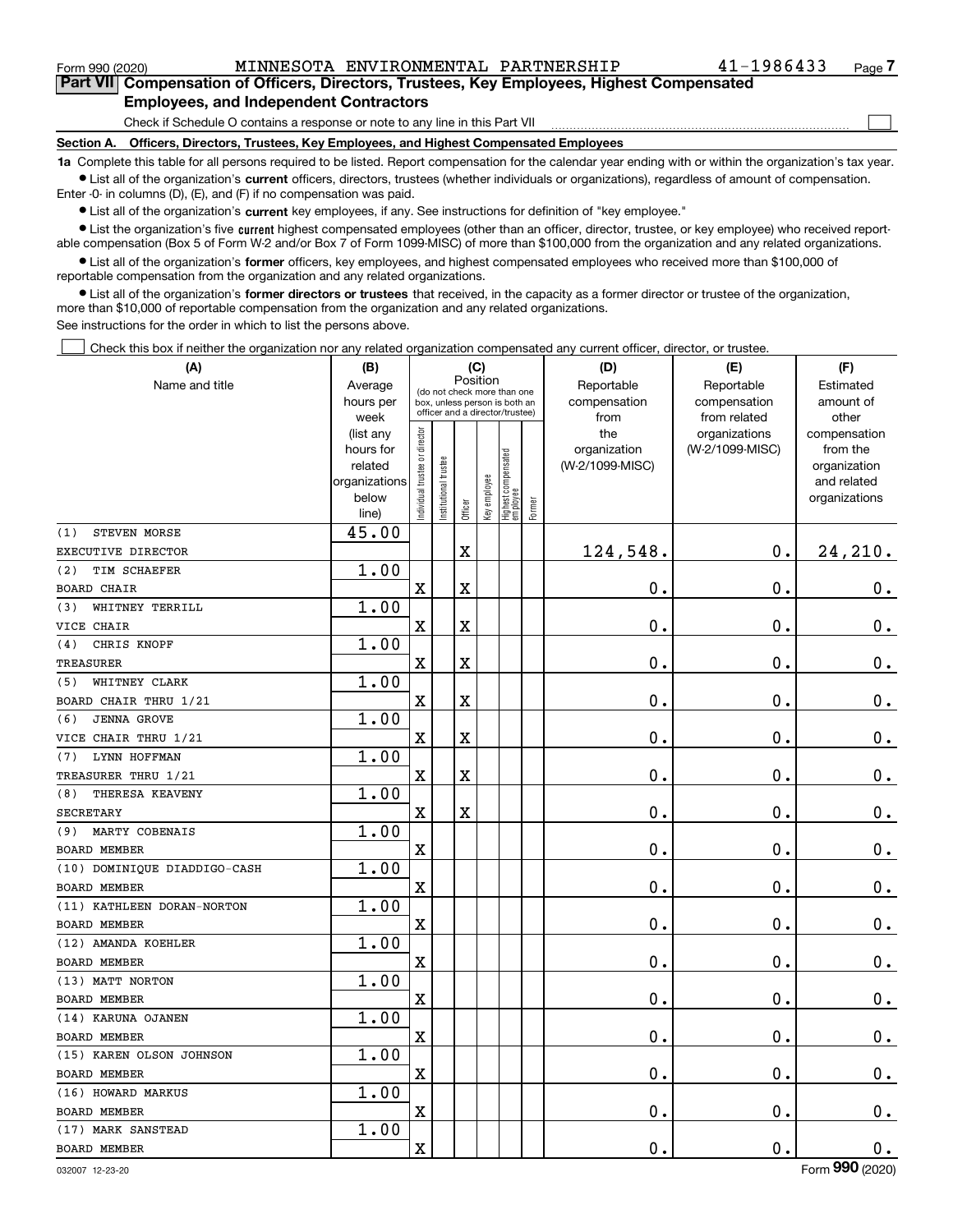| MINNESOTA ENVIRONMENTAL PARTNERSHIP<br>Form 990 (2020)                                                                                       |                                                                                                        |                                |                      |                                                                                                                    |              |                                   |        |                                           | 41-1986433                                        |                  |              | Page 8                                                                   |
|----------------------------------------------------------------------------------------------------------------------------------------------|--------------------------------------------------------------------------------------------------------|--------------------------------|----------------------|--------------------------------------------------------------------------------------------------------------------|--------------|-----------------------------------|--------|-------------------------------------------|---------------------------------------------------|------------------|--------------|--------------------------------------------------------------------------|
| <b>Part VII</b>                                                                                                                              | Section A. Officers, Directors, Trustees, Key Employees, and Highest Compensated Employees (continued) |                                |                      |                                                                                                                    |              |                                   |        |                                           |                                                   |                  |              |                                                                          |
| (A)<br>Name and title                                                                                                                        | (B)<br>Average<br>hours per<br>week                                                                    |                                |                      | (C)<br>Position<br>(do not check more than one<br>box, unless person is both an<br>officer and a director/trustee) |              |                                   |        | (D)<br>Reportable<br>compensation<br>from | (E)<br>Reportable<br>compensation<br>from related |                  |              | (F)<br>Estimated<br>amount of<br>other                                   |
|                                                                                                                                              | (list any<br>hours for<br>related<br>organizations<br>below<br>line)                                   | Individual trustee or director | nstitutional trustee | Officer                                                                                                            | Key employee | Highest compensated<br>  employee | Former | the<br>organization<br>(W-2/1099-MISC)    | organizations<br>(W-2/1099-MISC)                  |                  |              | compensation<br>from the<br>organization<br>and related<br>organizations |
| (18) THERESA THOMPSON NIX<br><b>BOARD MEMBER</b>                                                                                             | 1.00                                                                                                   | $\mathbf X$                    |                      |                                                                                                                    |              |                                   |        | 0.                                        |                                                   | 0.               |              | 0.                                                                       |
| (19) KEITH BLOMTSTROM                                                                                                                        | 1.00                                                                                                   |                                |                      |                                                                                                                    |              |                                   |        |                                           |                                                   |                  |              |                                                                          |
| <b>BOARD MEMBER</b>                                                                                                                          |                                                                                                        | $\mathbf X$                    |                      |                                                                                                                    |              |                                   |        | 0.                                        |                                                   | 0.               |              | $0_{.}$                                                                  |
| (20) CHRIS COWEN                                                                                                                             | 1.00                                                                                                   |                                |                      |                                                                                                                    |              |                                   |        |                                           |                                                   |                  |              |                                                                          |
| <b>BOARD MEMBER</b>                                                                                                                          |                                                                                                        | $\mathbf X$                    |                      |                                                                                                                    |              |                                   |        | 0.                                        |                                                   | 0.               |              | $0_{.}$                                                                  |
| (21) BILL DROESSLER<br><b>BOARD MEMBER</b>                                                                                                   | 1.00                                                                                                   | $\mathbf X$                    |                      |                                                                                                                    |              |                                   |        | 0.                                        |                                                   | 0.               |              | 0.                                                                       |
| (22) KATHRYN HOFFMAN                                                                                                                         | 1.00                                                                                                   |                                |                      |                                                                                                                    |              |                                   |        |                                           |                                                   |                  |              |                                                                          |
| <b>BOARD MEMBER</b>                                                                                                                          |                                                                                                        | $\mathbf X$                    |                      |                                                                                                                    |              |                                   |        | 0.                                        |                                                   | 0.               |              | $0$ .                                                                    |
| (23) JOHN LENCZWESKI                                                                                                                         | 1.00                                                                                                   |                                |                      |                                                                                                                    |              |                                   |        |                                           |                                                   |                  |              |                                                                          |
| <b>BOARD MEMBER</b>                                                                                                                          |                                                                                                        | $\mathbf X$                    |                      |                                                                                                                    |              |                                   |        | 0.                                        |                                                   | 0.               |              | 0.                                                                       |
| (24) BRETT BENSON                                                                                                                            | 1.00                                                                                                   |                                |                      |                                                                                                                    |              |                                   |        |                                           |                                                   |                  |              |                                                                          |
| <b>BOARD MEMBER</b>                                                                                                                          |                                                                                                        | X                              |                      |                                                                                                                    |              |                                   |        | 0.                                        |                                                   | 0.               |              | 0.                                                                       |
|                                                                                                                                              |                                                                                                        |                                |                      |                                                                                                                    |              |                                   |        |                                           |                                                   |                  |              |                                                                          |
|                                                                                                                                              |                                                                                                        |                                |                      |                                                                                                                    |              |                                   |        |                                           |                                                   |                  |              |                                                                          |
| 1b Subtotal                                                                                                                                  |                                                                                                        |                                |                      |                                                                                                                    |              |                                   |        | 124,548.                                  |                                                   | 0.               |              | 24, 210.                                                                 |
|                                                                                                                                              |                                                                                                        |                                |                      |                                                                                                                    |              |                                   |        | 0.                                        |                                                   | 0.               |              | $\overline{0}$ .                                                         |
|                                                                                                                                              |                                                                                                        |                                |                      |                                                                                                                    |              |                                   |        | 124, 548.                                 |                                                   | $\overline{0}$ . |              | 24, 210.                                                                 |
| Total number of individuals (including but not limited to those listed above) who received more than \$100,000 of reportable<br>$\mathbf{2}$ |                                                                                                        |                                |                      |                                                                                                                    |              |                                   |        |                                           |                                                   |                  |              |                                                                          |
| compensation from the organization $\blacktriangleright$                                                                                     |                                                                                                        |                                |                      |                                                                                                                    |              |                                   |        |                                           |                                                   |                  |              | 1                                                                        |
|                                                                                                                                              |                                                                                                        |                                |                      |                                                                                                                    |              |                                   |        |                                           |                                                   |                  |              | No<br>Yes                                                                |
| Did the organization list any former officer, director, trustee, key employee, or highest compensated employee on<br>3                       |                                                                                                        |                                |                      |                                                                                                                    |              |                                   |        |                                           |                                                   |                  |              |                                                                          |
| line 1a? If "Yes," complete Schedule J for such individual manufactured contained and the Yes," complete Schedule J for such individual      |                                                                                                        |                                |                      |                                                                                                                    |              |                                   |        |                                           |                                                   |                  | 3            | х                                                                        |
| 4<br>For any individual listed on line 1a, is the sum of reportable compensation and other compensation from the organization                |                                                                                                        |                                |                      |                                                                                                                    |              |                                   |        |                                           |                                                   |                  |              |                                                                          |
|                                                                                                                                              |                                                                                                        |                                |                      |                                                                                                                    |              |                                   |        |                                           |                                                   |                  | 4            | х                                                                        |
| Did any person listed on line 1a receive or accrue compensation from any unrelated organization or individual for services<br>5              |                                                                                                        |                                |                      |                                                                                                                    |              |                                   |        |                                           |                                                   |                  | 5            | x                                                                        |
| <b>Section B. Independent Contractors</b>                                                                                                    |                                                                                                        |                                |                      |                                                                                                                    |              |                                   |        |                                           |                                                   |                  |              |                                                                          |
| Complete this table for your five highest compensated independent contractors that received more than \$100,000 of compensation from<br>1    |                                                                                                        |                                |                      |                                                                                                                    |              |                                   |        |                                           |                                                   |                  |              |                                                                          |
| the organization. Report compensation for the calendar year ending with or within the organization's tax year.<br>(A)                        |                                                                                                        |                                |                      |                                                                                                                    |              |                                   |        | (B)                                       |                                                   |                  | (C)          |                                                                          |
| Name and business address                                                                                                                    |                                                                                                        |                                | <b>NONE</b>          |                                                                                                                    |              |                                   |        | Description of services                   |                                                   |                  | Compensation |                                                                          |
|                                                                                                                                              |                                                                                                        |                                |                      |                                                                                                                    |              |                                   |        |                                           |                                                   |                  |              |                                                                          |
|                                                                                                                                              |                                                                                                        |                                |                      |                                                                                                                    |              |                                   |        |                                           |                                                   |                  |              |                                                                          |
|                                                                                                                                              |                                                                                                        |                                |                      |                                                                                                                    |              |                                   |        |                                           |                                                   |                  |              |                                                                          |
|                                                                                                                                              |                                                                                                        |                                |                      |                                                                                                                    |              |                                   |        |                                           |                                                   |                  |              |                                                                          |
|                                                                                                                                              |                                                                                                        |                                |                      |                                                                                                                    |              |                                   |        |                                           |                                                   |                  |              |                                                                          |
|                                                                                                                                              |                                                                                                        |                                |                      |                                                                                                                    |              |                                   |        |                                           |                                                   |                  |              |                                                                          |

**2** Total number of independent contractors (including but not limited to those listed above) who received more than \$100,000 of compensation from the organization 0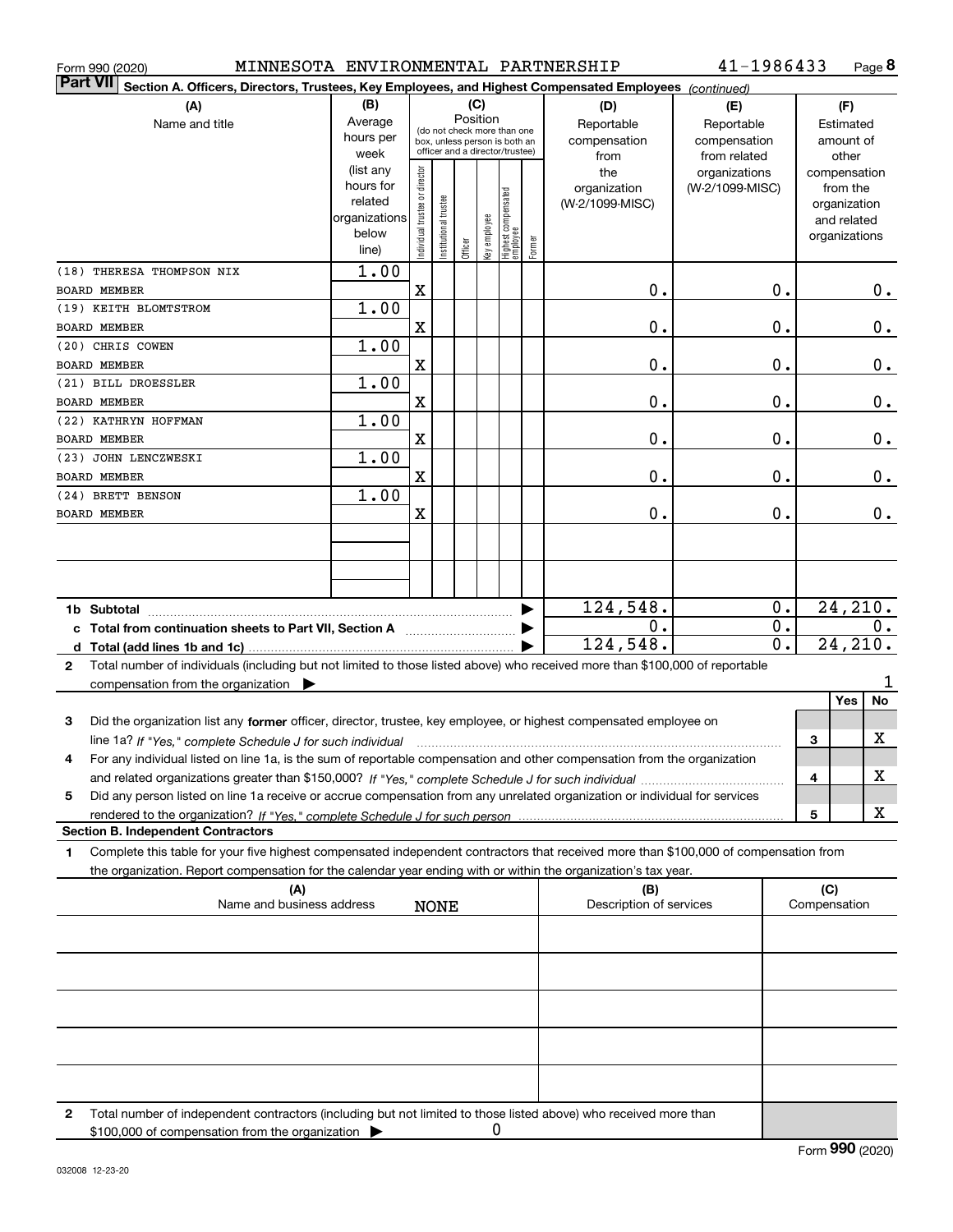|                                                           | <b>Part VIII</b>  | <b>Statement of Revenue</b>                                                                                                                                                                                                                                                                                                                                                                       |                                          |                   |                                                           |                                                 |                                                                 |
|-----------------------------------------------------------|-------------------|---------------------------------------------------------------------------------------------------------------------------------------------------------------------------------------------------------------------------------------------------------------------------------------------------------------------------------------------------------------------------------------------------|------------------------------------------|-------------------|-----------------------------------------------------------|-------------------------------------------------|-----------------------------------------------------------------|
|                                                           |                   | Check if Schedule O contains a response or note to any line in this Part VIII                                                                                                                                                                                                                                                                                                                     |                                          |                   |                                                           |                                                 |                                                                 |
|                                                           |                   |                                                                                                                                                                                                                                                                                                                                                                                                   |                                          | Total revenue     | $\overline{(B)}$<br>Related or exempt<br>function revenue | $\overline{C}$<br>Unrelated<br>business revenue | (D)<br>Revenue excluded<br>from tax under<br>sections 512 - 514 |
| Contributions, Gifts, Grants<br>and Other Similar Amounts | b<br>с<br>d<br>a  | 1 a Federated campaigns<br>1a<br>.<br>1 <sub>b</sub><br>Membership dues<br>1 <sub>c</sub><br>Fundraising events<br>1 <sub>d</sub><br>Related organizations<br>.<br>1e<br>Government grants (contributions)<br>All other contributions, gifts, grants, and<br>similar amounts not included above<br>1f<br>$1g$ \$<br>Noncash contributions included in lines 1a-1f                                 | 50, 275.<br>72,900.<br>611,347.          |                   |                                                           |                                                 |                                                                 |
|                                                           |                   |                                                                                                                                                                                                                                                                                                                                                                                                   |                                          | 734, 522.         |                                                           |                                                 |                                                                 |
| Program Service<br>Revenue                                | b<br>с<br>d       | 2 a SERVICE FEES<br><b>OTHER</b><br>the contract of the contract of the contract of the contract of the contract of                                                                                                                                                                                                                                                                               | <b>Business Code</b><br>900099<br>900099 | 32,000.<br>2,348. | 32,000.<br>2,348.                                         |                                                 |                                                                 |
|                                                           | f                 | All other program service revenue                                                                                                                                                                                                                                                                                                                                                                 |                                          |                   |                                                           |                                                 |                                                                 |
|                                                           | 3                 | Investment income (including dividends, interest, and                                                                                                                                                                                                                                                                                                                                             |                                          | 34,348.<br>286.   |                                                           |                                                 | 286.                                                            |
|                                                           | 4<br>5<br>6а<br>b | Income from investment of tax-exempt bond proceeds<br>(i) Real<br>7,800.<br>6a<br>Gross rents<br>.<br>0.<br>6b<br>Less: rental expenses                                                                                                                                                                                                                                                           | (ii) Personal                            |                   |                                                           |                                                 |                                                                 |
| Revenue                                                   | d                 | 7,800.<br>6c<br>Rental income or (loss)<br>Net rental income or (loss)<br>(i) Securities<br>7 a Gross amount from sales of<br>assets other than inventory<br>7a<br><b>b</b> Less: cost or other basis<br>and sales expenses<br>  7b<br> 7c <br>c Gain or (loss)                                                                                                                                   | (ii) Other                               | 7,800.            |                                                           |                                                 | 7,800.                                                          |
| <b>Other</b>                                              |                   | 8 a Gross income from fundraising events (not<br>including \$<br>and the contract of the contract of the contract of the contract of the contract of the contract of the contract of the contract of the contract of the contract of the contract of the contract of the contract of the contra<br>contributions reported on line 1c). See<br>∣8a<br>8b<br><b>b</b> Less: direct expenses <i></i> |                                          |                   |                                                           |                                                 |                                                                 |
|                                                           |                   | c Net income or (loss) from fundraising events<br>9 a Gross income from gaming activities. See<br> 9a<br>9 <sub>b</sub><br><b>b</b> Less: direct expenses <b>contained b</b> Less: direct expenses                                                                                                                                                                                                |                                          |                   |                                                           |                                                 |                                                                 |
|                                                           |                   | c Net income or (loss) from gaming activities<br>10 a Gross sales of inventory, less returns<br> 10a<br>10bl<br><b>b</b> Less: cost of goods sold                                                                                                                                                                                                                                                 | .                                        |                   |                                                           |                                                 |                                                                 |
|                                                           | 11 a              | <u> 1989 - Johann Stein, marwolaethau a bhann an t-Amhainn an t-Amhainn an t-Amhainn an t-Amhainn an t-Amhainn an</u>                                                                                                                                                                                                                                                                             | <b>Business Code</b>                     |                   |                                                           |                                                 |                                                                 |
| Miscellaneous<br>Revenue                                  | b<br>с            | <u> 1989 - John Stein, mars and de Brazilia (b. 1989)</u><br>the control of the control of the control of the control of the control of the control of                                                                                                                                                                                                                                            |                                          |                   |                                                           |                                                 |                                                                 |
|                                                           | 12                |                                                                                                                                                                                                                                                                                                                                                                                                   | ▶<br>▶                                   | 776,956.          | 34,348.                                                   | $0$ .                                           | 8,086.                                                          |
|                                                           |                   |                                                                                                                                                                                                                                                                                                                                                                                                   |                                          |                   |                                                           |                                                 |                                                                 |

Form 990 (2020) MINNESOTA ENVIRONMENTAL PARTNERSHIP 41-1986433 Page

**9**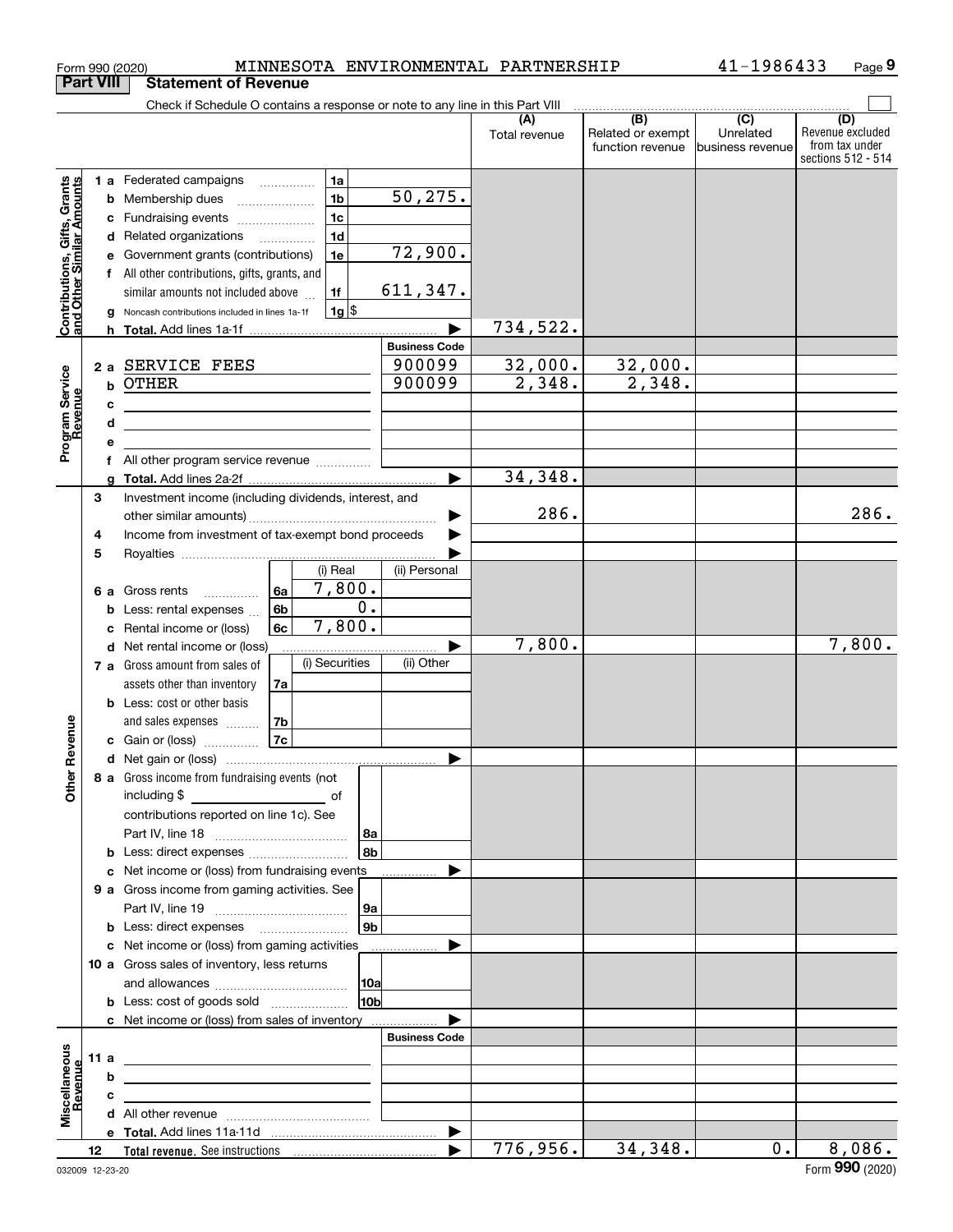Interest

Insurance

All other expenses

MISCELLANEOUS

Check here  $\blacktriangleright$ 

**abcde25 26**

Check here  $\bullet$  if following SOP 98-2 (ASC 958-720)

reported in column (B) joint costs from a combined educational campaign and fundraising solicitation.

**Total functional expenses.**  Add lines 1 through 24e **Joint costs.** Complete this line only if the organization

Other expenses. Itemize expenses not covered above (List miscellaneous expenses on line 24e. If line 24e amount exceeds 10% of line 25, column (A) amount, list line 24e expenses on Schedule O.)

DUES & SUBSCRIPTIONS STAFF & BOARD TRAINING

Payments to affiliates [*[[[[[[[[[[[[[]]]]]* 

Depreciation, depletion, and amortization  $\,\,\ldots\,\,$ 

~~~~~~~~~~~~~~~~~~

|              | MINNESOTA ENVIRONMENTAL PARTNERSHIP<br>Form 990 (2020)                                                                                                           |                                        |                                    | 41-1986433                                             | Page 10                        |
|--------------|------------------------------------------------------------------------------------------------------------------------------------------------------------------|----------------------------------------|------------------------------------|--------------------------------------------------------|--------------------------------|
|              | Part IX Statement of Functional Expenses                                                                                                                         |                                        |                                    |                                                        |                                |
|              | Section 501(c)(3) and 501(c)(4) organizations must complete all columns. All other organizations must complete column (A).                                       |                                        |                                    |                                                        | $\overline{\mathbf{x}}$        |
|              | Check if Schedule O contains a response or note to any line in this Part IX<br>Do not include amounts reported on lines 6b,<br>7b, 8b, 9b, and 10b of Part VIII. | (A)<br>Total expenses                  | (B)<br>Program service<br>expenses | $\overline{(C)}$<br>Management and<br>general expenses | (D)<br>Fundraising<br>expenses |
| 1.           | Grants and other assistance to domestic organizations                                                                                                            |                                        |                                    |                                                        |                                |
|              | and domestic governments. See Part IV, line 21                                                                                                                   |                                        |                                    |                                                        |                                |
| $\mathbf{2}$ | Grants and other assistance to domestic                                                                                                                          |                                        |                                    |                                                        |                                |
|              | individuals. See Part IV, line 22                                                                                                                                |                                        |                                    |                                                        |                                |
| 3            | Grants and other assistance to foreign                                                                                                                           |                                        |                                    |                                                        |                                |
|              | organizations, foreign governments, and foreign                                                                                                                  |                                        |                                    |                                                        |                                |
|              | individuals. See Part IV, lines 15 and 16                                                                                                                        |                                        |                                    |                                                        |                                |
| 4            | Benefits paid to or for members                                                                                                                                  |                                        |                                    |                                                        |                                |
| 5            | Compensation of current officers, directors,                                                                                                                     |                                        |                                    |                                                        |                                |
|              | trustees, and key employees                                                                                                                                      | 156,810.                               | 122,312.                           | 14, 113.                                               | 20,385.                        |
| 6            | Compensation not included above to disqualified                                                                                                                  |                                        |                                    |                                                        |                                |
|              | persons (as defined under section 4958(f)(1)) and                                                                                                                |                                        |                                    |                                                        |                                |
|              | persons described in section 4958(c)(3)(B)                                                                                                                       |                                        |                                    |                                                        |                                |
| 7            |                                                                                                                                                                  | 197,716.                               | 155,738.                           | 12,807.                                                | 29,171.                        |
| 8            | Pension plan accruals and contributions (include                                                                                                                 |                                        | 880.                               | 26.                                                    |                                |
|              | section 401(k) and 403(b) employer contributions)                                                                                                                | <u>1,091.</u><br>$\overline{51,351}$ . | 40,377.                            | 3,536.                                                 | 185.<br>7,438.                 |
| 9            |                                                                                                                                                                  | $\overline{24,135}$ .                  | 18,936.                            | 1,808.                                                 | 3,391.                         |
| 10<br>11     | Payroll taxes<br>Fees for services (nonemployees):                                                                                                               |                                        |                                    |                                                        |                                |
|              |                                                                                                                                                                  |                                        |                                    |                                                        |                                |
|              |                                                                                                                                                                  |                                        |                                    |                                                        |                                |
|              |                                                                                                                                                                  | 39,379.                                | 16,850.                            | 19,775.                                                | 2,754.                         |
| d            |                                                                                                                                                                  |                                        |                                    |                                                        |                                |
| е            | Professional fundraising services. See Part IV, line 17                                                                                                          |                                        |                                    |                                                        |                                |
| f            |                                                                                                                                                                  |                                        |                                    |                                                        |                                |
| g            | Other. (If line 11g amount exceeds 10% of line 25,                                                                                                               |                                        |                                    |                                                        |                                |
|              | column (A) amount, list line 11g expenses on Sch O.)                                                                                                             | 85,156.                                | 81,352.                            | 3,671.                                                 | 133.                           |
| 12           |                                                                                                                                                                  |                                        |                                    |                                                        |                                |
| 13           |                                                                                                                                                                  | 19,719.                                | 10,427.                            | 549.                                                   | 8,743.                         |
| 14           |                                                                                                                                                                  | 18,565.                                | 15,321.                            | 191.                                                   | 3,053.                         |
| 15           |                                                                                                                                                                  |                                        |                                    |                                                        |                                |
| 16           |                                                                                                                                                                  | 44,156.                                | 35,344.                            | 3,064.                                                 | 5,748.                         |
| 17           | Travel<br>Payments of travel or entertainment expenses                                                                                                           |                                        |                                    |                                                        |                                |
| 18           | for any federal, state, or local public officials                                                                                                                |                                        |                                    |                                                        |                                |
| 19           | Conferences, conventions, and meetings                                                                                                                           | 2,006.                                 | 1,757.                             | 224.                                                   | $\overline{25}$ .              |
|              |                                                                                                                                                                  |                                        |                                    |                                                        |                                |

2,158. 1,790.

9,203. 5,405. 2,633.

661,273.

 $1,693.$  162. 303. 766. 899. 125.

 $7,444.$  506. 1,253. 5,189. 75. 141.

 $514,695.$  63,730. 82,848.

309. 2,324.

Form (2020) **990**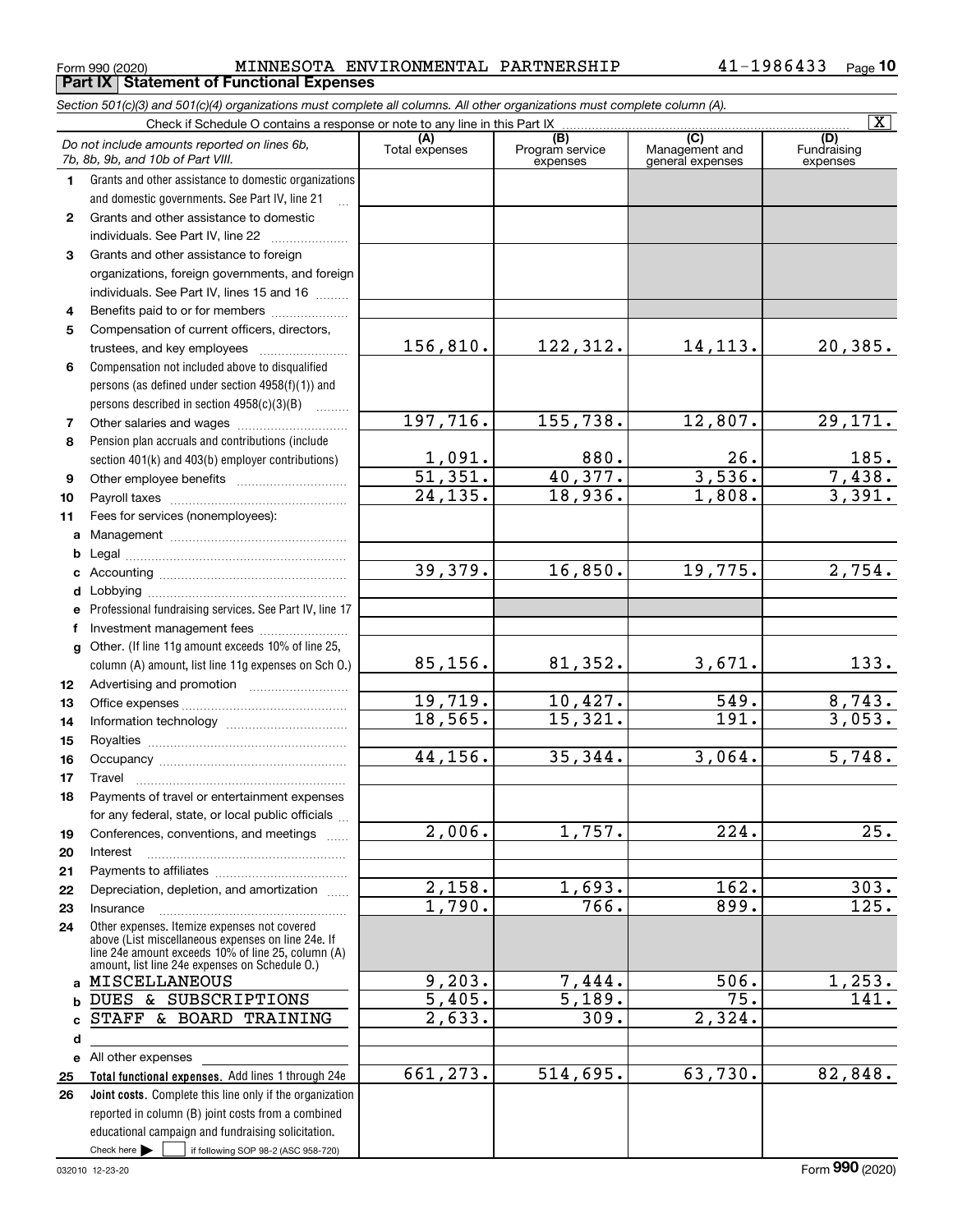| <sup>⊏</sup> orm 990 (2020) |  | MINNESOTA | ENVIRONMENTAL PARTNERSHIP |  | ⊥986433<br>$\overline{\phantom{0}}$ | Page |
|-----------------------------|--|-----------|---------------------------|--|-------------------------------------|------|
|-----------------------------|--|-----------|---------------------------|--|-------------------------------------|------|

|                             |    |                                                                                                                                                                                                                                |  |                | (A)<br>Beginning of year |                 | (B)<br>End of year |
|-----------------------------|----|--------------------------------------------------------------------------------------------------------------------------------------------------------------------------------------------------------------------------------|--|----------------|--------------------------|-----------------|--------------------|
|                             | 1  |                                                                                                                                                                                                                                |  |                |                          | 1               |                    |
|                             | 2  |                                                                                                                                                                                                                                |  |                | $\overline{629,734}$ .   | $\mathbf{2}$    | 493,891.           |
|                             | 3  |                                                                                                                                                                                                                                |  |                | 10,000.                  | 3               | 175,000.           |
|                             | 4  |                                                                                                                                                                                                                                |  |                | 2,469.                   | $\overline{4}$  | 30,989.            |
|                             | 5  | Loans and other receivables from any current or former officer, director,                                                                                                                                                      |  |                |                          |                 |                    |
|                             |    | trustee, key employee, creator or founder, substantial contributor, or 35%                                                                                                                                                     |  |                |                          |                 |                    |
|                             |    | controlled entity or family member of any of these persons                                                                                                                                                                     |  |                |                          | 5               |                    |
|                             | 6  | Loans and other receivables from other disqualified persons (as defined                                                                                                                                                        |  |                |                          |                 |                    |
|                             |    | under section 4958(f)(1)), and persons described in section 4958(c)(3)(B)                                                                                                                                                      |  | <b>Section</b> |                          | 6               |                    |
|                             | 7  |                                                                                                                                                                                                                                |  |                |                          | $\overline{7}$  |                    |
| Assets                      | 8  |                                                                                                                                                                                                                                |  |                |                          | 8               |                    |
|                             | 9  | Prepaid expenses and deferred charges                                                                                                                                                                                          |  |                | 2,845.                   | 9               | 3,301.             |
|                             |    | <b>10a</b> Land, buildings, and equipment: cost or other                                                                                                                                                                       |  |                |                          |                 |                    |
|                             |    | basis. Complete Part VI of Schedule D  10a                                                                                                                                                                                     |  | <u>9,757.</u>  |                          |                 |                    |
|                             |    | <b>b</b> Less: accumulated depreciation                                                                                                                                                                                        |  | 5,602.         | 1,553.                   | 10 <sub>c</sub> | 4,155.             |
|                             | 11 |                                                                                                                                                                                                                                |  |                |                          | 11              |                    |
|                             | 12 |                                                                                                                                                                                                                                |  |                |                          | 12              |                    |
|                             | 13 |                                                                                                                                                                                                                                |  |                |                          | 13              |                    |
|                             | 14 |                                                                                                                                                                                                                                |  |                |                          | 14              |                    |
|                             | 15 |                                                                                                                                                                                                                                |  |                |                          | 15              |                    |
|                             | 16 |                                                                                                                                                                                                                                |  |                | 646,601.                 | 16              | 707,336.           |
|                             | 17 |                                                                                                                                                                                                                                |  | 17,743.        | 17                       | 38,611.         |                    |
|                             | 18 |                                                                                                                                                                                                                                |  | 18             |                          |                 |                    |
|                             | 19 | Deferred revenue manual contracts and contracts are all the manual contracts and contracts are contracted and contracts are contracted and contract are contracted and contract are contracted and contract are contracted and |  | 3,316.         | 19                       | 400.            |                    |
|                             | 20 |                                                                                                                                                                                                                                |  |                |                          | 20              |                    |
|                             | 21 | Escrow or custodial account liability. Complete Part IV of Schedule D                                                                                                                                                          |  |                |                          | 21              |                    |
|                             | 22 | Loans and other payables to any current or former officer, director,                                                                                                                                                           |  |                |                          |                 |                    |
| Liabilities                 |    | trustee, key employee, creator or founder, substantial contributor, or 35%                                                                                                                                                     |  |                |                          |                 |                    |
|                             |    | controlled entity or family member of any of these persons                                                                                                                                                                     |  |                |                          | 22              |                    |
|                             | 23 |                                                                                                                                                                                                                                |  |                |                          | 23              |                    |
|                             | 24 |                                                                                                                                                                                                                                |  |                | 72,900.                  | 24              |                    |
|                             | 25 | Other liabilities (including federal income tax, payables to related third                                                                                                                                                     |  |                |                          |                 |                    |
|                             |    | parties, and other liabilities not included on lines 17-24). Complete Part X                                                                                                                                                   |  |                |                          |                 |                    |
|                             |    |                                                                                                                                                                                                                                |  |                |                          | 25              |                    |
|                             | 26 |                                                                                                                                                                                                                                |  |                | 93,959.                  | 26              | 39,011.            |
|                             |    | Organizations that follow FASB ASC 958, check here $\blacktriangleright \lfloor X \rfloor$                                                                                                                                     |  |                |                          |                 |                    |
|                             |    | and complete lines 27, 28, 32, and 33.                                                                                                                                                                                         |  |                |                          |                 |                    |
|                             | 27 |                                                                                                                                                                                                                                |  |                | 378,784.                 | 27              | 376,505.           |
|                             | 28 |                                                                                                                                                                                                                                |  |                | 173,858.                 | 28              | 291,820.           |
|                             |    | Organizations that do not follow FASB ASC 958, check here $\blacktriangleright$                                                                                                                                                |  |                |                          |                 |                    |
|                             |    | and complete lines 29 through 33.                                                                                                                                                                                              |  |                |                          |                 |                    |
|                             | 29 |                                                                                                                                                                                                                                |  |                |                          | 29              |                    |
| Net Assets or Fund Balances | 30 | Paid-in or capital surplus, or land, building, or equipment fund                                                                                                                                                               |  |                |                          | 30              |                    |
|                             | 31 | Retained earnings, endowment, accumulated income, or other funds                                                                                                                                                               |  |                |                          | 31              |                    |
|                             | 32 |                                                                                                                                                                                                                                |  |                | $\overline{552,642}$ .   | 32              | 668,325.           |
|                             | 33 |                                                                                                                                                                                                                                |  |                | 646,601.                 | 33              | 707,336.           |

Form (2020) **990**

# **Part X Balance Sheet**

| Form 990 (2020 |  |
|----------------|--|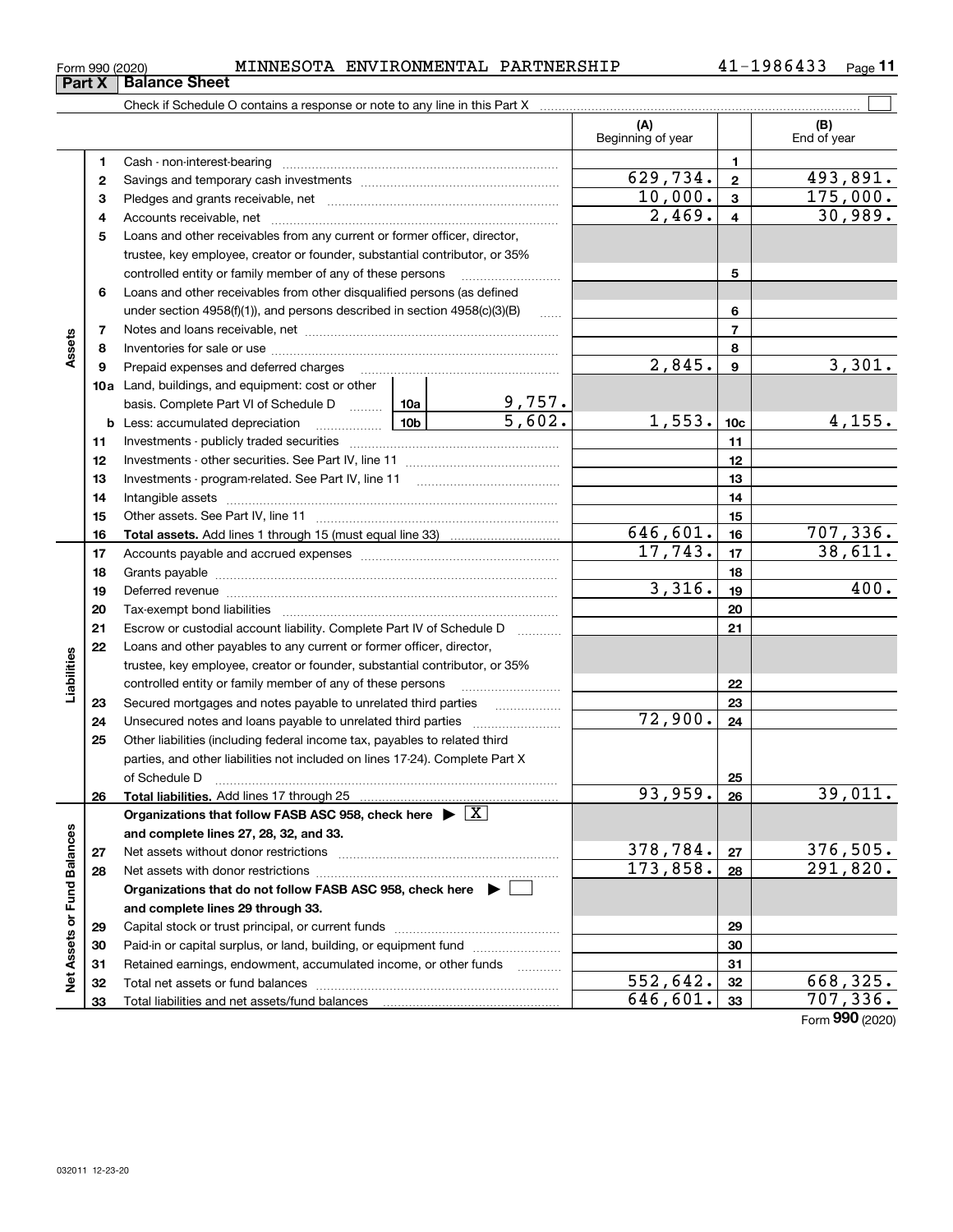|    | MINNESOTA ENVIRONMENTAL PARTNERSHIP<br>Form 990 (2020)                                                                                                                                                                         | 41-1986433     |                |            | Page $12$               |
|----|--------------------------------------------------------------------------------------------------------------------------------------------------------------------------------------------------------------------------------|----------------|----------------|------------|-------------------------|
|    | <b>Part XI</b><br><b>Reconciliation of Net Assets</b>                                                                                                                                                                          |                |                |            |                         |
|    |                                                                                                                                                                                                                                |                |                |            |                         |
|    |                                                                                                                                                                                                                                |                |                |            |                         |
| 1  |                                                                                                                                                                                                                                | $\mathbf{1}$   |                | 776,956.   |                         |
| 2  |                                                                                                                                                                                                                                | $\mathbf{2}$   | 661, 273.      |            |                         |
| з  | Revenue less expenses. Subtract line 2 from line 1                                                                                                                                                                             | 115,683.       |                |            |                         |
| 4  |                                                                                                                                                                                                                                | $\overline{4}$ | 552,642.       |            |                         |
| 5  | Net unrealized gains (losses) on investments [11] matter contracts and the state of the state of the state of the state of the state of the state of the state of the state of the state of the state of the state of the stat | 5              |                |            |                         |
| 6  | Donated services and use of facilities [111] matter contracts and the facilities in the matter of facilities [11] matter contracts and use of facilities [11] matter contracts and the service of the service of the service o | 6              |                |            |                         |
| 7  |                                                                                                                                                                                                                                | $\overline{7}$ |                |            |                         |
| 8  | Prior period adjustments material contents and content of the content of the content of the content of the content of the content of the content of the content of the content of the content of the content of the content of | 8              |                |            |                         |
| 9  | Other changes in net assets or fund balances (explain on Schedule O)                                                                                                                                                           | 9              |                |            | 0.                      |
| 10 | Net assets or fund balances at end of year. Combine lines 3 through 9 (must equal Part X, line 32,                                                                                                                             |                |                |            |                         |
|    |                                                                                                                                                                                                                                | 10             | 668,325.       |            |                         |
|    | Part XII Financial Statements and Reporting                                                                                                                                                                                    |                |                |            |                         |
|    |                                                                                                                                                                                                                                |                |                |            | $\overline{\mathbf{X}}$ |
|    |                                                                                                                                                                                                                                |                |                | <b>Yes</b> | <b>No</b>               |
| 1  | $\mathbf{X}$ Accrual<br>Accounting method used to prepare the Form 990: <u>June</u> Cash<br>Other<br>$\Box$                                                                                                                    |                |                |            |                         |
|    | If the organization changed its method of accounting from a prior year or checked "Other," explain in Schedule O.                                                                                                              |                |                |            |                         |
|    | 2a Were the organization's financial statements compiled or reviewed by an independent accountant?                                                                                                                             |                | 2a             |            | x                       |
|    | If "Yes," check a box below to indicate whether the financial statements for the year were compiled or reviewed on a                                                                                                           |                |                |            |                         |
|    | separate basis, consolidated basis, or both:                                                                                                                                                                                   |                |                |            |                         |
|    | <b>Consolidated basis</b><br>Separate basis<br>Both consolidated and separate basis                                                                                                                                            |                |                |            |                         |
|    | <b>b</b> Were the organization's financial statements audited by an independent accountant?                                                                                                                                    |                | 2 <sub>b</sub> | X          |                         |
|    | If "Yes," check a box below to indicate whether the financial statements for the year were audited on a separate basis,                                                                                                        |                |                |            |                         |
|    | consolidated basis, or both:                                                                                                                                                                                                   |                |                |            |                         |
|    | $ \mathbf{X} $ Separate basis<br><b>Consolidated basis</b><br>Both consolidated and separate basis                                                                                                                             |                |                |            |                         |
|    | c If "Yes" to line 2a or 2b, does the organization have a committee that assumes responsibility for oversight of the audit,                                                                                                    |                |                |            |                         |
|    |                                                                                                                                                                                                                                |                | 2c             | х          |                         |
|    | If the organization changed either its oversight process or selection process during the tax year, explain on Schedule O.                                                                                                      |                |                |            |                         |
|    | 3a As a result of a federal award, was the organization required to undergo an audit or audits as set forth in the Single Audit                                                                                                |                |                |            |                         |
|    |                                                                                                                                                                                                                                |                | За             |            | х                       |
|    | b If "Yes," did the organization undergo the required audit or audits? If the organization did not undergo the required audit                                                                                                  |                |                |            |                         |
|    |                                                                                                                                                                                                                                |                | 3 <sub>b</sub> |            |                         |

Form (2020) **990**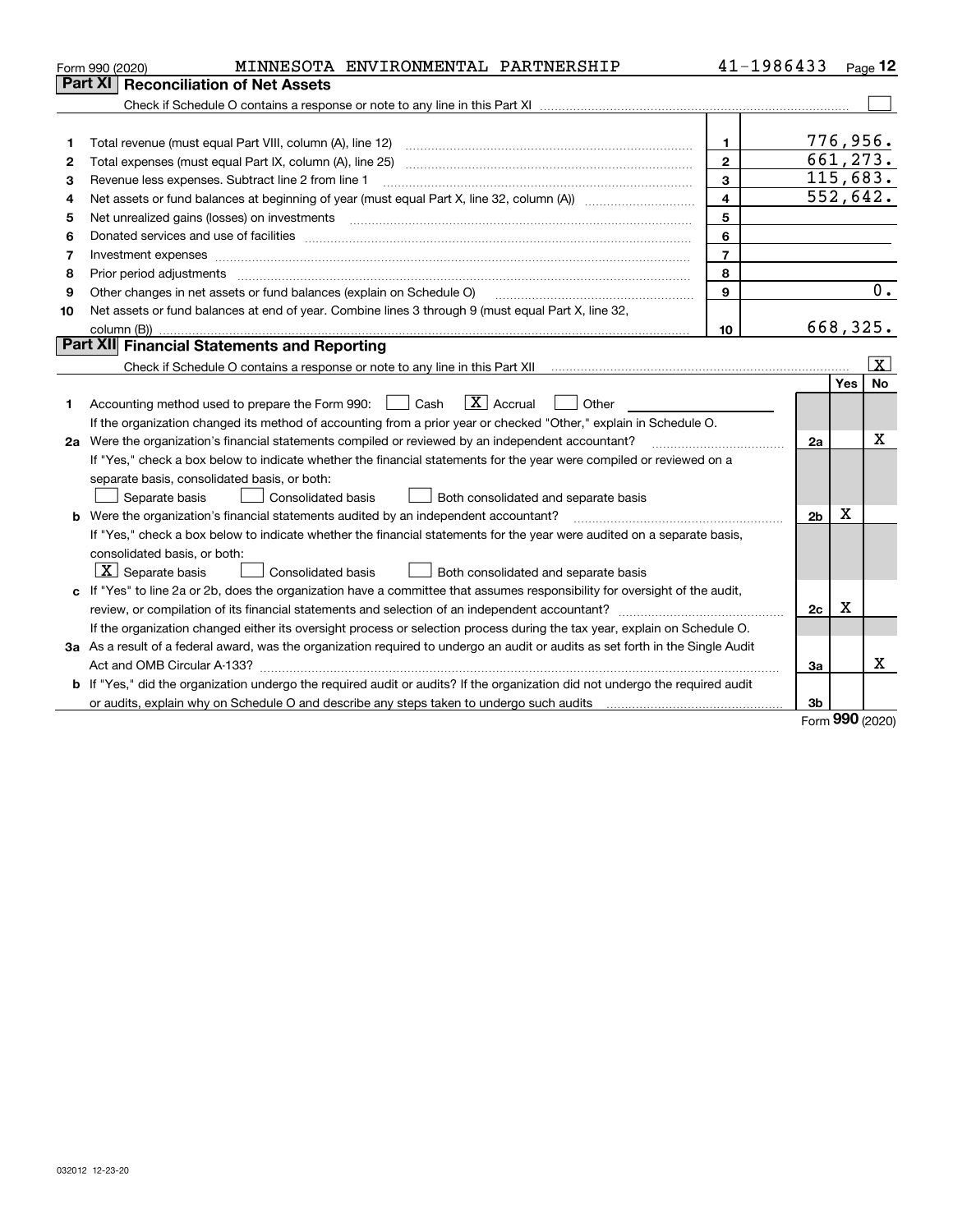| <b>SCHEDULE A</b> |  |  |  |  |  |  |
|-------------------|--|--|--|--|--|--|
|-------------------|--|--|--|--|--|--|

**(Form 990 or 990-EZ)**

## **Public Charity Status and Public Support**

**Complete if the organization is a section 501(c)(3) organization or a section 4947(a)(1) nonexempt charitable trust. | Attach to Form 990 or Form 990-EZ.** 

| Go to www.irs.gov/Form990 for instructions and the latest information. |  |  |
|------------------------------------------------------------------------|--|--|

| OMB No. 1545-0047                   |
|-------------------------------------|
| 2020                                |
| <b>Open to Public</b><br>Inspection |

|       |                    | Department of the Treasury<br>Internal Revenue Service                                                                                                                                         |  |                                                                                    | ▶ Attach to Form 990 or Form 990-EZ.<br>Go to www.irs.gov/Form990 for instructions and the latest information.                               |     |                                 |                            |  | <b>Open to Public</b><br><b>Inspection</b> |
|-------|--------------------|------------------------------------------------------------------------------------------------------------------------------------------------------------------------------------------------|--|------------------------------------------------------------------------------------|----------------------------------------------------------------------------------------------------------------------------------------------|-----|---------------------------------|----------------------------|--|--------------------------------------------|
|       |                    | Name of the organization                                                                                                                                                                       |  |                                                                                    |                                                                                                                                              |     |                                 |                            |  | <b>Employer identification number</b>      |
|       |                    |                                                                                                                                                                                                |  |                                                                                    | MINNESOTA ENVIRONMENTAL PARTNERSHIP                                                                                                          |     |                                 |                            |  | 41-1986433                                 |
|       | <b>Part I</b>      |                                                                                                                                                                                                |  |                                                                                    | Reason for Public Charity Status. (All organizations must complete this part.) See instructions.                                             |     |                                 |                            |  |                                            |
|       |                    |                                                                                                                                                                                                |  |                                                                                    | The organization is not a private foundation because it is: (For lines 1 through 12, check only one box.)                                    |     |                                 |                            |  |                                            |
| 1     |                    |                                                                                                                                                                                                |  |                                                                                    | A church, convention of churches, or association of churches described in section 170(b)(1)(A)(i).                                           |     |                                 |                            |  |                                            |
| 2     |                    |                                                                                                                                                                                                |  |                                                                                    |                                                                                                                                              |     |                                 |                            |  |                                            |
| 3     |                    | A school described in section 170(b)(1)(A)(ii). (Attach Schedule E (Form 990 or 990-EZ).)<br>A hospital or a cooperative hospital service organization described in section 170(b)(1)(A)(iii). |  |                                                                                    |                                                                                                                                              |     |                                 |                            |  |                                            |
| 4     |                    |                                                                                                                                                                                                |  |                                                                                    | A medical research organization operated in conjunction with a hospital described in section 170(b)(1)(A)(iii). Enter the hospital's name,   |     |                                 |                            |  |                                            |
|       |                    | city, and state:                                                                                                                                                                               |  |                                                                                    |                                                                                                                                              |     |                                 |                            |  |                                            |
| 5     |                    |                                                                                                                                                                                                |  |                                                                                    | An organization operated for the benefit of a college or university owned or operated by a governmental unit described in                    |     |                                 |                            |  |                                            |
|       |                    |                                                                                                                                                                                                |  | section 170(b)(1)(A)(iv). (Complete Part II.)                                      |                                                                                                                                              |     |                                 |                            |  |                                            |
| 6     |                    |                                                                                                                                                                                                |  |                                                                                    | A federal, state, or local government or governmental unit described in section 170(b)(1)(A)(v).                                             |     |                                 |                            |  |                                            |
| 7     | $\boxed{\text{X}}$ |                                                                                                                                                                                                |  |                                                                                    | An organization that normally receives a substantial part of its support from a governmental unit or from the general public described in    |     |                                 |                            |  |                                            |
|       |                    |                                                                                                                                                                                                |  | section 170(b)(1)(A)(vi). (Complete Part II.)                                      |                                                                                                                                              |     |                                 |                            |  |                                            |
| 8     |                    |                                                                                                                                                                                                |  |                                                                                    | A community trust described in section 170(b)(1)(A)(vi). (Complete Part II.)                                                                 |     |                                 |                            |  |                                            |
| 9     |                    |                                                                                                                                                                                                |  |                                                                                    | An agricultural research organization described in section 170(b)(1)(A)(ix) operated in conjunction with a land-grant college                |     |                                 |                            |  |                                            |
|       |                    |                                                                                                                                                                                                |  |                                                                                    | or university or a non-land-grant college of agriculture (see instructions). Enter the name, city, and state of the college or               |     |                                 |                            |  |                                            |
|       |                    | university:                                                                                                                                                                                    |  |                                                                                    |                                                                                                                                              |     |                                 |                            |  |                                            |
| 10    |                    |                                                                                                                                                                                                |  |                                                                                    | An organization that normally receives (1) more than 33 1/3% of its support from contributions, membership fees, and gross receipts from     |     |                                 |                            |  |                                            |
|       |                    |                                                                                                                                                                                                |  |                                                                                    | activities related to its exempt functions, subject to certain exceptions; and (2) no more than 33 1/3% of its support from gross investment |     |                                 |                            |  |                                            |
|       |                    |                                                                                                                                                                                                |  |                                                                                    | income and unrelated business taxable income (less section 511 tax) from businesses acquired by the organization after June 30, 1975.        |     |                                 |                            |  |                                            |
|       |                    |                                                                                                                                                                                                |  | See section 509(a)(2). (Complete Part III.)                                        |                                                                                                                                              |     |                                 |                            |  |                                            |
| 11    |                    |                                                                                                                                                                                                |  |                                                                                    | An organization organized and operated exclusively to test for public safety. See section 509(a)(4).                                         |     |                                 |                            |  |                                            |
| 12    |                    |                                                                                                                                                                                                |  |                                                                                    | An organization organized and operated exclusively for the benefit of, to perform the functions of, or to carry out the purposes of one or   |     |                                 |                            |  |                                            |
|       |                    |                                                                                                                                                                                                |  |                                                                                    | more publicly supported organizations described in section 509(a)(1) or section 509(a)(2). See section 509(a)(3). Check the box in           |     |                                 |                            |  |                                            |
|       |                    |                                                                                                                                                                                                |  |                                                                                    | lines 12a through 12d that describes the type of supporting organization and complete lines 12e, 12f, and 12g.                               |     |                                 |                            |  |                                            |
| а     |                    |                                                                                                                                                                                                |  |                                                                                    | Type I. A supporting organization operated, supervised, or controlled by its supported organization(s), typically by giving                  |     |                                 |                            |  |                                            |
|       |                    |                                                                                                                                                                                                |  |                                                                                    | the supported organization(s) the power to regularly appoint or elect a majority of the directors or trustees of the supporting              |     |                                 |                            |  |                                            |
|       |                    |                                                                                                                                                                                                |  | organization. You must complete Part IV, Sections A and B.                         |                                                                                                                                              |     |                                 |                            |  |                                            |
| b     |                    |                                                                                                                                                                                                |  |                                                                                    | Type II. A supporting organization supervised or controlled in connection with its supported organization(s), by having                      |     |                                 |                            |  |                                            |
|       |                    |                                                                                                                                                                                                |  |                                                                                    | control or management of the supporting organization vested in the same persons that control or manage the supported                         |     |                                 |                            |  |                                            |
|       |                    |                                                                                                                                                                                                |  | organization(s). You must complete Part IV, Sections A and C.                      |                                                                                                                                              |     |                                 |                            |  |                                            |
| с     |                    |                                                                                                                                                                                                |  |                                                                                    | Type III functionally integrated. A supporting organization operated in connection with, and functionally integrated with,                   |     |                                 |                            |  |                                            |
|       |                    |                                                                                                                                                                                                |  |                                                                                    | its supported organization(s) (see instructions). You must complete Part IV, Sections A, D, and E.                                           |     |                                 |                            |  |                                            |
| d     |                    |                                                                                                                                                                                                |  |                                                                                    | Type III non-functionally integrated. A supporting organization operated in connection with its supported organization(s)                    |     |                                 |                            |  |                                            |
|       |                    |                                                                                                                                                                                                |  |                                                                                    | that is not functionally integrated. The organization generally must satisfy a distribution requirement and an attentiveness                 |     |                                 |                            |  |                                            |
|       |                    |                                                                                                                                                                                                |  |                                                                                    | requirement (see instructions). You must complete Part IV, Sections A and D, and Part V.                                                     |     |                                 |                            |  |                                            |
| е     |                    |                                                                                                                                                                                                |  |                                                                                    | Check this box if the organization received a written determination from the IRS that it is a Type I, Type II, Type III                      |     |                                 |                            |  |                                            |
|       |                    |                                                                                                                                                                                                |  |                                                                                    | functionally integrated, or Type III non-functionally integrated supporting organization.                                                    |     |                                 |                            |  |                                            |
| f     |                    | Enter the number of supported organizations                                                                                                                                                    |  |                                                                                    |                                                                                                                                              |     |                                 |                            |  |                                            |
|       |                    | (i) Name of supported                                                                                                                                                                          |  | Provide the following information about the supported organization(s).<br>(ii) EIN | (iii) Type of organization                                                                                                                   |     | (iv) Is the organization listed | (v) Amount of monetary     |  | (vi) Amount of other                       |
|       |                    | organization                                                                                                                                                                                   |  |                                                                                    | (described on lines 1-10                                                                                                                     |     | in your governing document?     | support (see instructions) |  | support (see instructions)                 |
|       |                    |                                                                                                                                                                                                |  |                                                                                    | above (see instructions))                                                                                                                    | Yes | No.                             |                            |  |                                            |
|       |                    |                                                                                                                                                                                                |  |                                                                                    |                                                                                                                                              |     |                                 |                            |  |                                            |
|       |                    |                                                                                                                                                                                                |  |                                                                                    |                                                                                                                                              |     |                                 |                            |  |                                            |
|       |                    |                                                                                                                                                                                                |  |                                                                                    |                                                                                                                                              |     |                                 |                            |  |                                            |
|       |                    |                                                                                                                                                                                                |  |                                                                                    |                                                                                                                                              |     |                                 |                            |  |                                            |
|       |                    |                                                                                                                                                                                                |  |                                                                                    |                                                                                                                                              |     |                                 |                            |  |                                            |
|       |                    |                                                                                                                                                                                                |  |                                                                                    |                                                                                                                                              |     |                                 |                            |  |                                            |
|       |                    |                                                                                                                                                                                                |  |                                                                                    |                                                                                                                                              |     |                                 |                            |  |                                            |
|       |                    |                                                                                                                                                                                                |  |                                                                                    |                                                                                                                                              |     |                                 |                            |  |                                            |
|       |                    |                                                                                                                                                                                                |  |                                                                                    |                                                                                                                                              |     |                                 |                            |  |                                            |
| Total |                    |                                                                                                                                                                                                |  |                                                                                    |                                                                                                                                              |     |                                 |                            |  |                                            |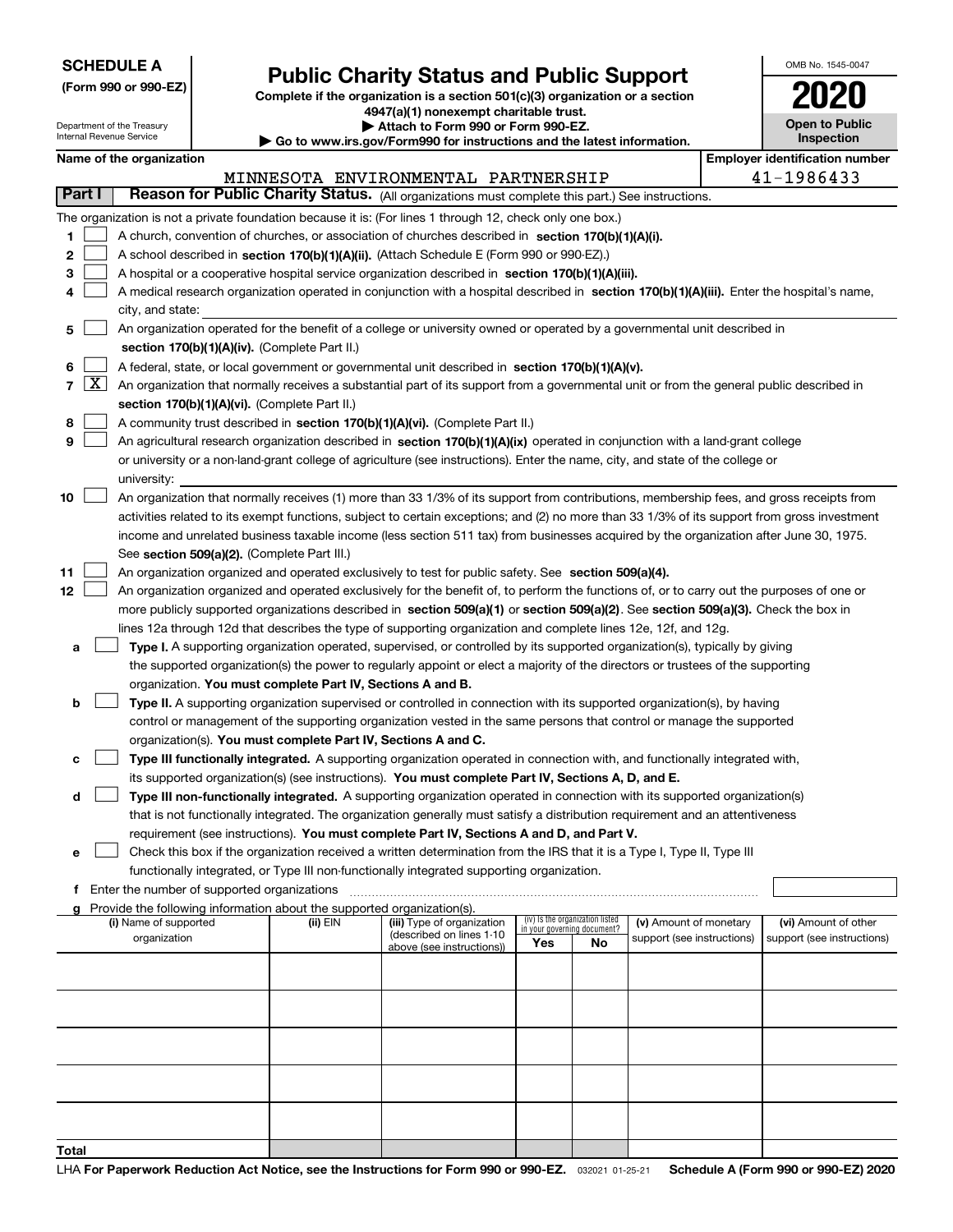#### Schedule A (Form 990 or 990-EZ) 2020 Page MINNESOTA ENVIRONMENTAL PARTNERSHIP 41-1986433**Part II Support Schedule for Organizations Described in Sections 170(b)(1)(A)(iv) and 170(b)(1)(A)(vi)**

(Complete only if you checked the box on line 5, 7, or 8 of Part I or if the organization failed to qualify under Part III. If the organization fails to qualify under the tests listed below, please complete Part III.)

| <b>Section A. Public Support</b>                                                                                                                                                                                               |          |           |            |            |                         |                                          |
|--------------------------------------------------------------------------------------------------------------------------------------------------------------------------------------------------------------------------------|----------|-----------|------------|------------|-------------------------|------------------------------------------|
| Calendar year (or fiscal year beginning in)                                                                                                                                                                                    | (a) 2016 | (b) 2017  | $(c)$ 2018 | $(d)$ 2019 | (e) 2020                | (f) Total                                |
| 1 Gifts, grants, contributions, and                                                                                                                                                                                            |          |           |            |            |                         |                                          |
| membership fees received. (Do not                                                                                                                                                                                              |          |           |            |            |                         |                                          |
| include any "unusual grants.")                                                                                                                                                                                                 | 1217104. | 177, 123. | 1077252.   | 428,605.   | 734,522.                | 3634606.                                 |
| 2 Tax revenues levied for the organ-                                                                                                                                                                                           |          |           |            |            |                         |                                          |
| ization's benefit and either paid to                                                                                                                                                                                           |          |           |            |            |                         |                                          |
| or expended on its behalf                                                                                                                                                                                                      |          |           |            |            |                         |                                          |
| 3 The value of services or facilities                                                                                                                                                                                          |          |           |            |            |                         |                                          |
| furnished by a governmental unit to                                                                                                                                                                                            |          |           |            |            |                         |                                          |
| the organization without charge                                                                                                                                                                                                |          |           |            |            |                         |                                          |
| 4 Total. Add lines 1 through 3                                                                                                                                                                                                 | 1217104. | 177,123.  | 1077252.   | 428,605.   | 734,522.                | 3634606.                                 |
| 5 The portion of total contributions                                                                                                                                                                                           |          |           |            |            |                         |                                          |
| by each person (other than a                                                                                                                                                                                                   |          |           |            |            |                         |                                          |
| governmental unit or publicly                                                                                                                                                                                                  |          |           |            |            |                         |                                          |
| supported organization) included                                                                                                                                                                                               |          |           |            |            |                         |                                          |
| on line 1 that exceeds 2% of the                                                                                                                                                                                               |          |           |            |            |                         |                                          |
|                                                                                                                                                                                                                                |          |           |            |            |                         |                                          |
| amount shown on line 11,                                                                                                                                                                                                       |          |           |            |            |                         |                                          |
| column (f)                                                                                                                                                                                                                     |          |           |            |            |                         | 2470672.                                 |
| 6 Public support. Subtract line 5 from line 4.                                                                                                                                                                                 |          |           |            |            |                         | 1163934.                                 |
| <b>Section B. Total Support</b>                                                                                                                                                                                                |          |           |            |            |                         |                                          |
| Calendar year (or fiscal year beginning in)                                                                                                                                                                                    | (a) 2016 | (b) 2017  | $(c)$ 2018 | $(d)$ 2019 | (e) 2020                | (f) Total                                |
| <b>7</b> Amounts from line 4                                                                                                                                                                                                   | 1217104. | 177, 123. | 1077252.   | 428,605.   | $\overline{734}$ , 522. | 3634606.                                 |
| 8 Gross income from interest,                                                                                                                                                                                                  |          |           |            |            |                         |                                          |
| dividends, payments received on                                                                                                                                                                                                |          |           |            |            |                         |                                          |
| securities loans, rents, royalties,                                                                                                                                                                                            |          |           |            |            |                         |                                          |
| and income from similar sources                                                                                                                                                                                                | 752.     | 1,034.    | 1,367.     | 586.       | 286.                    | 4,025.                                   |
| 9 Net income from unrelated business                                                                                                                                                                                           |          |           |            |            |                         |                                          |
| activities, whether or not the                                                                                                                                                                                                 |          |           |            |            |                         |                                          |
| business is regularly carried on                                                                                                                                                                                               | 4,680.   | 4,800.    | 4,800.     | 5,886.     | 7,800.                  | 27,966.                                  |
| 10 Other income. Do not include gain                                                                                                                                                                                           |          |           |            |            |                         |                                          |
| or loss from the sale of capital                                                                                                                                                                                               |          |           |            |            |                         |                                          |
| assets (Explain in Part VI.)                                                                                                                                                                                                   |          |           |            |            |                         |                                          |
| 11 Total support. Add lines 7 through 10                                                                                                                                                                                       |          |           |            |            |                         | 3666597.                                 |
| 12 Gross receipts from related activities, etc. (see instructions)                                                                                                                                                             |          |           |            |            | 12                      | 86,143.                                  |
| 13 First 5 years. If the Form 990 is for the organization's first, second, third, fourth, or fifth tax year as a section 501(c)(3)                                                                                             |          |           |            |            |                         |                                          |
| organization, check this box and stop here manufactured and according to the state of the state of the state of the state of the state of the state of the state of the state of the state of the state of the state of the st |          |           |            |            |                         |                                          |
| <b>Section C. Computation of Public Support Percentage</b>                                                                                                                                                                     |          |           |            |            |                         |                                          |
|                                                                                                                                                                                                                                |          |           |            |            | 14                      | 31.74<br>%                               |
|                                                                                                                                                                                                                                |          |           |            |            | 15                      | 34.65<br>%                               |
| 16a 33 1/3% support test - 2020. If the organization did not check the box on line 13, and line 14 is 33 1/3% or more, check this box and                                                                                      |          |           |            |            |                         |                                          |
| stop here. The organization qualifies as a publicly supported organization                                                                                                                                                     |          |           |            |            |                         |                                          |
| b 33 1/3% support test - 2019. If the organization did not check a box on line 13 or 16a, and line 15 is 33 1/3% or more, check this box                                                                                       |          |           |            |            |                         |                                          |
|                                                                                                                                                                                                                                |          |           |            |            |                         | $\blacktriangleright$ $\boxed{\text{X}}$ |
| and stop here. The organization qualifies as a publicly supported organization                                                                                                                                                 |          |           |            |            |                         |                                          |
| 17a 10% -facts-and-circumstances test - 2020. If the organization did not check a box on line 13, 16a, or 16b, and line 14 is 10% or more,                                                                                     |          |           |            |            |                         |                                          |
| and if the organization meets the facts-and-circumstances test, check this box and stop here. Explain in Part VI how the organization                                                                                          |          |           |            |            |                         |                                          |
| meets the facts-and-circumstances test. The organization qualifies as a publicly supported organization                                                                                                                        |          |           |            |            |                         |                                          |
| <b>b 10% -facts-and-circumstances test - 2019.</b> If the organization did not check a box on line 13, 16a, 16b, or 17a, and line 15 is 10% or                                                                                 |          |           |            |            |                         |                                          |
| more, and if the organization meets the facts-and-circumstances test, check this box and stop here. Explain in Part VI how the                                                                                                 |          |           |            |            |                         |                                          |
| organization meets the facts-and-circumstances test. The organization qualifies as a publicly supported organization                                                                                                           |          |           |            |            |                         |                                          |
| 18 Private foundation. If the organization did not check a box on line 13, 16a, 16b, 17a, or 17b, check this box and see instructions                                                                                          |          |           |            |            |                         |                                          |

**Schedule A (Form 990 or 990-EZ) 2020**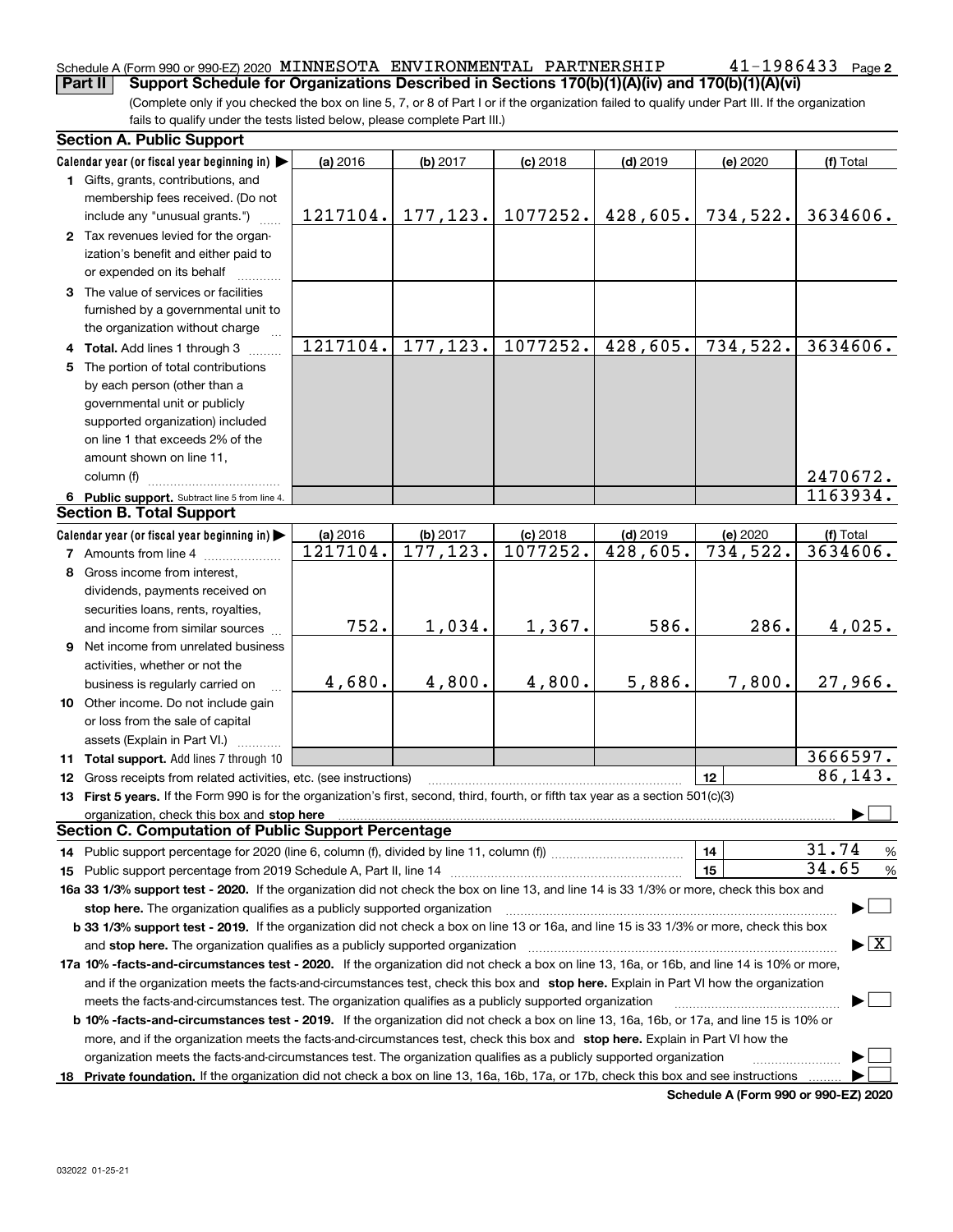#### Schedule A (Form 990 or 990-EZ) 2020 Page MINNESOTA ENVIRONMENTAL PARTNERSHIP 41-1986433**Part III** | Support Schedule for Organizations Described in Section 509(a)(2)

(Complete only if you checked the box on line 10 of Part I or if the organization failed to qualify under Part II. If the organization fails to qualify under the tests listed below, please complete Part II.)

|    | <b>Section A. Public Support</b>                                                                                                                                                                                                      |                 |          |                 |            |          |           |
|----|---------------------------------------------------------------------------------------------------------------------------------------------------------------------------------------------------------------------------------------|-----------------|----------|-----------------|------------|----------|-----------|
|    | Calendar year (or fiscal year beginning in) $\blacktriangleright$                                                                                                                                                                     | <b>(a)</b> 2016 | (b) 2017 | <b>(c)</b> 2018 | $(d)$ 2019 | (e) 2020 | (f) Total |
|    | 1 Gifts, grants, contributions, and                                                                                                                                                                                                   |                 |          |                 |            |          |           |
|    | membership fees received. (Do not                                                                                                                                                                                                     |                 |          |                 |            |          |           |
|    | include any "unusual grants.")                                                                                                                                                                                                        |                 |          |                 |            |          |           |
|    | <b>2</b> Gross receipts from admissions,                                                                                                                                                                                              |                 |          |                 |            |          |           |
|    | merchandise sold or services per-                                                                                                                                                                                                     |                 |          |                 |            |          |           |
|    | formed, or facilities furnished in                                                                                                                                                                                                    |                 |          |                 |            |          |           |
|    | any activity that is related to the<br>organization's tax-exempt purpose                                                                                                                                                              |                 |          |                 |            |          |           |
|    | 3 Gross receipts from activities that                                                                                                                                                                                                 |                 |          |                 |            |          |           |
|    | are not an unrelated trade or bus-                                                                                                                                                                                                    |                 |          |                 |            |          |           |
|    | iness under section 513                                                                                                                                                                                                               |                 |          |                 |            |          |           |
|    | 4 Tax revenues levied for the organ-                                                                                                                                                                                                  |                 |          |                 |            |          |           |
|    | ization's benefit and either paid to                                                                                                                                                                                                  |                 |          |                 |            |          |           |
|    | or expended on its behalf<br>.                                                                                                                                                                                                        |                 |          |                 |            |          |           |
|    | 5 The value of services or facilities                                                                                                                                                                                                 |                 |          |                 |            |          |           |
|    | furnished by a governmental unit to                                                                                                                                                                                                   |                 |          |                 |            |          |           |
|    | the organization without charge                                                                                                                                                                                                       |                 |          |                 |            |          |           |
|    | <b>6 Total.</b> Add lines 1 through 5                                                                                                                                                                                                 |                 |          |                 |            |          |           |
|    | 7a Amounts included on lines 1, 2, and                                                                                                                                                                                                |                 |          |                 |            |          |           |
|    | 3 received from disqualified persons                                                                                                                                                                                                  |                 |          |                 |            |          |           |
|    | <b>b</b> Amounts included on lines 2 and 3 received                                                                                                                                                                                   |                 |          |                 |            |          |           |
|    | from other than disqualified persons that                                                                                                                                                                                             |                 |          |                 |            |          |           |
|    | exceed the greater of \$5,000 or 1% of the<br>amount on line 13 for the year                                                                                                                                                          |                 |          |                 |            |          |           |
|    | c Add lines 7a and 7b                                                                                                                                                                                                                 |                 |          |                 |            |          |           |
|    | 8 Public support. (Subtract line 7c from line 6.)                                                                                                                                                                                     |                 |          |                 |            |          |           |
|    | <b>Section B. Total Support</b>                                                                                                                                                                                                       |                 |          |                 |            |          |           |
|    | Calendar year (or fiscal year beginning in)                                                                                                                                                                                           | (a) 2016        | (b) 2017 | $(c)$ 2018      | $(d)$ 2019 | (e) 2020 | (f) Total |
|    | 9 Amounts from line 6                                                                                                                                                                                                                 |                 |          |                 |            |          |           |
|    | <b>10a</b> Gross income from interest,                                                                                                                                                                                                |                 |          |                 |            |          |           |
|    | dividends, payments received on                                                                                                                                                                                                       |                 |          |                 |            |          |           |
|    | securities loans, rents, royalties,<br>and income from similar sources                                                                                                                                                                |                 |          |                 |            |          |           |
|    | <b>b</b> Unrelated business taxable income                                                                                                                                                                                            |                 |          |                 |            |          |           |
|    | (less section 511 taxes) from businesses                                                                                                                                                                                              |                 |          |                 |            |          |           |
|    | acquired after June 30, 1975<br>$\overline{\phantom{a}}$                                                                                                                                                                              |                 |          |                 |            |          |           |
|    | c Add lines 10a and 10b                                                                                                                                                                                                               |                 |          |                 |            |          |           |
|    | 11 Net income from unrelated business                                                                                                                                                                                                 |                 |          |                 |            |          |           |
|    | activities not included in line 10b,                                                                                                                                                                                                  |                 |          |                 |            |          |           |
|    | whether or not the business is<br>regularly carried on                                                                                                                                                                                |                 |          |                 |            |          |           |
|    | <b>12</b> Other income. Do not include gain                                                                                                                                                                                           |                 |          |                 |            |          |           |
|    | or loss from the sale of capital                                                                                                                                                                                                      |                 |          |                 |            |          |           |
|    | assets (Explain in Part VI.)<br><b>13</b> Total support. (Add lines 9, 10c, 11, and 12.)                                                                                                                                              |                 |          |                 |            |          |           |
|    | 14 First 5 years. If the Form 990 is for the organization's first, second, third, fourth, or fifth tax year as a section 501(c)(3) organization,                                                                                      |                 |          |                 |            |          |           |
|    |                                                                                                                                                                                                                                       |                 |          |                 |            |          |           |
|    | check this box and stop here <b>manufacture in the contract of the state of the state of state and stop here manufacture</b><br><b>Section C. Computation of Public Support Percentage</b>                                            |                 |          |                 |            |          |           |
|    |                                                                                                                                                                                                                                       |                 |          |                 |            | 15       | %         |
|    | 16 Public support percentage from 2019 Schedule A, Part III, line 15                                                                                                                                                                  |                 |          |                 |            | 16       | %         |
|    | <b>Section D. Computation of Investment Income Percentage</b>                                                                                                                                                                         |                 |          |                 |            |          |           |
|    | 17 Investment income percentage for 2020 (line 10c, column (f), divided by line 13, column (f))                                                                                                                                       |                 |          |                 |            | 17       | %         |
|    |                                                                                                                                                                                                                                       |                 |          |                 |            | 18       | %         |
|    | <b>18</b> Investment income percentage from <b>2019</b> Schedule A, Part III, line 17<br>19a 33 1/3% support tests - 2020. If the organization did not check the box on line 14, and line 15 is more than 33 1/3%, and line 17 is not |                 |          |                 |            |          |           |
|    | more than 33 1/3%, check this box and stop here. The organization qualifies as a publicly supported organization                                                                                                                      |                 |          |                 |            |          | $\sim$    |
|    |                                                                                                                                                                                                                                       |                 |          |                 |            |          |           |
|    | b 33 1/3% support tests - 2019. If the organization did not check a box on line 14 or line 19a, and line 16 is more than 33 1/3%, and                                                                                                 |                 |          |                 |            |          |           |
|    | line 18 is not more than 33 1/3%, check this box and stop here. The organization qualifies as a publicly supported organization                                                                                                       |                 |          |                 |            |          |           |
| 20 |                                                                                                                                                                                                                                       |                 |          |                 |            |          |           |

**Schedule A (Form 990 or 990-EZ) 2020**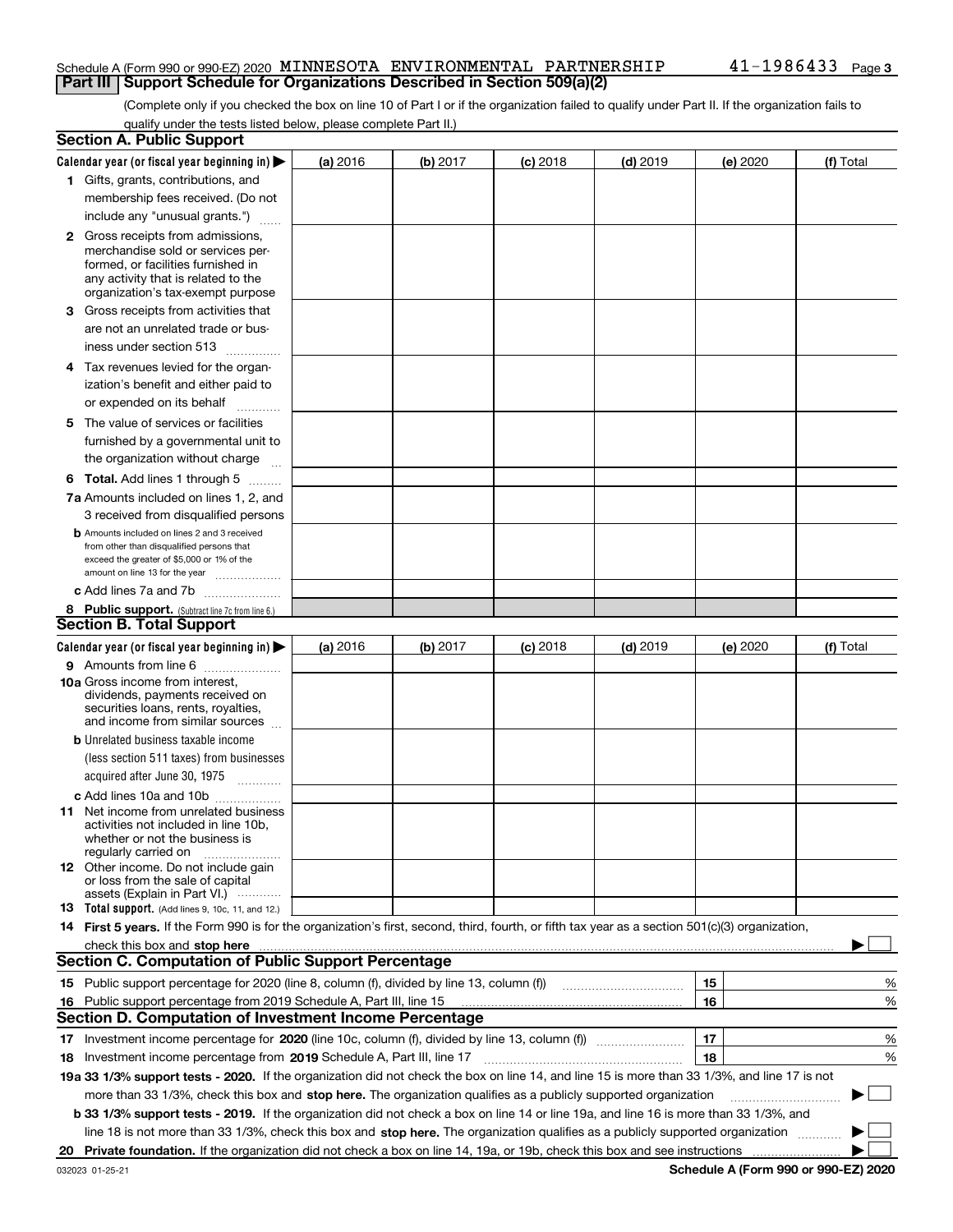**1**

**YesNo**

## **Part IV Supporting Organizations**

(Complete only if you checked a box in line 12 on Part I. If you checked box 12a, Part I, complete Sections A and B. If you checked box 12b, Part I, complete Sections A and C. If you checked box 12c, Part I, complete Sections A, D, and E. If you checked box 12d, Part I, complete Sections A and D, and complete Part V.)

### **Section A. All Supporting Organizations**

- **1** Are all of the organization's supported organizations listed by name in the organization's governing documents? If "No," describe in **Part VI** how the supported organizations are designated. If designated by *class or purpose, describe the designation. If historic and continuing relationship, explain.*
- **2** Did the organization have any supported organization that does not have an IRS determination of status under section 509(a)(1) or (2)? If "Yes," explain in Part VI how the organization determined that the supported *organization was described in section 509(a)(1) or (2).*
- **3a** Did the organization have a supported organization described in section 501(c)(4), (5), or (6)? If "Yes," answer *lines 3b and 3c below.*
- **b** Did the organization confirm that each supported organization qualified under section 501(c)(4), (5), or (6) and satisfied the public support tests under section 509(a)(2)? If "Yes," describe in **Part VI** when and how the *organization made the determination.*
- **c**Did the organization ensure that all support to such organizations was used exclusively for section 170(c)(2)(B) purposes? If "Yes," explain in **Part VI** what controls the organization put in place to ensure such use.
- **4a***If* Was any supported organization not organized in the United States ("foreign supported organization")? *"Yes," and if you checked box 12a or 12b in Part I, answer lines 4b and 4c below.*
- **b** Did the organization have ultimate control and discretion in deciding whether to make grants to the foreign supported organization? If "Yes," describe in **Part VI** how the organization had such control and discretion *despite being controlled or supervised by or in connection with its supported organizations.*
- **c** Did the organization support any foreign supported organization that does not have an IRS determination under sections 501(c)(3) and 509(a)(1) or (2)? If "Yes," explain in **Part VI** what controls the organization used *to ensure that all support to the foreign supported organization was used exclusively for section 170(c)(2)(B) purposes.*
- **5a***If "Yes,"* Did the organization add, substitute, or remove any supported organizations during the tax year? answer lines 5b and 5c below (if applicable). Also, provide detail in **Part VI,** including (i) the names and EIN *numbers of the supported organizations added, substituted, or removed; (ii) the reasons for each such action; (iii) the authority under the organization's organizing document authorizing such action; and (iv) how the action was accomplished (such as by amendment to the organizing document).*
- **b** Type I or Type II only. Was any added or substituted supported organization part of a class already designated in the organization's organizing document?
- **cSubstitutions only.**  Was the substitution the result of an event beyond the organization's control?
- **6** Did the organization provide support (whether in the form of grants or the provision of services or facilities) to **Part VI.** *If "Yes," provide detail in* support or benefit one or more of the filing organization's supported organizations? anyone other than (i) its supported organizations, (ii) individuals that are part of the charitable class benefited by one or more of its supported organizations, or (iii) other supporting organizations that also
- **7**Did the organization provide a grant, loan, compensation, or other similar payment to a substantial contributor *If "Yes," complete Part I of Schedule L (Form 990 or 990-EZ).* regard to a substantial contributor? (as defined in section 4958(c)(3)(C)), a family member of a substantial contributor, or a 35% controlled entity with
- **8** Did the organization make a loan to a disqualified person (as defined in section 4958) not described in line 7? *If "Yes," complete Part I of Schedule L (Form 990 or 990-EZ).*
- **9a** Was the organization controlled directly or indirectly at any time during the tax year by one or more in section 509(a)(1) or (2))? If "Yes," *provide detail in* <code>Part VI.</code> disqualified persons, as defined in section 4946 (other than foundation managers and organizations described
- **b** Did one or more disqualified persons (as defined in line 9a) hold a controlling interest in any entity in which the supporting organization had an interest? If "Yes," provide detail in P**art VI**.
- **c**Did a disqualified person (as defined in line 9a) have an ownership interest in, or derive any personal benefit from, assets in which the supporting organization also had an interest? If "Yes," provide detail in P**art VI.**
- **10a** Was the organization subject to the excess business holdings rules of section 4943 because of section supporting organizations)? If "Yes," answer line 10b below. 4943(f) (regarding certain Type II supporting organizations, and all Type III non-functionally integrated
- **b** Did the organization have any excess business holdings in the tax year? (Use Schedule C, Form 4720, to *determine whether the organization had excess business holdings.)*

**23a3b3c4a4b4c5a5b5c6789a 9b9c10a**

**10b**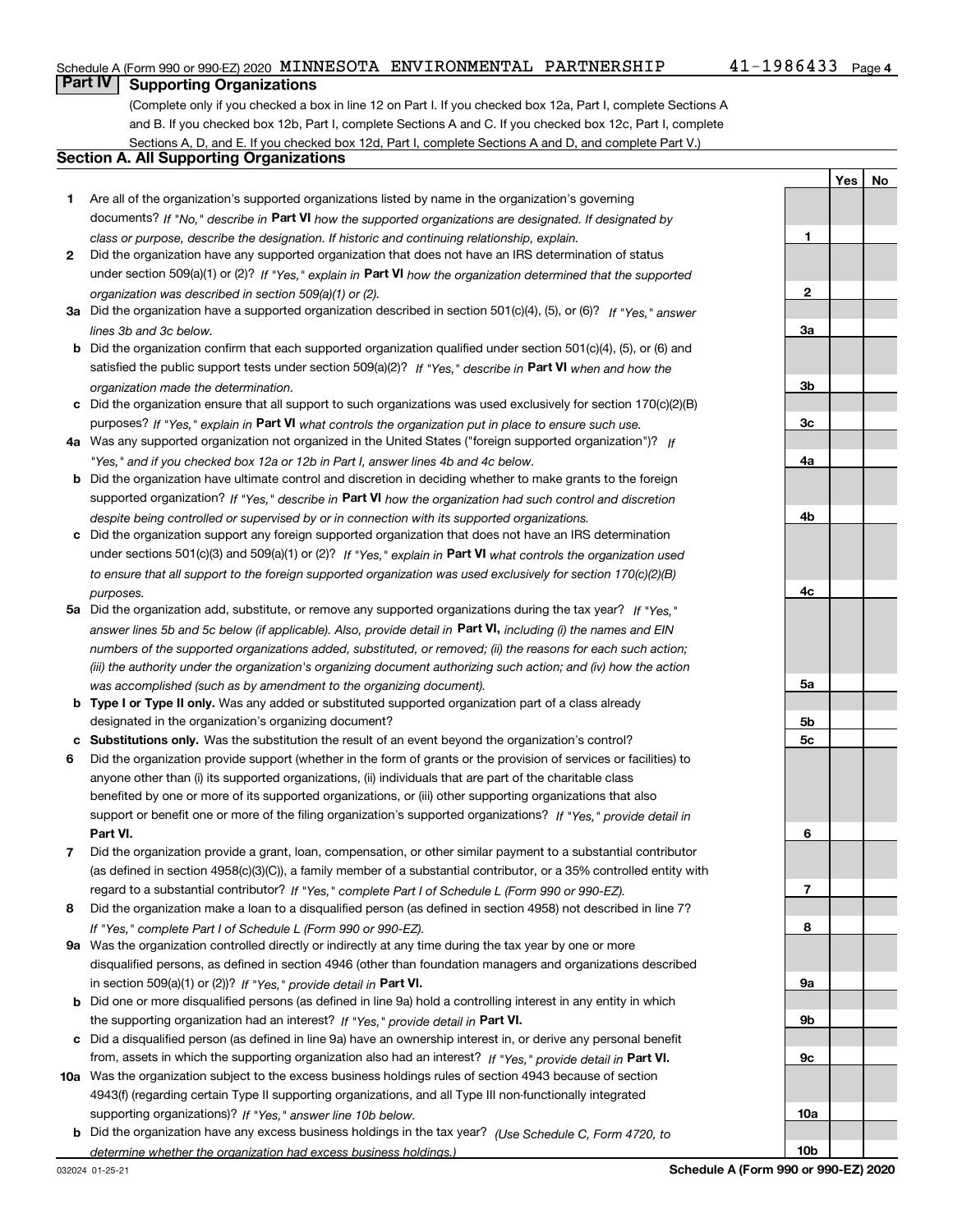#### Schedule A (Form 990 or 990-EZ) 2020 Page MINNESOTA ENVIRONMENTAL PARTNERSHIP 41-1986433

|    | Part IV | <b>Supporting Organizations (continued)</b>                                                                                                                                                                                                                |                 |     |    |
|----|---------|------------------------------------------------------------------------------------------------------------------------------------------------------------------------------------------------------------------------------------------------------------|-----------------|-----|----|
|    |         |                                                                                                                                                                                                                                                            |                 | Yes | No |
| 11 |         | Has the organization accepted a gift or contribution from any of the following persons?                                                                                                                                                                    |                 |     |    |
|    |         | a A person who directly or indirectly controls, either alone or together with persons described in lines 11b and                                                                                                                                           |                 |     |    |
|    |         | 11c below, the governing body of a supported organization?                                                                                                                                                                                                 | 11a             |     |    |
|    |         | <b>b</b> A family member of a person described in line 11a above?                                                                                                                                                                                          | 11 <sub>b</sub> |     |    |
|    |         | c A 35% controlled entity of a person described in line 11a or 11b above? If "Yes" to line 11a, 11b, or 11c, provide                                                                                                                                       |                 |     |    |
|    |         | detail in Part VI.                                                                                                                                                                                                                                         | 11c             |     |    |
|    |         | <b>Section B. Type I Supporting Organizations</b>                                                                                                                                                                                                          |                 |     |    |
|    |         |                                                                                                                                                                                                                                                            |                 | Yes | No |
| 1  |         | Did the governing body, members of the governing body, officers acting in their official capacity, or membership of one or                                                                                                                                 |                 |     |    |
|    |         | more supported organizations have the power to regularly appoint or elect at least a majority of the organization's officers,                                                                                                                              |                 |     |    |
|    |         | directors, or trustees at all times during the tax year? If "No," describe in Part VI how the supported organization(s)                                                                                                                                    |                 |     |    |
|    |         | effectively operated, supervised, or controlled the organization's activities. If the organization had more than one supported<br>organization, describe how the powers to appoint and/or remove officers, directors, or trustees were allocated among the |                 |     |    |
|    |         | supported organizations and what conditions or restrictions, if any, applied to such powers during the tax year.                                                                                                                                           | 1               |     |    |
| 2  |         | Did the organization operate for the benefit of any supported organization other than the supported                                                                                                                                                        |                 |     |    |
|    |         | organization(s) that operated, supervised, or controlled the supporting organization? If "Yes," explain in                                                                                                                                                 |                 |     |    |
|    |         | Part VI how providing such benefit carried out the purposes of the supported organization(s) that operated,                                                                                                                                                |                 |     |    |
|    |         | supervised, or controlled the supporting organization.                                                                                                                                                                                                     | $\overline{2}$  |     |    |
|    |         | <b>Section C. Type II Supporting Organizations</b>                                                                                                                                                                                                         |                 |     |    |
|    |         |                                                                                                                                                                                                                                                            |                 | Yes | No |
| 1. |         | Were a majority of the organization's directors or trustees during the tax year also a majority of the directors                                                                                                                                           |                 |     |    |
|    |         | or trustees of each of the organization's supported organization(s)? If "No," describe in Part VI how control                                                                                                                                              |                 |     |    |
|    |         | or management of the supporting organization was vested in the same persons that controlled or managed                                                                                                                                                     |                 |     |    |
|    |         | the supported organization(s).                                                                                                                                                                                                                             | 1               |     |    |
|    |         | Section D. All Type III Supporting Organizations                                                                                                                                                                                                           |                 |     |    |
|    |         |                                                                                                                                                                                                                                                            |                 | Yes | No |
| 1  |         | Did the organization provide to each of its supported organizations, by the last day of the fifth month of the                                                                                                                                             |                 |     |    |
|    |         | organization's tax year, (i) a written notice describing the type and amount of support provided during the prior tax                                                                                                                                      |                 |     |    |
|    |         | year, (ii) a copy of the Form 990 that was most recently filed as of the date of notification, and (iii) copies of the                                                                                                                                     |                 |     |    |
|    |         | organization's governing documents in effect on the date of notification, to the extent not previously provided?                                                                                                                                           | 1               |     |    |
| 2  |         | Were any of the organization's officers, directors, or trustees either (i) appointed or elected by the supported                                                                                                                                           |                 |     |    |
|    |         | organization(s) or (ii) serving on the governing body of a supported organization? If "No," explain in Part VI how                                                                                                                                         |                 |     |    |
|    |         | the organization maintained a close and continuous working relationship with the supported organization(s).                                                                                                                                                | $\mathbf{2}$    |     |    |
| 3  |         | By reason of the relationship described in line 2, above, did the organization's supported organizations have a                                                                                                                                            |                 |     |    |
|    |         | significant voice in the organization's investment policies and in directing the use of the organization's                                                                                                                                                 |                 |     |    |
|    |         | income or assets at all times during the tax year? If "Yes," describe in Part VI the role the organization's                                                                                                                                               |                 |     |    |
|    |         | supported organizations played in this regard.                                                                                                                                                                                                             | 3               |     |    |
|    |         | Section E. Type III Functionally Integrated Supporting Organizations                                                                                                                                                                                       |                 |     |    |
| 1  |         | Check the box next to the method that the organization used to satisfy the Integral Part Test during the year (see instructions).                                                                                                                          |                 |     |    |
| a  |         | The organization satisfied the Activities Test. Complete line 2 below.                                                                                                                                                                                     |                 |     |    |
| b  |         | The organization is the parent of each of its supported organizations. Complete line 3 below.                                                                                                                                                              |                 |     |    |

**c**  $\Box$  The organization supported a governmental entity. Describe in Part VI how you supported a governmental entity (see instructions).

| Activities Test. Answer lines 2a and 2b below.                                                                      | Yes: | No |
|---------------------------------------------------------------------------------------------------------------------|------|----|
| Did oubetestielly all ef the experimation's estimities during the text were directly further the exempt purposes of |      |    |

- **a** Did substantially all of the organization's activities during the tax year directly further the exempt purposes of **b** Did the activities described in line 2a, above, constitute activities that, but for the organization's involvement, the supported organization(s) to which the organization was responsive? If "Yes," then in **Part VI identify those supported organizations and explain**  *how these activities directly furthered their exempt purposes, how the organization was responsive to those supported organizations, and how the organization determined that these activities constituted substantially all of its activities.*
	- **Part VI**  *the reasons for the organization's position that its supported organization(s) would have engaged in* one or more of the organization's supported organization(s) would have been engaged in? If "Yes," e*xplain in these activities but for the organization's involvement.*
- **3** Parent of Supported Organizations. Answer lines 3a and 3b below.

**a** Did the organization have the power to regularly appoint or elect a majority of the officers, directors, or trustees of each of the supported organizations? If "Yes" or "No" provide details in **Part VI.** 

**b** Did the organization exercise a substantial degree of direction over the policies, programs, and activities of each of its supported organizations? If "Yes," describe in Part VI the role played by the organization in this regard.

**2a**

**2b**

**3a**

**3b**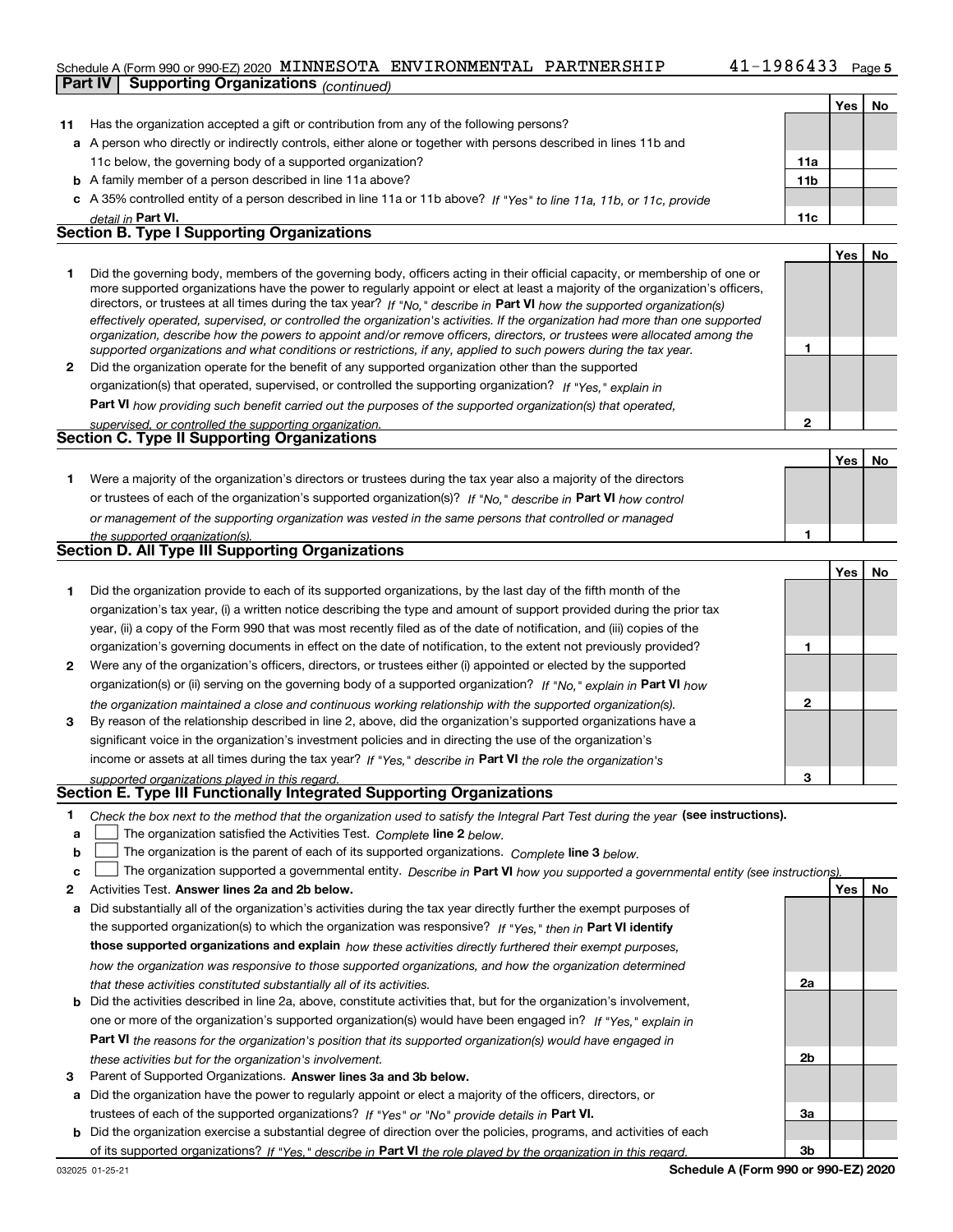|              | Type III Non-Functionally Integrated 509(a)(3) Supporting Organizations<br>Part V                                                              |                |                |                                |
|--------------|------------------------------------------------------------------------------------------------------------------------------------------------|----------------|----------------|--------------------------------|
| 1.           | Check here if the organization satisfied the Integral Part Test as a qualifying trust on Nov. 20, 1970 (explain in Part VI). See instructions. |                |                |                                |
|              | All other Type III non-functionally integrated supporting organizations must complete Sections A through E.                                    |                |                |                                |
|              | Section A - Adjusted Net Income                                                                                                                |                | (A) Prior Year | (B) Current Year<br>(optional) |
| 1            | Net short-term capital gain                                                                                                                    | 1              |                |                                |
| $\mathbf{2}$ | Recoveries of prior-year distributions                                                                                                         | $\mathbf{2}$   |                |                                |
| 3            | Other gross income (see instructions)                                                                                                          | 3              |                |                                |
| 4            | Add lines 1 through 3.                                                                                                                         | 4              |                |                                |
| 5            | Depreciation and depletion                                                                                                                     | 5              |                |                                |
| 6            | Portion of operating expenses paid or incurred for production or                                                                               |                |                |                                |
|              | collection of gross income or for management, conservation, or                                                                                 |                |                |                                |
|              | maintenance of property held for production of income (see instructions)                                                                       | 6              |                |                                |
| 7            | Other expenses (see instructions)                                                                                                              | $\overline{7}$ |                |                                |
| 8            | Adjusted Net Income (subtract lines 5, 6, and 7 from line 4)                                                                                   | 8              |                |                                |
|              | <b>Section B - Minimum Asset Amount</b>                                                                                                        |                | (A) Prior Year | (B) Current Year<br>(optional) |
| 1.           | Aggregate fair market value of all non-exempt-use assets (see                                                                                  |                |                |                                |
|              | instructions for short tax year or assets held for part of year):                                                                              |                |                |                                |
|              | a Average monthly value of securities                                                                                                          | 1a             |                |                                |
|              | <b>b</b> Average monthly cash balances                                                                                                         | 1b             |                |                                |
|              | c Fair market value of other non-exempt-use assets                                                                                             | 1c             |                |                                |
|              | d Total (add lines 1a, 1b, and 1c)                                                                                                             | 1d             |                |                                |
|              | e Discount claimed for blockage or other factors                                                                                               |                |                |                                |
|              | (explain in detail in Part VI):                                                                                                                |                |                |                                |
| 2            | Acquisition indebtedness applicable to non-exempt-use assets                                                                                   | $\mathbf{2}$   |                |                                |
| 3            | Subtract line 2 from line 1d.                                                                                                                  | 3              |                |                                |
| 4            | Cash deemed held for exempt use. Enter 0.015 of line 3 (for greater amount,                                                                    |                |                |                                |
|              | see instructions)                                                                                                                              | 4              |                |                                |
| 5            | Net value of non-exempt-use assets (subtract line 4 from line 3)                                                                               | 5              |                |                                |
| 6            | Multiply line 5 by 0.035.                                                                                                                      | 6              |                |                                |
| 7            | Recoveries of prior-year distributions                                                                                                         | $\overline{7}$ |                |                                |
| 8            | <b>Minimum Asset Amount</b> (add line 7 to line 6)                                                                                             | 8              |                |                                |
|              | <b>Section C - Distributable Amount</b>                                                                                                        |                |                | <b>Current Year</b>            |
| 1            | Adjusted net income for prior year (from Section A, line 8, column A)                                                                          | 1              |                |                                |
| 2            | Enter 0.85 of line 1.                                                                                                                          | $\mathbf{2}$   |                |                                |
| 3            | Minimum asset amount for prior year (from Section B, line 8, column A)                                                                         | 3              |                |                                |
| 4            | Enter greater of line 2 or line 3.                                                                                                             | 4              |                |                                |
| 5            | Income tax imposed in prior year                                                                                                               | 5              |                |                                |
| 6            | <b>Distributable Amount.</b> Subtract line 5 from line 4, unless subject to                                                                    |                |                |                                |
|              | emergency temporary reduction (see instructions).                                                                                              | 6              |                |                                |

Schedule A (Form 990 or 990-EZ) 2020 Page MINNESOTA ENVIRONMENTAL PARTNERSHIP 41-1986433

**7**Check here if the current year is the organization's first as a non-functionally integrated Type III supporting organization (see instructions).

**Schedule A (Form 990 or 990-EZ) 2020**

**6**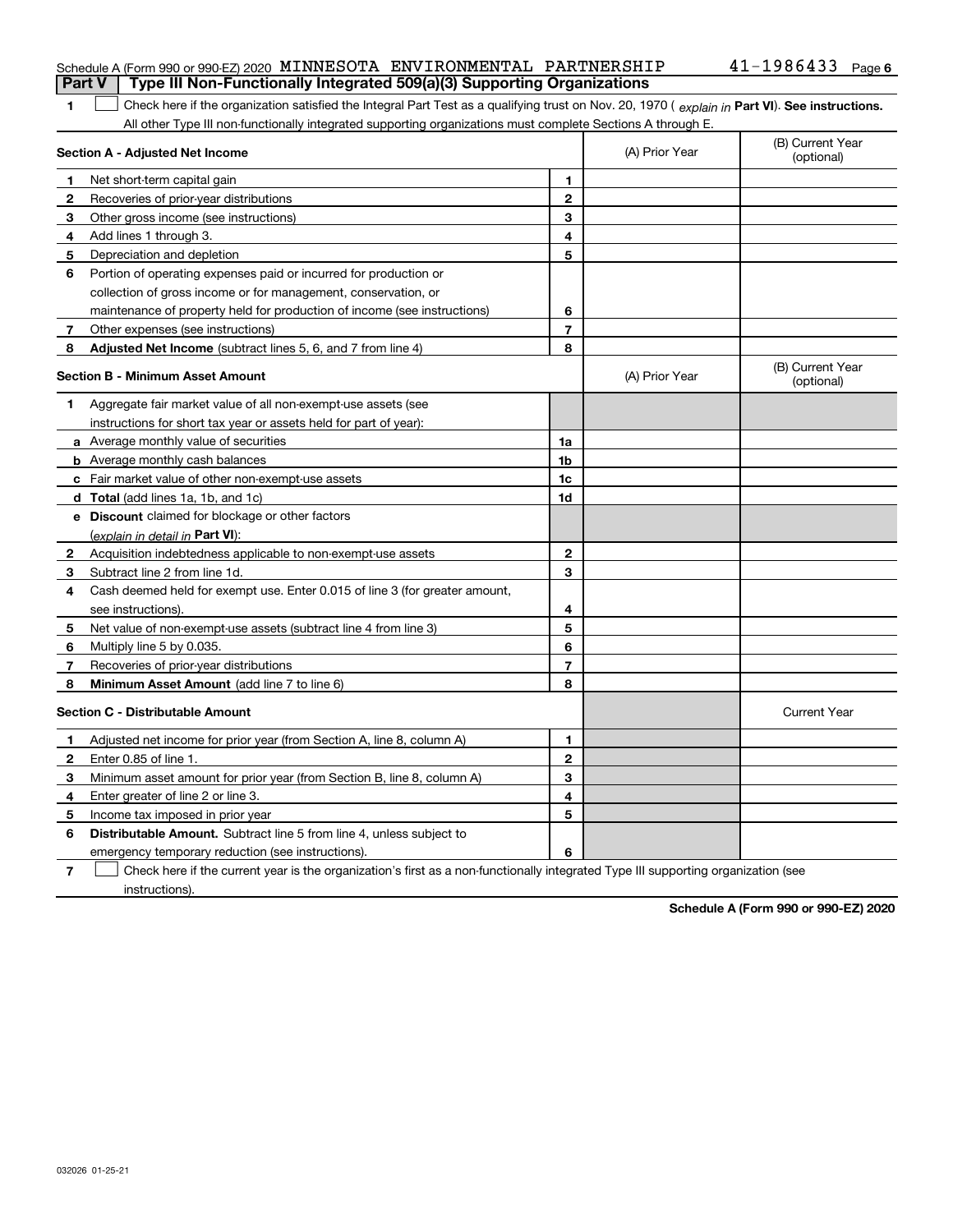#### Schedule A (Form 990 or 990-EZ) 2020 MINNESOTA ENVIRONMENTAL PARTNERSHIP 4I-1986433 Page MINNESOTA ENVIRONMENTAL PARTNERSHIP 41-1986433

|    | Type III Non-Functionally Integrated 509(a)(3) Supporting Organizations<br><b>Part V</b><br>(continued) |                             |                                       |              |                                         |
|----|---------------------------------------------------------------------------------------------------------|-----------------------------|---------------------------------------|--------------|-----------------------------------------|
|    | <b>Section D - Distributions</b>                                                                        |                             |                                       |              | <b>Current Year</b>                     |
| 1  | Amounts paid to supported organizations to accomplish exempt purposes                                   |                             |                                       | 1            |                                         |
| 2  | Amounts paid to perform activity that directly furthers exempt purposes of supported                    |                             |                                       |              |                                         |
|    | organizations, in excess of income from activity                                                        |                             |                                       | $\mathbf{2}$ |                                         |
| 3  | Administrative expenses paid to accomplish exempt purposes of supported organizations                   |                             |                                       | 3            |                                         |
| 4  | Amounts paid to acquire exempt-use assets                                                               |                             |                                       | 4            |                                         |
| 5  | Qualified set-aside amounts (prior IRS approval required - provide details in Part VI)                  |                             |                                       | 5            |                                         |
| 6  | Other distributions ( <i>describe in</i> Part VI). See instructions.                                    |                             |                                       | 6            |                                         |
| 7  | Total annual distributions. Add lines 1 through 6.                                                      |                             |                                       | 7            |                                         |
| 8  | Distributions to attentive supported organizations to which the organization is responsive              |                             |                                       |              |                                         |
|    | (provide details in Part VI). See instructions.                                                         |                             |                                       | 8            |                                         |
| 9  | Distributable amount for 2020 from Section C, line 6                                                    |                             |                                       | 9            |                                         |
| 10 | Line 8 amount divided by line 9 amount                                                                  |                             |                                       | 10           |                                         |
|    |                                                                                                         | (i)                         | (ii)                                  |              | (iii)                                   |
|    | Section E - Distribution Allocations (see instructions)                                                 | <b>Excess Distributions</b> | <b>Underdistributions</b><br>Pre-2020 |              | <b>Distributable</b><br>Amount for 2020 |
| 1  | Distributable amount for 2020 from Section C, line 6                                                    |                             |                                       |              |                                         |
| 2  | Underdistributions, if any, for years prior to 2020 (reason-                                            |                             |                                       |              |                                         |
|    | able cause required - explain in Part VI). See instructions.                                            |                             |                                       |              |                                         |
| 3  | Excess distributions carryover, if any, to 2020                                                         |                             |                                       |              |                                         |
|    | <b>a</b> From 2015                                                                                      |                             |                                       |              |                                         |
|    | <b>b</b> From 2016                                                                                      |                             |                                       |              |                                         |
|    | c From 2017                                                                                             |                             |                                       |              |                                         |
|    | <b>d</b> From 2018                                                                                      |                             |                                       |              |                                         |
|    | e From 2019                                                                                             |                             |                                       |              |                                         |
|    | f Total of lines 3a through 3e                                                                          |                             |                                       |              |                                         |
|    | g Applied to underdistributions of prior years                                                          |                             |                                       |              |                                         |
|    | <b>h</b> Applied to 2020 distributable amount                                                           |                             |                                       |              |                                         |
|    | Carryover from 2015 not applied (see instructions)                                                      |                             |                                       |              |                                         |
|    | Remainder. Subtract lines 3g, 3h, and 3i from line 3f.                                                  |                             |                                       |              |                                         |
| 4  | Distributions for 2020 from Section D,                                                                  |                             |                                       |              |                                         |
|    | line $7:$                                                                                               |                             |                                       |              |                                         |
|    | a Applied to underdistributions of prior years                                                          |                             |                                       |              |                                         |
|    | <b>b</b> Applied to 2020 distributable amount                                                           |                             |                                       |              |                                         |
|    | c Remainder. Subtract lines 4a and 4b from line 4.                                                      |                             |                                       |              |                                         |
| 5  | Remaining underdistributions for years prior to 2020, if                                                |                             |                                       |              |                                         |
|    | any. Subtract lines 3g and 4a from line 2. For result greater                                           |                             |                                       |              |                                         |
|    | than zero, explain in Part VI. See instructions.                                                        |                             |                                       |              |                                         |
| 6  | Remaining underdistributions for 2020. Subtract lines 3h                                                |                             |                                       |              |                                         |
|    | and 4b from line 1. For result greater than zero, explain in                                            |                             |                                       |              |                                         |
|    | Part VI. See instructions.                                                                              |                             |                                       |              |                                         |
| 7  | Excess distributions carryover to 2021. Add lines 3j                                                    |                             |                                       |              |                                         |
|    | and 4c.                                                                                                 |                             |                                       |              |                                         |
| 8  | Breakdown of line 7:                                                                                    |                             |                                       |              |                                         |
|    | a Excess from 2016                                                                                      |                             |                                       |              |                                         |
|    | <b>b</b> Excess from 2017                                                                               |                             |                                       |              |                                         |
|    | c Excess from 2018                                                                                      |                             |                                       |              |                                         |
|    | d Excess from 2019                                                                                      |                             |                                       |              |                                         |
|    | e Excess from 2020                                                                                      |                             |                                       |              |                                         |
|    |                                                                                                         |                             |                                       |              |                                         |

**Schedule A (Form 990 or 990-EZ) 2020**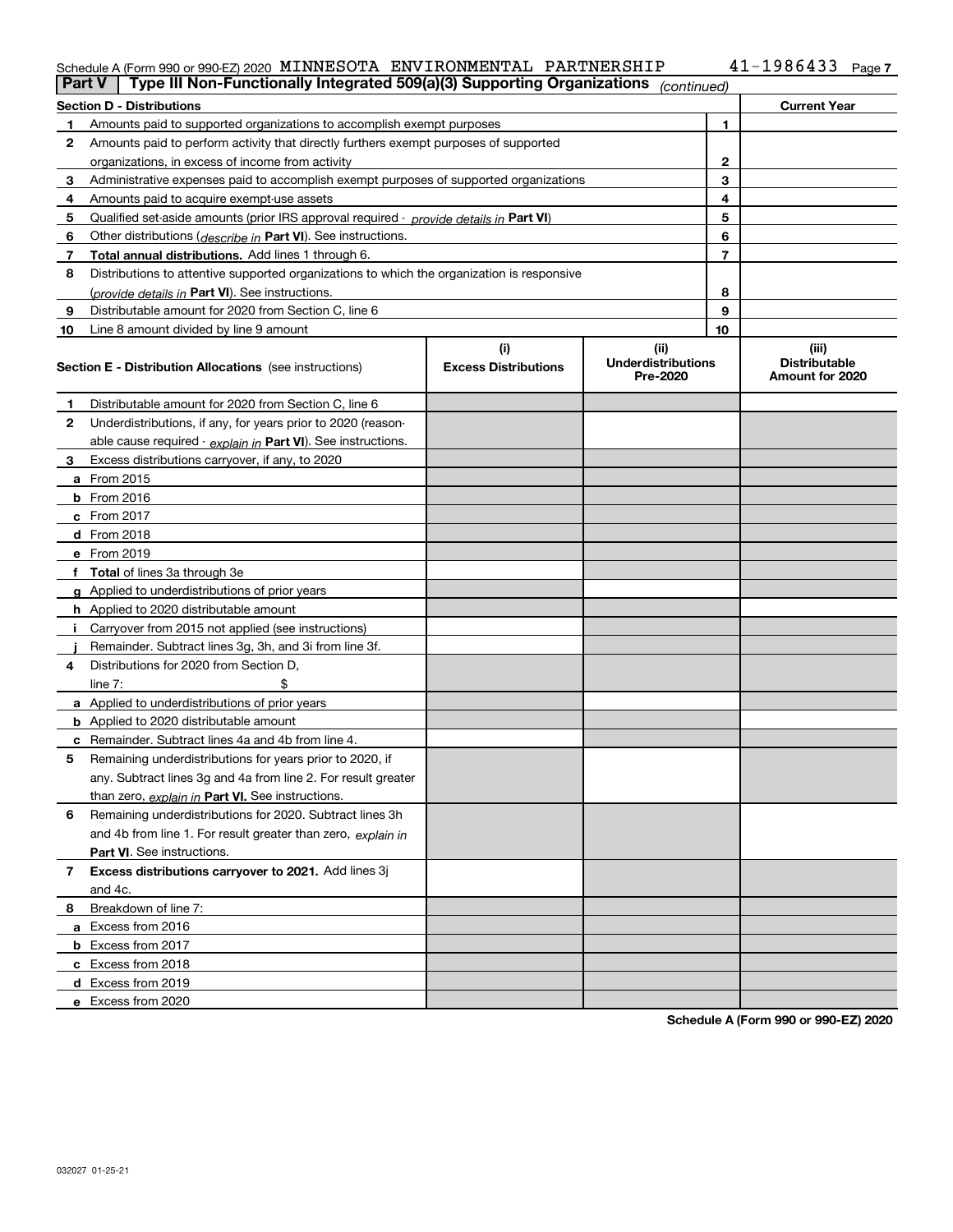|                | Schedule A (Form 990 or 990-EZ) 2020 MINNESOTA ENVIRONMENTAL PARTNERSHIP |  |                                                                                                                                                                                                                                                                  | $41 - 1986433$ Page 8                                                                                                                                                                                                                                                                            |
|----------------|--------------------------------------------------------------------------|--|------------------------------------------------------------------------------------------------------------------------------------------------------------------------------------------------------------------------------------------------------------------|--------------------------------------------------------------------------------------------------------------------------------------------------------------------------------------------------------------------------------------------------------------------------------------------------|
| <b>Part VI</b> |                                                                          |  | Supplemental Information. Provide the explanations required by Part II, line 10; Part II, line 17a or 17b; Part III, line 12;<br>Section D, lines 5, 6, and 8; and Part V, Section E, lines 2, 5, and 6. Also complete this part for any additional information. | Part IV, Section A, lines 1, 2, 3b, 3c, 4b, 4c, 5a, 6, 9a, 9b, 9c, 11a, 11b, and 11c; Part IV, Section B, lines 1 and 2; Part IV, Section C,<br>line 1; Part IV, Section D, lines 2 and 3; Part IV, Section E, lines 1c, 2a, 2b, 3a, and 3b; Part V, line 1; Part V, Section B, line 1e; Part V, |
|                | (See instructions.)                                                      |  |                                                                                                                                                                                                                                                                  |                                                                                                                                                                                                                                                                                                  |
|                |                                                                          |  |                                                                                                                                                                                                                                                                  |                                                                                                                                                                                                                                                                                                  |
|                |                                                                          |  |                                                                                                                                                                                                                                                                  |                                                                                                                                                                                                                                                                                                  |
|                |                                                                          |  |                                                                                                                                                                                                                                                                  |                                                                                                                                                                                                                                                                                                  |
|                |                                                                          |  |                                                                                                                                                                                                                                                                  |                                                                                                                                                                                                                                                                                                  |
|                |                                                                          |  |                                                                                                                                                                                                                                                                  |                                                                                                                                                                                                                                                                                                  |
|                |                                                                          |  |                                                                                                                                                                                                                                                                  |                                                                                                                                                                                                                                                                                                  |
|                |                                                                          |  |                                                                                                                                                                                                                                                                  |                                                                                                                                                                                                                                                                                                  |
|                |                                                                          |  |                                                                                                                                                                                                                                                                  |                                                                                                                                                                                                                                                                                                  |
|                |                                                                          |  |                                                                                                                                                                                                                                                                  |                                                                                                                                                                                                                                                                                                  |
|                |                                                                          |  |                                                                                                                                                                                                                                                                  |                                                                                                                                                                                                                                                                                                  |
|                |                                                                          |  |                                                                                                                                                                                                                                                                  |                                                                                                                                                                                                                                                                                                  |
|                |                                                                          |  |                                                                                                                                                                                                                                                                  |                                                                                                                                                                                                                                                                                                  |
|                |                                                                          |  |                                                                                                                                                                                                                                                                  |                                                                                                                                                                                                                                                                                                  |
|                |                                                                          |  |                                                                                                                                                                                                                                                                  |                                                                                                                                                                                                                                                                                                  |
|                |                                                                          |  |                                                                                                                                                                                                                                                                  |                                                                                                                                                                                                                                                                                                  |
|                |                                                                          |  |                                                                                                                                                                                                                                                                  |                                                                                                                                                                                                                                                                                                  |
|                |                                                                          |  |                                                                                                                                                                                                                                                                  |                                                                                                                                                                                                                                                                                                  |
|                |                                                                          |  |                                                                                                                                                                                                                                                                  |                                                                                                                                                                                                                                                                                                  |
|                |                                                                          |  |                                                                                                                                                                                                                                                                  |                                                                                                                                                                                                                                                                                                  |
|                |                                                                          |  |                                                                                                                                                                                                                                                                  |                                                                                                                                                                                                                                                                                                  |
|                |                                                                          |  |                                                                                                                                                                                                                                                                  |                                                                                                                                                                                                                                                                                                  |
|                |                                                                          |  |                                                                                                                                                                                                                                                                  |                                                                                                                                                                                                                                                                                                  |
|                |                                                                          |  |                                                                                                                                                                                                                                                                  |                                                                                                                                                                                                                                                                                                  |
|                |                                                                          |  |                                                                                                                                                                                                                                                                  |                                                                                                                                                                                                                                                                                                  |
|                |                                                                          |  |                                                                                                                                                                                                                                                                  |                                                                                                                                                                                                                                                                                                  |
|                |                                                                          |  |                                                                                                                                                                                                                                                                  |                                                                                                                                                                                                                                                                                                  |
|                |                                                                          |  |                                                                                                                                                                                                                                                                  |                                                                                                                                                                                                                                                                                                  |
|                |                                                                          |  |                                                                                                                                                                                                                                                                  |                                                                                                                                                                                                                                                                                                  |
|                |                                                                          |  |                                                                                                                                                                                                                                                                  |                                                                                                                                                                                                                                                                                                  |
|                |                                                                          |  |                                                                                                                                                                                                                                                                  |                                                                                                                                                                                                                                                                                                  |
|                |                                                                          |  |                                                                                                                                                                                                                                                                  |                                                                                                                                                                                                                                                                                                  |
|                |                                                                          |  |                                                                                                                                                                                                                                                                  |                                                                                                                                                                                                                                                                                                  |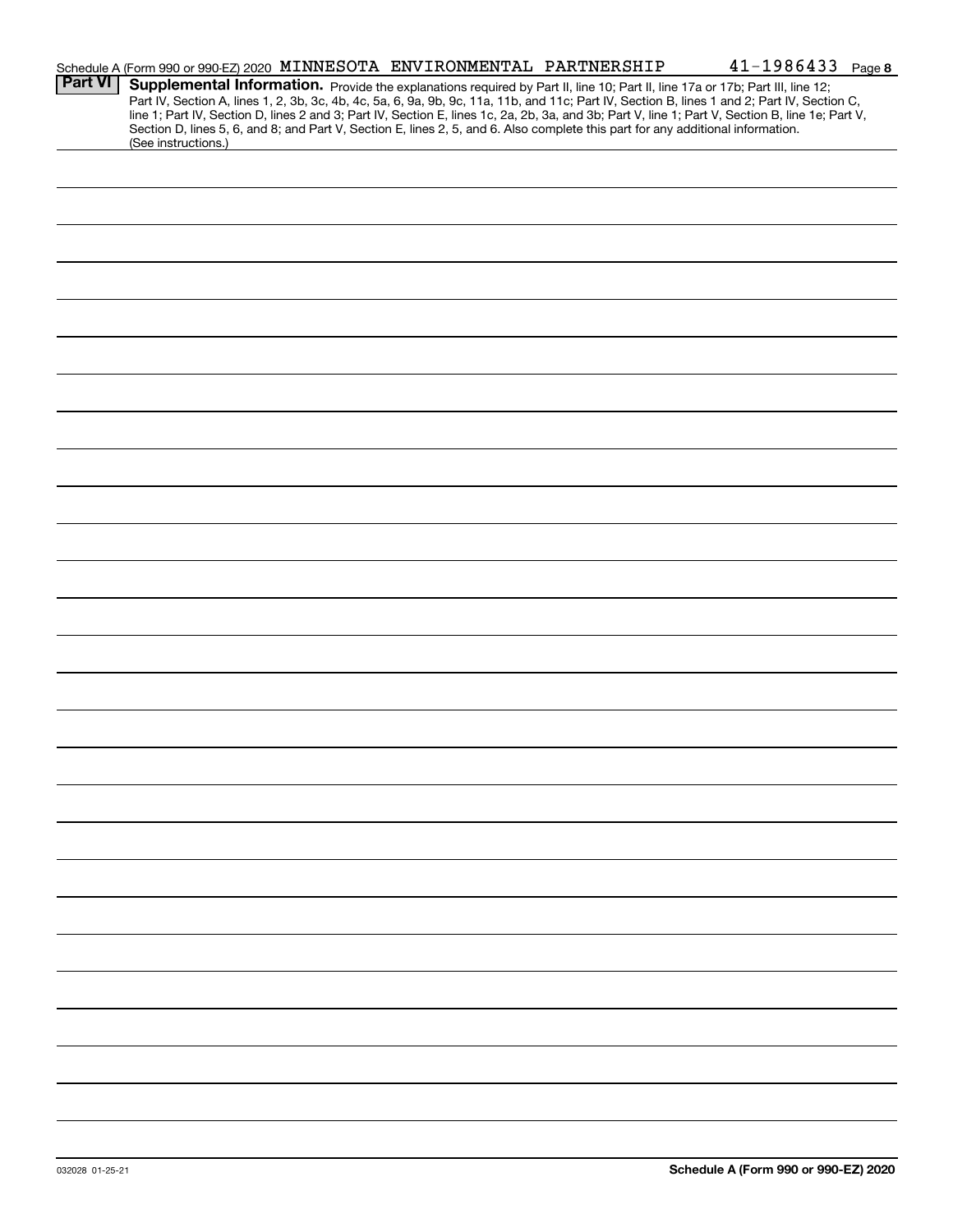Department of the Treasury Internal Revenue Service **(Form 990, 990-EZ, or 990-PF)**

Name of the organization

**Organization type** (check one):

#### \*\* PUBLIC DISCLOSURE COPY \*\*

## **Schedule B Schedule of Contributors**

**| Attach to Form 990, Form 990-EZ, or Form 990-PF. | Go to www.irs.gov/Form990 for the latest information.** OMB No. 1545-0047

**2020**

**Employer identification number**

| 1986433 |  |
|---------|--|
|---------|--|

|  | MINNESOTA ENVIRONMENTAL PARTNERSHIP |  |
|--|-------------------------------------|--|

| Filers of:         | Section:                                                                    |
|--------------------|-----------------------------------------------------------------------------|
| Form 990 or 990-EZ | $\lfloor x \rfloor$ 501(c)( 3) (enter number) organization                  |
|                    | $4947(a)(1)$ nonexempt charitable trust not treated as a private foundation |
|                    | 527 political organization                                                  |
| Form 990-PF        | 501(c)(3) exempt private foundation                                         |
|                    | 4947(a)(1) nonexempt charitable trust treated as a private foundation       |
|                    | 501(c)(3) taxable private foundation                                        |

Check if your organization is covered by the **General Rule** or a **Special Rule. Note:**  Only a section 501(c)(7), (8), or (10) organization can check boxes for both the General Rule and a Special Rule. See instructions.

#### **General Rule**

 $\mathcal{L}^{\text{max}}$ 

For an organization filing Form 990, 990-EZ, or 990-PF that received, during the year, contributions totaling \$5,000 or more (in money or property) from any one contributor. Complete Parts I and II. See instructions for determining a contributor's total contributions.

#### **Special Rules**

any one contributor, during the year, total contributions of the greater of  $\,$  (1) \$5,000; or **(2)** 2% of the amount on (i) Form 990, Part VIII, line 1h;  $\boxed{\textbf{X}}$  For an organization described in section 501(c)(3) filing Form 990 or 990-EZ that met the 33 1/3% support test of the regulations under sections 509(a)(1) and 170(b)(1)(A)(vi), that checked Schedule A (Form 990 or 990-EZ), Part II, line 13, 16a, or 16b, and that received from or (ii) Form 990-EZ, line 1. Complete Parts I and II.

For an organization described in section 501(c)(7), (8), or (10) filing Form 990 or 990-EZ that received from any one contributor, during the year, total contributions of more than \$1,000 exclusively for religious, charitable, scientific, literary, or educational purposes, or for the prevention of cruelty to children or animals. Complete Parts I (entering "N/A" in column (b) instead of the contributor name and address), II, and III.  $\mathcal{L}^{\text{max}}$ 

purpose. Don't complete any of the parts unless the **General Rule** applies to this organization because it received *nonexclusively* year, contributions <sub>exclusively</sub> for religious, charitable, etc., purposes, but no such contributions totaled more than \$1,000. If this box is checked, enter here the total contributions that were received during the year for an  $\;$ exclusively religious, charitable, etc., For an organization described in section 501(c)(7), (8), or (10) filing Form 990 or 990-EZ that received from any one contributor, during the religious, charitable, etc., contributions totaling \$5,000 or more during the year  $\Box$ — $\Box$   $\Box$  $\mathcal{L}^{\text{max}}$ 

**Caution:**  An organization that isn't covered by the General Rule and/or the Special Rules doesn't file Schedule B (Form 990, 990-EZ, or 990-PF),  **must** but it answer "No" on Part IV, line 2, of its Form 990; or check the box on line H of its Form 990-EZ or on its Form 990-PF, Part I, line 2, to certify that it doesn't meet the filing requirements of Schedule B (Form 990, 990-EZ, or 990-PF).

**For Paperwork Reduction Act Notice, see the instructions for Form 990, 990-EZ, or 990-PF. Schedule B (Form 990, 990-EZ, or 990-PF) (2020)** LHA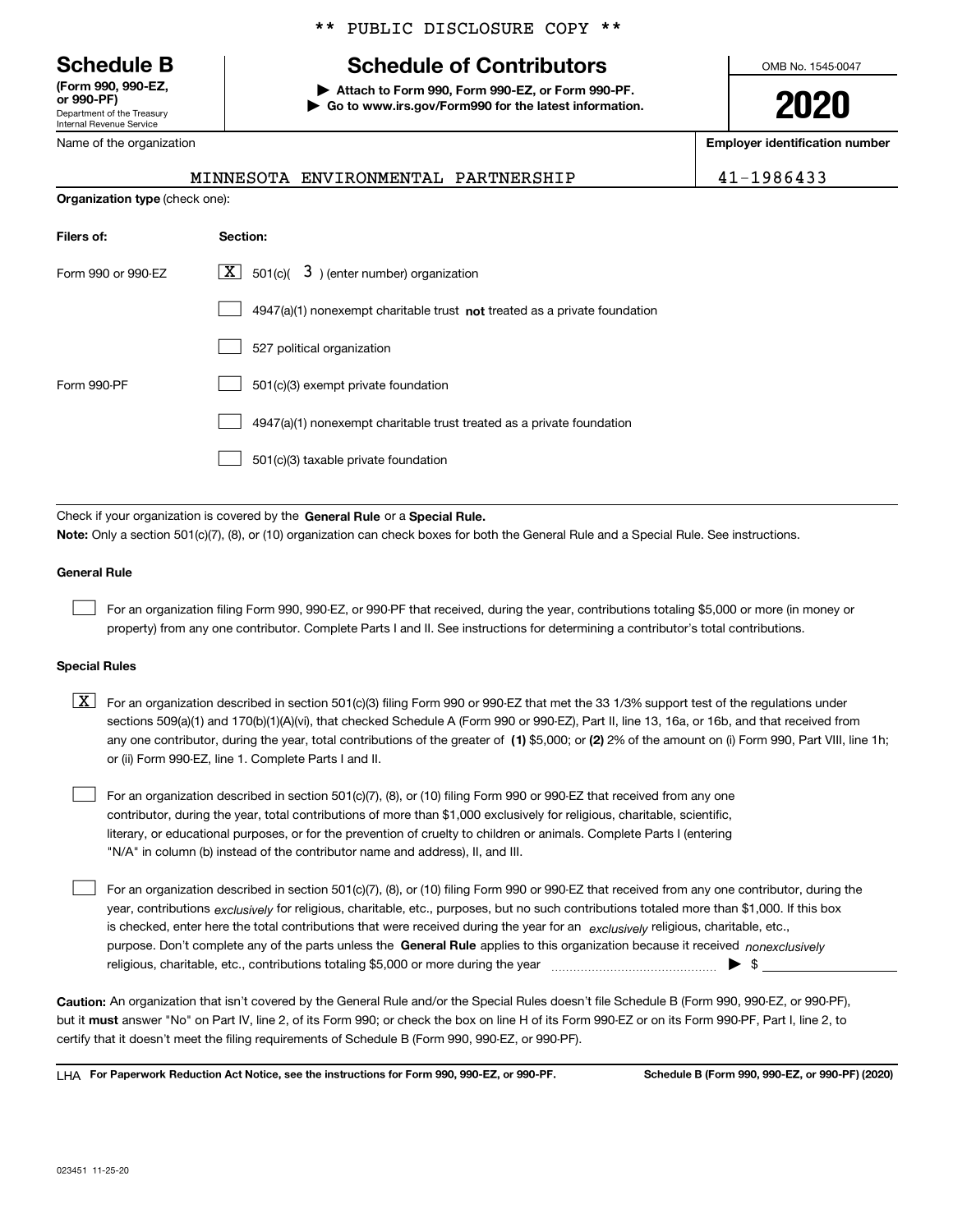**Employer identification number**

#### MINNESOTA ENVIRONMENTAL PARTNERSHIP 41-1986433

Chedule B (Form 990, 990-EZ, or 990-PF) (2020)<br>
lame of organization<br> **2020 INNESOTA ENVIRONMENTAL PARTNERSHIP**<br> **21-1986433**<br> **21-1986433** 

| (a)<br>No. | (b)<br>Name, address, and ZIP + 4 | (c)<br><b>Total contributions</b> | (d)<br>Type of contribution                                                                               |
|------------|-----------------------------------|-----------------------------------|-----------------------------------------------------------------------------------------------------------|
| 1          |                                   | 18,500.<br>$\$$                   | $\overline{\text{X}}$<br>Person<br>Payroll<br>Noncash<br>(Complete Part II for<br>noncash contributions.) |
| (a)<br>No. | (b)<br>Name, address, and ZIP + 4 | (c)<br><b>Total contributions</b> | (d)<br>Type of contribution                                                                               |
| 2          |                                   | 250,000.<br>$\$$                  | $\overline{\text{X}}$<br>Person<br>Payroll<br>Noncash<br>(Complete Part II for<br>noncash contributions.) |
| (a)<br>No. | (b)<br>Name, address, and ZIP + 4 | (c)<br><b>Total contributions</b> | (d)<br>Type of contribution                                                                               |
| 3          |                                   | 250,000.<br>$\$$                  | х<br>Person<br>Payroll<br>Noncash<br>(Complete Part II for<br>noncash contributions.)                     |
| (a)<br>No. | (b)<br>Name, address, and ZIP + 4 | (c)<br><b>Total contributions</b> | (d)<br>Type of contribution                                                                               |
| 4          |                                   | 72,900.<br>\$                     | $\overline{\text{X}}$<br>Person<br>Payroll<br>Noncash<br>(Complete Part II for<br>noncash contributions.) |
| (a)<br>No. | (b)<br>Name, address, and ZIP + 4 | (c)<br><b>Total contributions</b> | (d)<br>Type of contribution                                                                               |
|            |                                   | $\,$                              | Person<br>Payroll<br>Noncash<br>(Complete Part II for<br>noncash contributions.)                          |
| (a)<br>No. | (b)<br>Name, address, and ZIP + 4 | (c)<br><b>Total contributions</b> | (d)<br>Type of contribution                                                                               |
|            |                                   | \$                                | Person<br>Payroll<br>Noncash<br>(Complete Part II for<br>noncash contributions.)                          |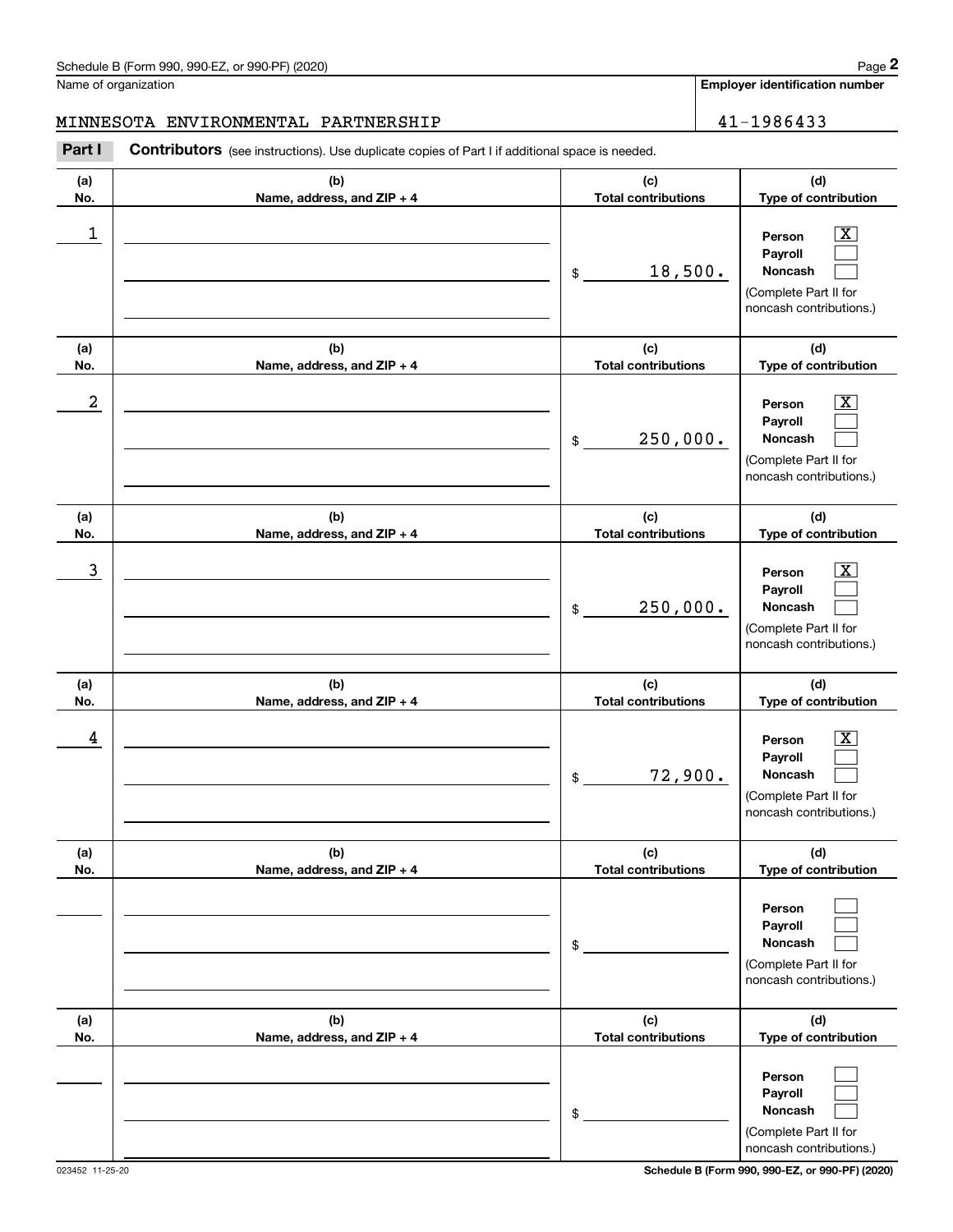Name of organization

**Employer identification number**

MINNESOTA ENVIRONMENTAL PARTNERSHIP 41-1986433

Chedule B (Form 990, 990-EZ, or 990-PF) (2020)<br>Iame of organization<br>**1INNESOTA ENVIRONMENTAL PARTNERSHIP**<br>**Part II** Noncash Property (see instructions). Use duplicate copies of Part II if additional space is needed.

| (a)<br>No.<br>from<br>Part I | (b)<br>Description of noncash property given | (c)<br>FMV (or estimate)<br>(See instructions.) | (d)<br>Date received |
|------------------------------|----------------------------------------------|-------------------------------------------------|----------------------|
|                              |                                              | \$                                              |                      |
|                              |                                              |                                                 |                      |
| (a)<br>No.<br>from<br>Part I | (b)<br>Description of noncash property given | (c)<br>FMV (or estimate)<br>(See instructions.) | (d)<br>Date received |
|                              |                                              |                                                 |                      |
|                              |                                              |                                                 |                      |
|                              |                                              | \$                                              |                      |
| (a)<br>No.<br>from<br>Part I | (b)<br>Description of noncash property given | (c)<br>FMV (or estimate)<br>(See instructions.) | (d)<br>Date received |
|                              |                                              |                                                 |                      |
|                              |                                              |                                                 |                      |
|                              |                                              | $$\mathbb{S}$$                                  |                      |
| (a)<br>No.<br>from<br>Part I | (b)<br>Description of noncash property given | (c)<br>FMV (or estimate)<br>(See instructions.) | (d)<br>Date received |
|                              |                                              |                                                 |                      |
|                              |                                              |                                                 |                      |
|                              |                                              | $\,$                                            |                      |
| (a)<br>No.<br>from<br>Part I | (b)<br>Description of noncash property given | (c)<br>FMV (or estimate)<br>(See instructions.) | (d)<br>Date received |
|                              |                                              |                                                 |                      |
|                              |                                              |                                                 |                      |
|                              |                                              | $\$$                                            |                      |
| (a)<br>No.<br>from<br>Part I | (b)<br>Description of noncash property given | (c)<br>FMV (or estimate)<br>(See instructions.) | (d)<br>Date received |
|                              |                                              |                                                 |                      |
|                              |                                              |                                                 |                      |
|                              |                                              | $\,$                                            |                      |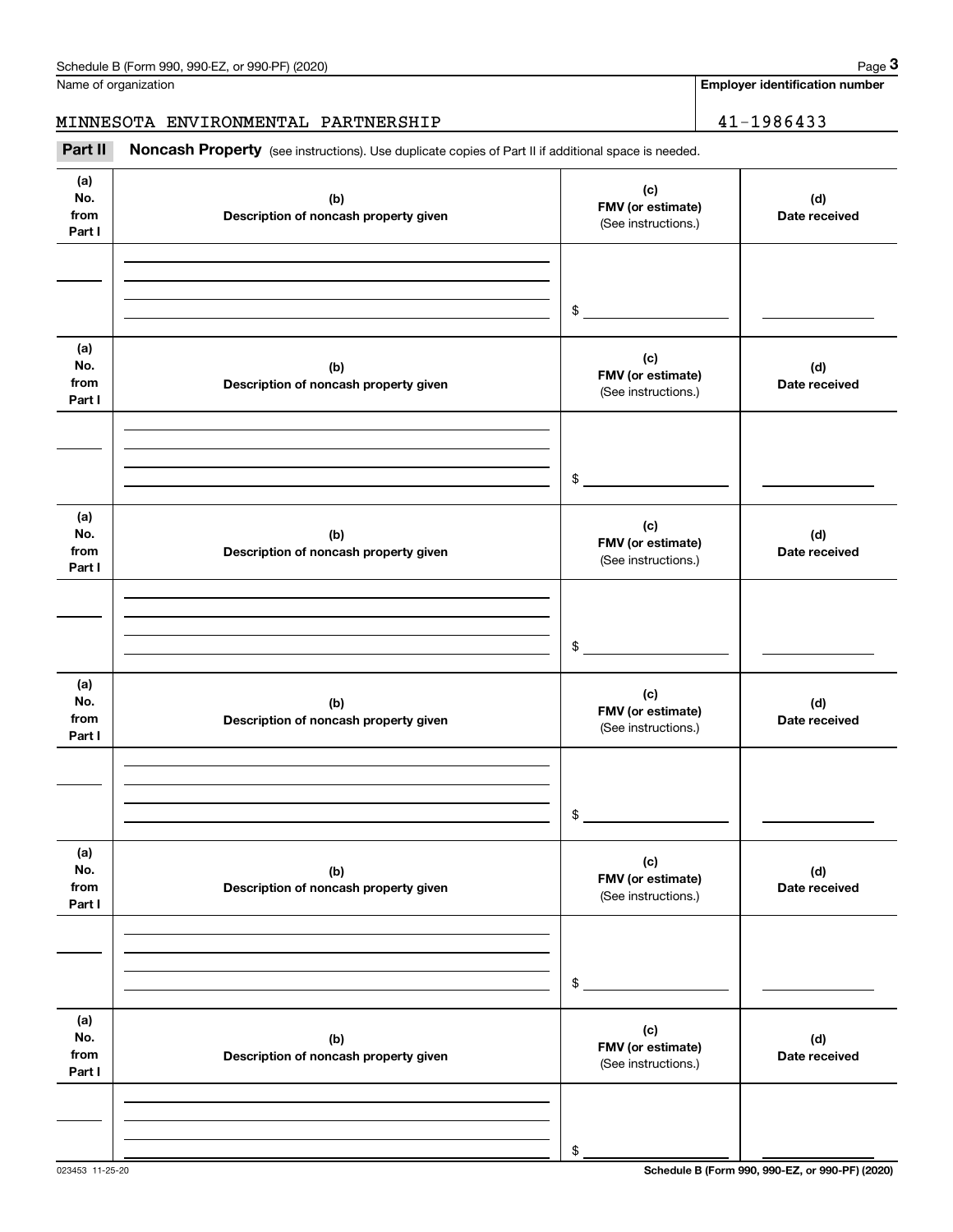|                           | Schedule B (Form 990, 990-EZ, or 990-PF) (2020)                                                                                                                               |                      | Page 4                                                                                                                                                                                                                                                                                                                                              |  |  |  |
|---------------------------|-------------------------------------------------------------------------------------------------------------------------------------------------------------------------------|----------------------|-----------------------------------------------------------------------------------------------------------------------------------------------------------------------------------------------------------------------------------------------------------------------------------------------------------------------------------------------------|--|--|--|
| Name of organization      |                                                                                                                                                                               |                      | <b>Employer identification number</b>                                                                                                                                                                                                                                                                                                               |  |  |  |
|                           | MINNESOTA ENVIRONMENTAL PARTNERSHIP                                                                                                                                           |                      | 41-1986433                                                                                                                                                                                                                                                                                                                                          |  |  |  |
| Part III                  | from any one contributor. Complete columns (a) through (e) and the following line entry. For organizations<br>Use duplicate copies of Part III if additional space is needed. |                      | Exclusively religious, charitable, etc., contributions to organizations described in section 501(c)(7), (8), or (10) that total more than \$1,000 for the year<br>completing Part III, enter the total of exclusively religious, charitable, etc., contributions of \$1,000 or less for the year. (Enter this info. once.) $\blacktriangleright$ \$ |  |  |  |
| (a) No.<br>from<br>Part I | (b) Purpose of gift                                                                                                                                                           | (c) Use of gift      | (d) Description of how gift is held                                                                                                                                                                                                                                                                                                                 |  |  |  |
|                           |                                                                                                                                                                               |                      |                                                                                                                                                                                                                                                                                                                                                     |  |  |  |
|                           |                                                                                                                                                                               | (e) Transfer of gift |                                                                                                                                                                                                                                                                                                                                                     |  |  |  |
|                           | Transferee's name, address, and ZIP + 4                                                                                                                                       |                      | Relationship of transferor to transferee                                                                                                                                                                                                                                                                                                            |  |  |  |
|                           |                                                                                                                                                                               |                      |                                                                                                                                                                                                                                                                                                                                                     |  |  |  |
| (a) No.<br>from<br>Part I | (b) Purpose of gift                                                                                                                                                           | (c) Use of gift      | (d) Description of how gift is held                                                                                                                                                                                                                                                                                                                 |  |  |  |
|                           |                                                                                                                                                                               |                      |                                                                                                                                                                                                                                                                                                                                                     |  |  |  |
|                           |                                                                                                                                                                               | (e) Transfer of gift |                                                                                                                                                                                                                                                                                                                                                     |  |  |  |
|                           | Transferee's name, address, and $ZIP + 4$                                                                                                                                     |                      | Relationship of transferor to transferee                                                                                                                                                                                                                                                                                                            |  |  |  |
|                           |                                                                                                                                                                               |                      |                                                                                                                                                                                                                                                                                                                                                     |  |  |  |
| (a) No.<br>from<br>Part I | (b) Purpose of gift                                                                                                                                                           | (c) Use of gift      | (d) Description of how gift is held                                                                                                                                                                                                                                                                                                                 |  |  |  |
|                           |                                                                                                                                                                               |                      |                                                                                                                                                                                                                                                                                                                                                     |  |  |  |
|                           | (e) Transfer of gift                                                                                                                                                          |                      |                                                                                                                                                                                                                                                                                                                                                     |  |  |  |
|                           | Transferee's name, address, and ZIP + 4                                                                                                                                       |                      | Relationship of transferor to transferee                                                                                                                                                                                                                                                                                                            |  |  |  |
|                           |                                                                                                                                                                               |                      |                                                                                                                                                                                                                                                                                                                                                     |  |  |  |
| (a) No.<br>from<br>Part I | (b) Purpose of gift                                                                                                                                                           | (c) Use of gift      | (d) Description of how gift is held                                                                                                                                                                                                                                                                                                                 |  |  |  |
|                           |                                                                                                                                                                               |                      |                                                                                                                                                                                                                                                                                                                                                     |  |  |  |
|                           |                                                                                                                                                                               | (e) Transfer of gift |                                                                                                                                                                                                                                                                                                                                                     |  |  |  |
|                           | Transferee's name, address, and ZIP + 4                                                                                                                                       |                      | Relationship of transferor to transferee                                                                                                                                                                                                                                                                                                            |  |  |  |
|                           |                                                                                                                                                                               |                      |                                                                                                                                                                                                                                                                                                                                                     |  |  |  |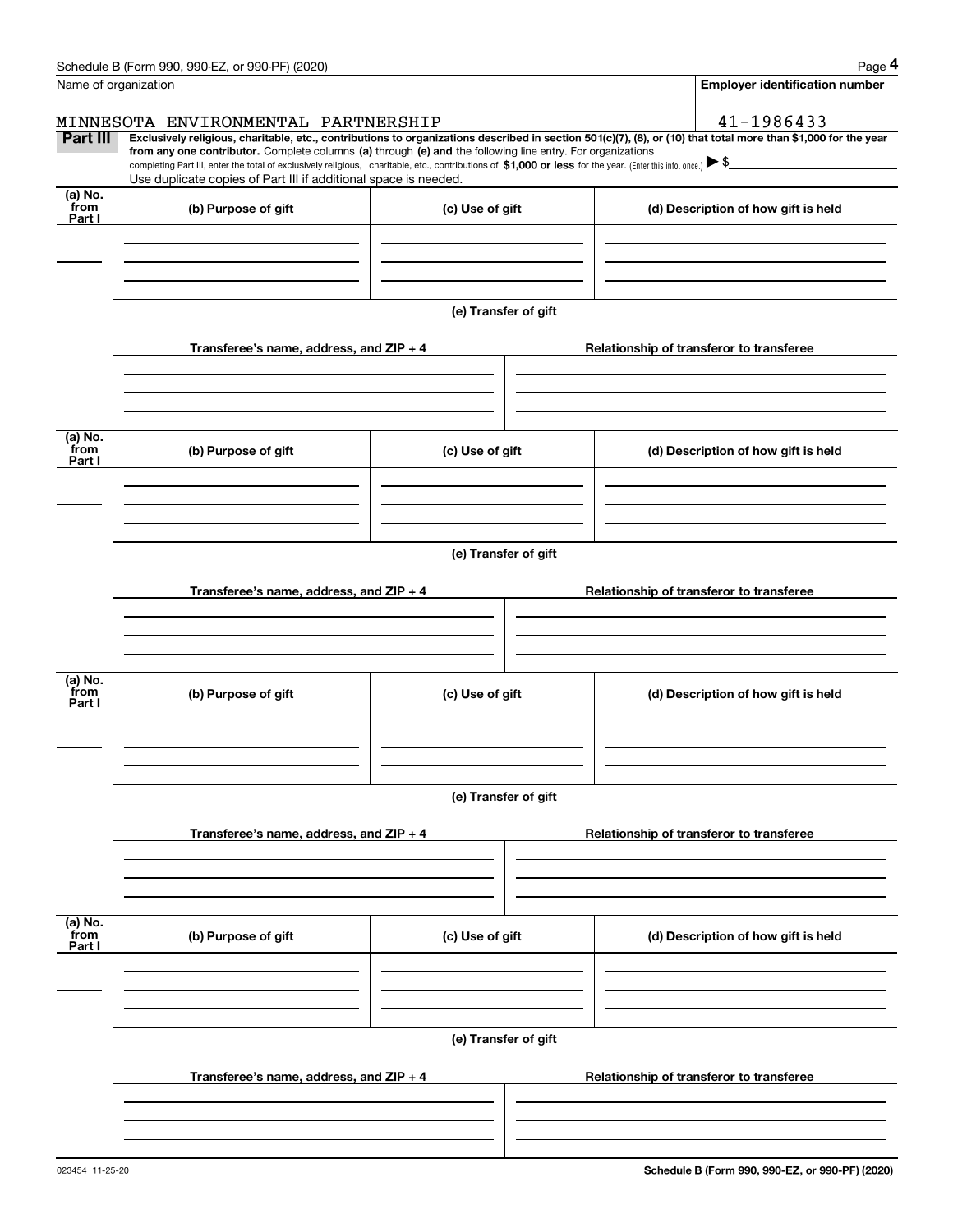| <b>SCHEDULE C</b>                                      |                                                                                                                                                                    | <b>Political Campaign and Lobbying Activities</b>                                                                                                |           |                                                                             |                          | OMB No. 1545-0047                                                                                                                                           |  |  |  |
|--------------------------------------------------------|--------------------------------------------------------------------------------------------------------------------------------------------------------------------|--------------------------------------------------------------------------------------------------------------------------------------------------|-----------|-----------------------------------------------------------------------------|--------------------------|-------------------------------------------------------------------------------------------------------------------------------------------------------------|--|--|--|
| (Form 990 or 990-EZ)                                   |                                                                                                                                                                    |                                                                                                                                                  |           |                                                                             |                          |                                                                                                                                                             |  |  |  |
|                                                        | For Organizations Exempt From Income Tax Under section 501(c) and section 527                                                                                      |                                                                                                                                                  |           |                                                                             |                          |                                                                                                                                                             |  |  |  |
| Department of the Treasury<br>Internal Revenue Service | Complete if the organization is described below.<br>> Attach to Form 990 or Form 990-EZ.<br>Go to www.irs.gov/Form990 for instructions and the latest information. |                                                                                                                                                  |           |                                                                             |                          |                                                                                                                                                             |  |  |  |
|                                                        |                                                                                                                                                                    | If the organization answered "Yes," on Form 990, Part IV, line 3, or Form 990-EZ, Part V, line 46 (Political Campaign Activities), then          |           |                                                                             |                          | Inspection                                                                                                                                                  |  |  |  |
|                                                        |                                                                                                                                                                    | • Section 501(c)(3) organizations: Complete Parts I-A and B. Do not complete Part I-C.                                                           |           |                                                                             |                          |                                                                                                                                                             |  |  |  |
|                                                        |                                                                                                                                                                    | • Section 501(c) (other than section 501(c)(3)) organizations: Complete Parts I-A and C below. Do not complete Part I-B.                         |           |                                                                             |                          |                                                                                                                                                             |  |  |  |
| • Section 527 organizations: Complete Part I-A only.   |                                                                                                                                                                    |                                                                                                                                                  |           |                                                                             |                          |                                                                                                                                                             |  |  |  |
|                                                        |                                                                                                                                                                    | If the organization answered "Yes," on Form 990, Part IV, line 4, or Form 990-EZ, Part VI, line 47 (Lobbying Activities), then                   |           |                                                                             |                          |                                                                                                                                                             |  |  |  |
|                                                        |                                                                                                                                                                    | • Section 501(c)(3) organizations that have filed Form 5768 (election under section 501(h)): Complete Part II-A. Do not complete Part II-B.      |           |                                                                             |                          |                                                                                                                                                             |  |  |  |
|                                                        |                                                                                                                                                                    | • Section 501(c)(3) organizations that have NOT filed Form 5768 (election under section 501(h)): Complete Part II-B. Do not complete Part II-A.  |           |                                                                             |                          |                                                                                                                                                             |  |  |  |
| Tax) (See separate instructions), then                 |                                                                                                                                                                    | If the organization answered "Yes," on Form 990, Part IV, line 5 (Proxy Tax) (See separate instructions) or Form 990-EZ, Part V, line 35c (Proxy |           |                                                                             |                          |                                                                                                                                                             |  |  |  |
|                                                        |                                                                                                                                                                    | • Section 501(c)(4), (5), or (6) organizations: Complete Part III.                                                                               |           |                                                                             |                          |                                                                                                                                                             |  |  |  |
| Name of organization                                   |                                                                                                                                                                    |                                                                                                                                                  |           |                                                                             |                          | <b>Employer identification number</b>                                                                                                                       |  |  |  |
|                                                        |                                                                                                                                                                    | MINNESOTA ENVIRONMENTAL PARTNERSHIP                                                                                                              |           |                                                                             |                          | 41-1986433                                                                                                                                                  |  |  |  |
| Part I-A                                               |                                                                                                                                                                    | Complete if the organization is exempt under section 501(c) or is a section 527 organization.                                                    |           |                                                                             |                          |                                                                                                                                                             |  |  |  |
|                                                        |                                                                                                                                                                    |                                                                                                                                                  |           |                                                                             |                          |                                                                                                                                                             |  |  |  |
| 1.                                                     |                                                                                                                                                                    | Provide a description of the organization's direct and indirect political campaign activities in Part IV.                                        |           |                                                                             |                          |                                                                                                                                                             |  |  |  |
| Political campaign activity expenditures<br>2          |                                                                                                                                                                    |                                                                                                                                                  |           |                                                                             |                          | $\blacktriangleright$ \$                                                                                                                                    |  |  |  |
| Volunteer hours for political campaign activities<br>з |                                                                                                                                                                    |                                                                                                                                                  |           |                                                                             |                          |                                                                                                                                                             |  |  |  |
| Part I-B                                               |                                                                                                                                                                    | Complete if the organization is exempt under section 501(c)(3).                                                                                  |           |                                                                             |                          |                                                                                                                                                             |  |  |  |
|                                                        |                                                                                                                                                                    | 1 Enter the amount of any excise tax incurred by the organization under section 4955                                                             |           |                                                                             |                          |                                                                                                                                                             |  |  |  |
| 2                                                      |                                                                                                                                                                    | Enter the amount of any excise tax incurred by organization managers under section 4955                                                          |           |                                                                             |                          |                                                                                                                                                             |  |  |  |
| з                                                      |                                                                                                                                                                    |                                                                                                                                                  |           |                                                                             |                          | Yes<br>No                                                                                                                                                   |  |  |  |
|                                                        |                                                                                                                                                                    |                                                                                                                                                  |           |                                                                             |                          | Yes<br>No                                                                                                                                                   |  |  |  |
| <b>b</b> If "Yes," describe in Part IV.                |                                                                                                                                                                    |                                                                                                                                                  |           |                                                                             |                          |                                                                                                                                                             |  |  |  |
| Part I-C                                               |                                                                                                                                                                    | Complete if the organization is exempt under section 501(c), except section 501(c)(3).                                                           |           |                                                                             |                          |                                                                                                                                                             |  |  |  |
|                                                        |                                                                                                                                                                    | 1 Enter the amount directly expended by the filing organization for section 527 exempt function activities                                       |           |                                                                             | $\blacktriangleright$ \$ |                                                                                                                                                             |  |  |  |
| 2.                                                     |                                                                                                                                                                    | Enter the amount of the filing organization's funds contributed to other organizations for section 527                                           |           |                                                                             |                          |                                                                                                                                                             |  |  |  |
| exempt function activities                             |                                                                                                                                                                    | 3 Total exempt function expenditures. Add lines 1 and 2. Enter here and on Form 1120-POL,                                                        |           |                                                                             | $\blacktriangleright$ \$ |                                                                                                                                                             |  |  |  |
|                                                        |                                                                                                                                                                    |                                                                                                                                                  |           |                                                                             | $\triangleright$ \$      |                                                                                                                                                             |  |  |  |
|                                                        |                                                                                                                                                                    | Did the filing organization file Form 1120-POL for this year?                                                                                    |           |                                                                             |                          | Yes<br><b>No</b>                                                                                                                                            |  |  |  |
| 5                                                      |                                                                                                                                                                    | Enter the names, addresses and employer identification number (EIN) of all section 527 political organizations to which the filing organization  |           |                                                                             |                          |                                                                                                                                                             |  |  |  |
|                                                        |                                                                                                                                                                    | made payments. For each organization listed, enter the amount paid from the filing organization's funds. Also enter the amount of political      |           |                                                                             |                          |                                                                                                                                                             |  |  |  |
|                                                        |                                                                                                                                                                    | contributions received that were promptly and directly delivered to a separate political organization, such as a separate segregated fund or a   |           |                                                                             |                          |                                                                                                                                                             |  |  |  |
|                                                        |                                                                                                                                                                    | political action committee (PAC). If additional space is needed, provide information in Part IV.                                                 |           |                                                                             |                          |                                                                                                                                                             |  |  |  |
| (a) Name                                               |                                                                                                                                                                    | (b) Address                                                                                                                                      | $(c)$ EIN | (d) Amount paid from<br>filing organization's<br>funds. If none, enter -0-. |                          | (e) Amount of political<br>contributions received and<br>promptly and directly<br>delivered to a separate<br>political organization.<br>If none, enter -0-. |  |  |  |
|                                                        |                                                                                                                                                                    |                                                                                                                                                  |           |                                                                             |                          |                                                                                                                                                             |  |  |  |
|                                                        |                                                                                                                                                                    |                                                                                                                                                  |           |                                                                             |                          |                                                                                                                                                             |  |  |  |
|                                                        |                                                                                                                                                                    |                                                                                                                                                  |           |                                                                             |                          |                                                                                                                                                             |  |  |  |
|                                                        |                                                                                                                                                                    |                                                                                                                                                  |           |                                                                             |                          |                                                                                                                                                             |  |  |  |
|                                                        |                                                                                                                                                                    |                                                                                                                                                  |           |                                                                             |                          |                                                                                                                                                             |  |  |  |
|                                                        |                                                                                                                                                                    |                                                                                                                                                  |           |                                                                             |                          |                                                                                                                                                             |  |  |  |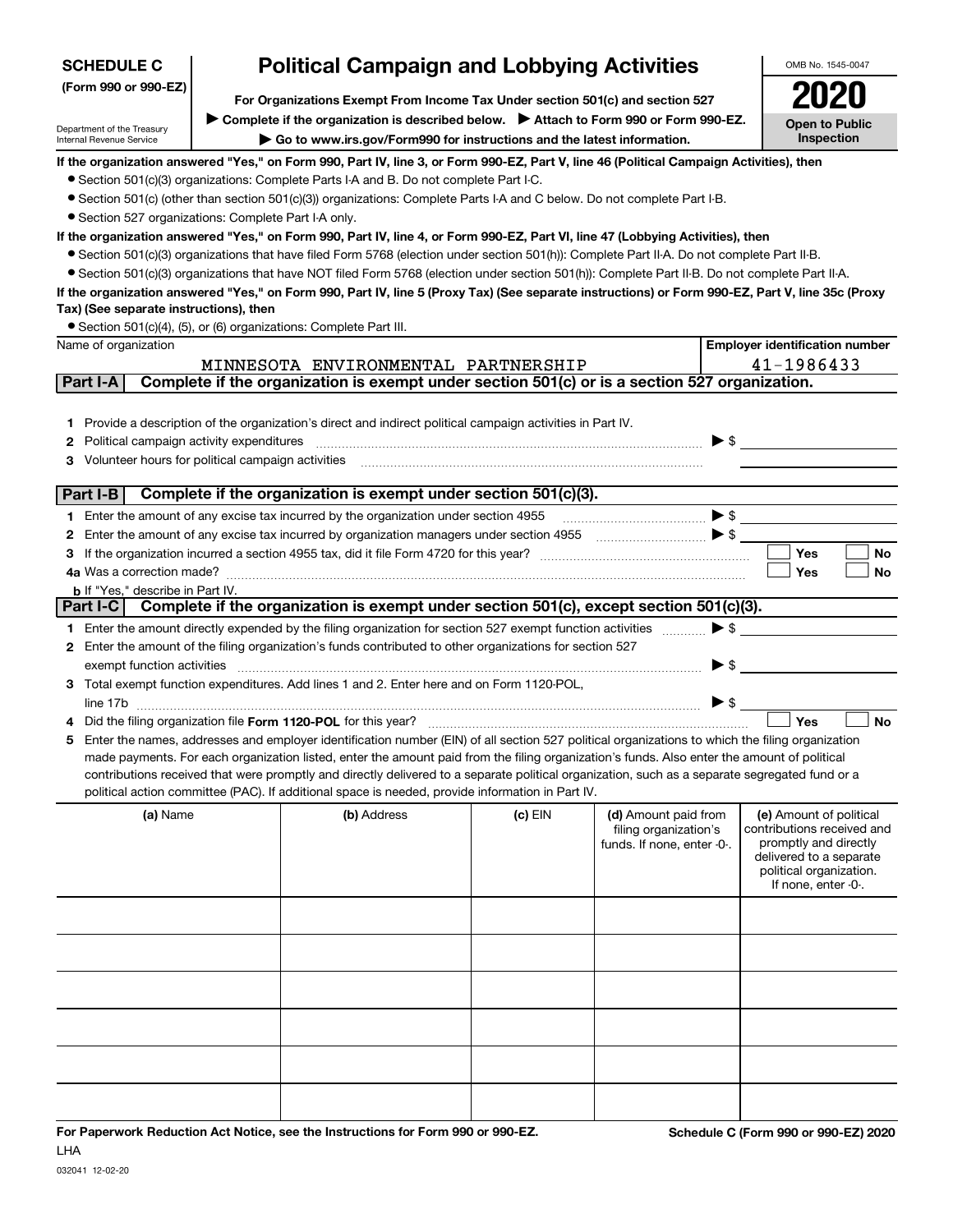| Schedule C (Form 990 or 990-EZ) 2020 MINNESOTA ENVIRONMENTAL PARTNERSHIP<br>Complete if the organization is exempt under section 501(c)(3) and filed Form 5768 (election under<br>Part II-A |                                        |              |                                                                                                                                   |            |                                        | $41 - 1986433$ Page 2          |
|---------------------------------------------------------------------------------------------------------------------------------------------------------------------------------------------|----------------------------------------|--------------|-----------------------------------------------------------------------------------------------------------------------------------|------------|----------------------------------------|--------------------------------|
| section 501(h)).                                                                                                                                                                            |                                        |              |                                                                                                                                   |            |                                        |                                |
| A Check $\blacktriangleright$                                                                                                                                                               |                                        |              | if the filing organization belongs to an affiliated group (and list in Part IV each affiliated group member's name, address, EIN, |            |                                        |                                |
| expenses, and share of excess lobbying expenditures).                                                                                                                                       |                                        |              |                                                                                                                                   |            |                                        |                                |
| <b>B</b> Check <b>D</b>                                                                                                                                                                     |                                        |              | if the filing organization checked box A and "limited control" provisions apply.                                                  |            |                                        |                                |
|                                                                                                                                                                                             | <b>Limits on Lobbying Expenditures</b> |              | (The term "expenditures" means amounts paid or incurred.)                                                                         |            | (a) Filing<br>organization's<br>totals | (b) Affiliated group<br>totals |
| 1a Total lobbying expenditures to influence public opinion (grassroots lobbying)                                                                                                            |                                        |              |                                                                                                                                   |            | 8,933.                                 |                                |
| <b>b</b> Total lobbying expenditures to influence a legislative body (direct lobbying)                                                                                                      |                                        |              |                                                                                                                                   |            | 19,000.                                |                                |
|                                                                                                                                                                                             |                                        |              |                                                                                                                                   |            | 27,933.                                |                                |
| d Other exempt purpose expenditures                                                                                                                                                         |                                        |              |                                                                                                                                   |            | 633,340.                               |                                |
| e Total exempt purpose expenditures (add lines 1c and 1d)                                                                                                                                   |                                        |              |                                                                                                                                   |            | 661,273.                               |                                |
| f Lobbying nontaxable amount. Enter the amount from the following table in both columns.                                                                                                    |                                        |              |                                                                                                                                   |            | 124, 191.                              |                                |
| If the amount on line 1e, column (a) or (b) is:                                                                                                                                             |                                        |              | The lobbying nontaxable amount is:                                                                                                |            |                                        |                                |
| Not over \$500,000                                                                                                                                                                          |                                        |              | 20% of the amount on line 1e.                                                                                                     |            |                                        |                                |
| Over \$500,000 but not over \$1,000,000                                                                                                                                                     |                                        |              | \$100,000 plus 15% of the excess over \$500,000.                                                                                  |            |                                        |                                |
| Over \$1,000,000 but not over \$1,500,000                                                                                                                                                   |                                        |              | \$175,000 plus 10% of the excess over \$1,000,000.                                                                                |            |                                        |                                |
| Over \$1,500,000 but not over \$17,000,000                                                                                                                                                  |                                        |              | \$225,000 plus 5% of the excess over \$1,500,000.                                                                                 |            |                                        |                                |
| Over \$17,000,000                                                                                                                                                                           |                                        | \$1,000,000. |                                                                                                                                   |            |                                        |                                |
|                                                                                                                                                                                             |                                        |              |                                                                                                                                   |            |                                        |                                |
| g Grassroots nontaxable amount (enter 25% of line 1f)                                                                                                                                       |                                        |              |                                                                                                                                   |            | 31,048.                                |                                |
| h Subtract line 1g from line 1a. If zero or less, enter -0-                                                                                                                                 |                                        |              |                                                                                                                                   |            | 0.                                     |                                |
| Subtract line 1f from line 1c. If zero or less, enter -0-                                                                                                                                   |                                        |              |                                                                                                                                   |            | $\mathbf{0}$ .                         |                                |
| If there is an amount other than zero on either line 1h or line 1i, did the organization file Form 4720                                                                                     |                                        |              |                                                                                                                                   |            |                                        |                                |
| reporting section 4911 tax for this year?                                                                                                                                                   |                                        |              |                                                                                                                                   |            |                                        | Yes<br>No                      |
|                                                                                                                                                                                             |                                        |              | 4-Year Averaging Period Under Section 501(h)                                                                                      |            |                                        |                                |
| (Some organizations that made a section 501(h) election do not have to complete all of the five columns below.                                                                              |                                        |              |                                                                                                                                   |            |                                        |                                |
|                                                                                                                                                                                             |                                        |              | See the separate instructions for lines 2a through 2f.)                                                                           |            |                                        |                                |
|                                                                                                                                                                                             |                                        |              | Lobbying Expenditures During 4-Year Averaging Period                                                                              |            |                                        |                                |
| Calendar year<br>(or fiscal year beginning in)                                                                                                                                              | (a) $2017$                             |              | $(b)$ 2018                                                                                                                        | $(c)$ 2019 | $(d)$ 2020                             | (e) Total                      |
| 2a Lobbying nontaxable amount                                                                                                                                                               | 129,894.                               |              | 125,692.                                                                                                                          | 124,677.   | 124,191.                               | 504, 454.                      |
| <b>b</b> Lobbying ceiling amount<br>(150% of line 2a, column(e))                                                                                                                            |                                        |              |                                                                                                                                   |            |                                        | 756,681.                       |
| c Total lobbying expenditures                                                                                                                                                               | 26,147.                                |              | 25,454.                                                                                                                           | 12,559.    | 27,933.                                | 92,093.                        |
| d Grassroots nontaxable amount                                                                                                                                                              | 32,474.                                |              | 31,423.                                                                                                                           | 31, 169.   | 31,048.                                | 126,114.                       |
| e Grassroots ceiling amount<br>(150% of line 2d, column (e))                                                                                                                                |                                        |              |                                                                                                                                   |            |                                        | 189,171.                       |
| f Grassroots lobbying expenditures                                                                                                                                                          | 16,983.                                |              | 9,552.                                                                                                                            | 2,229.     | 8,933.                                 | 37,697.                        |

**Schedule C (Form 990 or 990-EZ) 2020**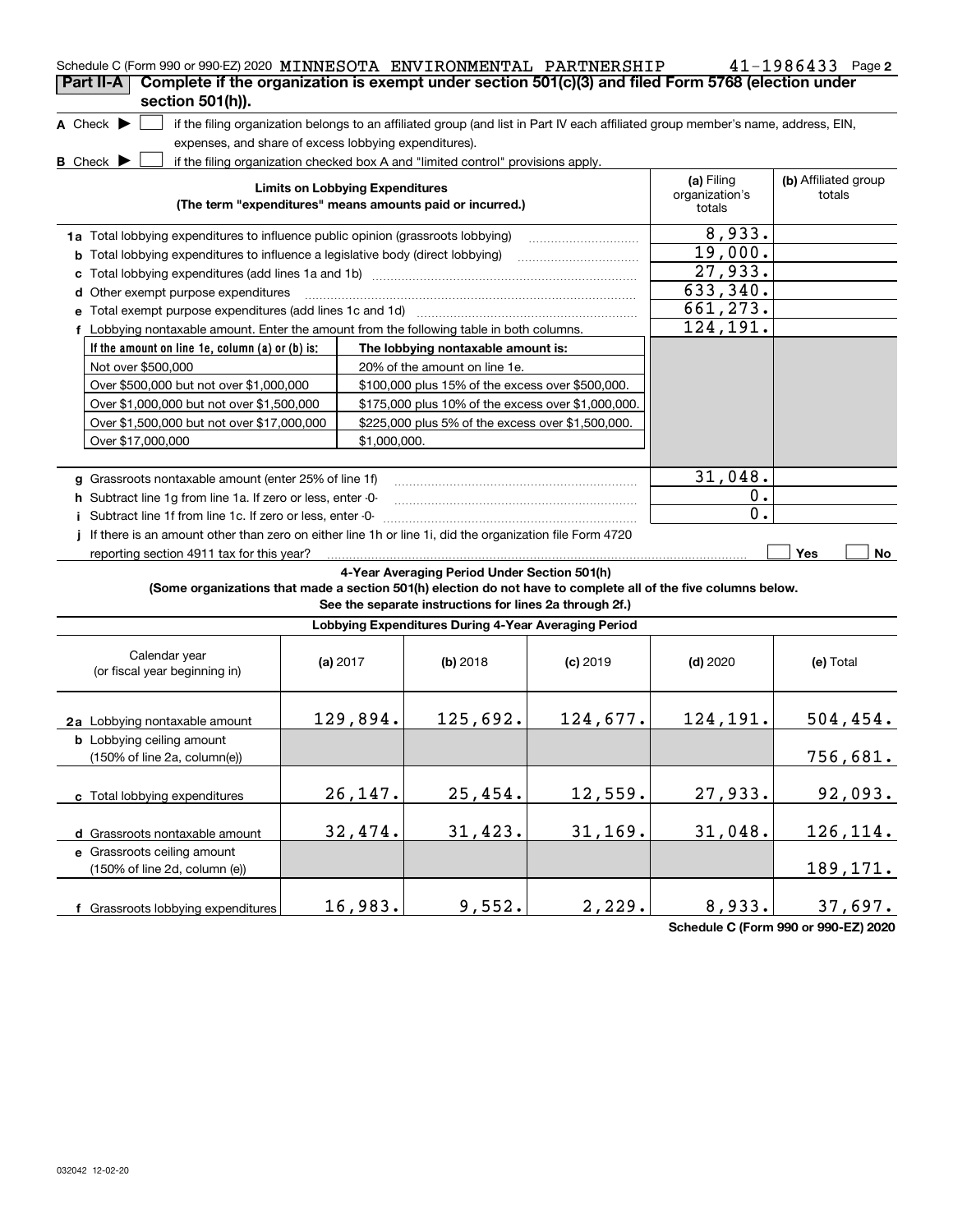#### Schedule C (Form 990 or 990-EZ) 2020 Page MINNESOTA ENVIRONMENTAL PARTNERSHIP 41-1986433

#### **3**

### **Part II-B Complete if the organization is exempt under section 501(c)(3) and has NOT filed Form 5768 (election under section 501(h)).**

| For each "Yes" response on lines 1a through 1i below, provide in Part IV a detailed description |                                                                                                                                                                                                                                      | (a) |              | (b)    |    |
|-------------------------------------------------------------------------------------------------|--------------------------------------------------------------------------------------------------------------------------------------------------------------------------------------------------------------------------------------|-----|--------------|--------|----|
|                                                                                                 | of the lobbying activity.                                                                                                                                                                                                            | Yes | No           | Amount |    |
| 1                                                                                               | During the year, did the filing organization attempt to influence foreign, national, state, or<br>local legislation, including any attempt to influence public opinion on a legislative matter<br>or referendum, through the use of: |     |              |        |    |
|                                                                                                 | b Paid staff or management (include compensation in expenses reported on lines 1c through 1i)?                                                                                                                                       |     |              |        |    |
|                                                                                                 |                                                                                                                                                                                                                                      |     |              |        |    |
|                                                                                                 | e Publications, or published or broadcast statements?                                                                                                                                                                                |     |              |        |    |
|                                                                                                 | f Grants to other organizations for lobbying purposes?                                                                                                                                                                               |     |              |        |    |
|                                                                                                 | g Direct contact with legislators, their staffs, government officials, or a legislative body?                                                                                                                                        |     |              |        |    |
|                                                                                                 | h Rallies, demonstrations, seminars, conventions, speeches, lectures, or any similar means?                                                                                                                                          |     |              |        |    |
|                                                                                                 | <i>i</i> Other activities?                                                                                                                                                                                                           |     |              |        |    |
|                                                                                                 |                                                                                                                                                                                                                                      |     |              |        |    |
|                                                                                                 | 2a Did the activities in line 1 cause the organization to be not described in section 501(c)(3)?                                                                                                                                     |     |              |        |    |
|                                                                                                 |                                                                                                                                                                                                                                      |     |              |        |    |
|                                                                                                 | c If "Yes," enter the amount of any tax incurred by organization managers under section 4912                                                                                                                                         |     |              |        |    |
|                                                                                                 | d If the filing organization incurred a section 4912 tax, did it file Form 4720 for this year?                                                                                                                                       |     |              |        |    |
|                                                                                                 | Part III-A Complete if the organization is exempt under section 501(c)(4), section 501(c)(5), or section                                                                                                                             |     |              |        |    |
|                                                                                                 | $501(c)(6)$ .                                                                                                                                                                                                                        |     |              |        |    |
|                                                                                                 |                                                                                                                                                                                                                                      |     |              | Yes    | No |
| 1                                                                                               | Were substantially all (90% or more) dues received nondeductible by members?                                                                                                                                                         |     | $\mathbf{1}$ |        |    |
| 2                                                                                               |                                                                                                                                                                                                                                      |     | $\mathbf{2}$ |        |    |
| з                                                                                               | Did the organization agree to carry over lobbying and political campaign activity expenditures from the prior year?                                                                                                                  |     | 3            |        |    |
|                                                                                                 | Complete if the organization is exempt under section 501(c)(4), section 501(c)(5), or section<br>Part III-B                                                                                                                          |     |              |        |    |
|                                                                                                 | 501(c)(6) and if either (a) BOTH Part III-A, lines 1 and 2, are answered "No" OR (b) Part III-A, line 3, is                                                                                                                          |     |              |        |    |
|                                                                                                 | answered "Yes."                                                                                                                                                                                                                      |     |              |        |    |
| 1                                                                                               | Dues, assessments and similar amounts from members [111] www.communition.communition.com                                                                                                                                             |     | 1            |        |    |
| 2                                                                                               | Section 162(e) nondeductible lobbying and political expenditures (do not include amounts of political                                                                                                                                |     |              |        |    |
|                                                                                                 | expenses for which the section 527(f) tax was paid).                                                                                                                                                                                 |     |              |        |    |
|                                                                                                 |                                                                                                                                                                                                                                      |     | 2a           |        |    |
|                                                                                                 | b Carryover from last year manufactured and content to content the content of the content of the content of the content of the content of the content of the content of the content of the content of the content of the conte       |     | 2b           |        |    |
|                                                                                                 |                                                                                                                                                                                                                                      |     | 2c           |        |    |
| з                                                                                               |                                                                                                                                                                                                                                      |     | 3            |        |    |
| 4                                                                                               | If notices were sent and the amount on line 2c exceeds the amount on line 3, what portion of the excess                                                                                                                              |     |              |        |    |
|                                                                                                 | does the organization agree to carryover to the reasonable estimate of nondeductible lobbying and political                                                                                                                          |     |              |        |    |
|                                                                                                 | expenditure next year?                                                                                                                                                                                                               |     | 4            |        |    |
| 5                                                                                               |                                                                                                                                                                                                                                      |     | 5            |        |    |
| Part IV                                                                                         | <b>Supplemental Information</b>                                                                                                                                                                                                      |     |              |        |    |
|                                                                                                 | Provide the descriptions required for Part I-A, line 1; Part I-B, line 4; Part I-C, line 5; Part II-A (affiliated group list); Part II-A, lines 1 and 2 (See                                                                         |     |              |        |    |

instructions); and Part II-B, line 1. Also, complete this part for any additional information.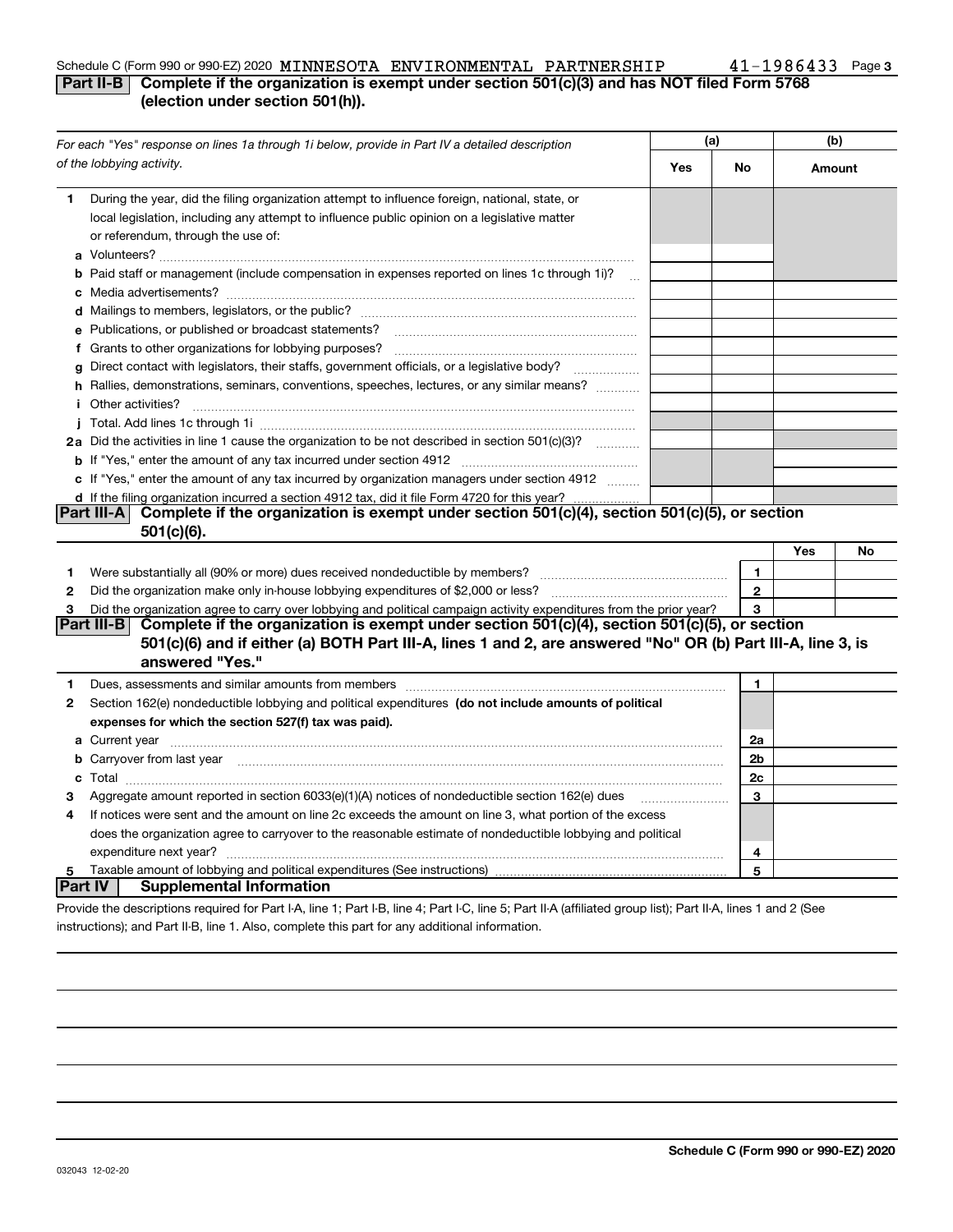| <b>SCHEDULE D</b> |  |
|-------------------|--|
|-------------------|--|

Department of the Treasury Internal Revenue Service

| (Form 990) |  |
|------------|--|
|------------|--|

## **SCHEDULE D Supplemental Financial Statements**

(Form 990)<br>
Pepartment of the Treasury<br>
Department of the Treasury<br>
Department of the Treasury<br>
Department of the Treasury<br> **Co to www.irs.gov/Form990 for instructions and the latest information.**<br> **Co to www.irs.gov/Form9** 



**InspectionName of the organization Employer identification number**

OMB No. 1545-0047

**2020**

**Open to Public**

|         | MINNESOTA ENVIRONMENTAL PARTNERSHIP                                                                                                                                                                                                                                                                                 | 41-1986433              |                                                    |
|---------|---------------------------------------------------------------------------------------------------------------------------------------------------------------------------------------------------------------------------------------------------------------------------------------------------------------------|-------------------------|----------------------------------------------------|
| Part I  | Organizations Maintaining Donor Advised Funds or Other Similar Funds or Accounts. Complete if the                                                                                                                                                                                                                   |                         |                                                    |
|         | organization answered "Yes" on Form 990, Part IV, line 6.                                                                                                                                                                                                                                                           |                         |                                                    |
|         |                                                                                                                                                                                                                                                                                                                     | (a) Donor advised funds | (b) Funds and other accounts                       |
| 1       |                                                                                                                                                                                                                                                                                                                     |                         |                                                    |
| 2       | Aggregate value of contributions to (during year)                                                                                                                                                                                                                                                                   |                         |                                                    |
| З       | Aggregate value of grants from (during year) <i>manuming</i>                                                                                                                                                                                                                                                        |                         |                                                    |
| 4       |                                                                                                                                                                                                                                                                                                                     |                         |                                                    |
| 5       | Did the organization inform all donors and donor advisors in writing that the assets held in donor advised funds                                                                                                                                                                                                    |                         |                                                    |
|         |                                                                                                                                                                                                                                                                                                                     |                         | Yes<br>No                                          |
| 6       | Did the organization inform all grantees, donors, and donor advisors in writing that grant funds can be used only                                                                                                                                                                                                   |                         |                                                    |
|         | for charitable purposes and not for the benefit of the donor or donor advisor, or for any other purpose conferring                                                                                                                                                                                                  |                         |                                                    |
|         | impermissible private benefit?                                                                                                                                                                                                                                                                                      |                         | Yes<br>No                                          |
| Part II | Conservation Easements. Complete if the organization answered "Yes" on Form 990, Part IV, line 7.                                                                                                                                                                                                                   |                         |                                                    |
| 1.      | Purpose(s) of conservation easements held by the organization (check all that apply).                                                                                                                                                                                                                               |                         |                                                    |
|         | Preservation of land for public use (for example, recreation or education)                                                                                                                                                                                                                                          |                         | Preservation of a historically important land area |
|         | Protection of natural habitat                                                                                                                                                                                                                                                                                       |                         | Preservation of a certified historic structure     |
|         | Preservation of open space                                                                                                                                                                                                                                                                                          |                         |                                                    |
| 2       | Complete lines 2a through 2d if the organization held a qualified conservation contribution in the form of a conservation easement on the last                                                                                                                                                                      |                         |                                                    |
|         | day of the tax year.                                                                                                                                                                                                                                                                                                |                         | Held at the End of the Tax Year                    |
|         | Total number of conservation easements                                                                                                                                                                                                                                                                              |                         | 2a                                                 |
|         | Total acreage restricted by conservation easements                                                                                                                                                                                                                                                                  |                         | 2 <sub>b</sub>                                     |
|         | Number of conservation easements on a certified historic structure included in (a) manufacture included in (a)                                                                                                                                                                                                      |                         | 2c                                                 |
|         | d Number of conservation easements included in (c) acquired after 7/25/06, and not on a historic structure                                                                                                                                                                                                          |                         |                                                    |
|         | listed in the National Register [11, 1200] [12] The National Register [11, 1200] [12] The National Register [11, 1200] [12] The National Register [11, 1200] [12] The National Register [11, 1200] [12] The National Register                                                                                       |                         | 2d                                                 |
| 3       | Number of conservation easements modified, transferred, released, extinguished, or terminated by the organization during the tax                                                                                                                                                                                    |                         |                                                    |
|         | $\vee$ ear                                                                                                                                                                                                                                                                                                          |                         |                                                    |
| 4       | Number of states where property subject to conservation easement is located >                                                                                                                                                                                                                                       |                         |                                                    |
| 5       | Does the organization have a written policy regarding the periodic monitoring, inspection, handling of                                                                                                                                                                                                              |                         |                                                    |
|         | violations, and enforcement of the conservation easements it holds?                                                                                                                                                                                                                                                 |                         | Yes<br>No                                          |
| 6       | Staff and volunteer hours devoted to monitoring, inspecting, handling of violations, and enforcing conservation easements during the year                                                                                                                                                                           |                         |                                                    |
|         |                                                                                                                                                                                                                                                                                                                     |                         |                                                    |
| 7       | Amount of expenses incurred in monitoring, inspecting, handling of violations, and enforcing conservation easements during the year                                                                                                                                                                                 |                         |                                                    |
|         | ► \$                                                                                                                                                                                                                                                                                                                |                         |                                                    |
| 8       | Does each conservation easement reported on line 2(d) above satisfy the requirements of section 170(h)(4)(B)(i)                                                                                                                                                                                                     |                         |                                                    |
|         | and section $170(h)(4)(B)(ii)?$                                                                                                                                                                                                                                                                                     |                         | Yes<br>No                                          |
| 9       | In Part XIII, describe how the organization reports conservation easements in its revenue and expense statement and                                                                                                                                                                                                 |                         |                                                    |
|         | balance sheet, and include, if applicable, the text of the footnote to the organization's financial statements that describes the                                                                                                                                                                                   |                         |                                                    |
|         | organization's accounting for conservation easements.<br>Organizations Maintaining Collections of Art, Historical Treasures, or Other Similar Assets.                                                                                                                                                               |                         |                                                    |
|         | Part III                                                                                                                                                                                                                                                                                                            |                         |                                                    |
|         | Complete if the organization answered "Yes" on Form 990, Part IV, line 8.                                                                                                                                                                                                                                           |                         |                                                    |
|         | 1a If the organization elected, as permitted under FASB ASC 958, not to report in its revenue statement and balance sheet works                                                                                                                                                                                     |                         |                                                    |
|         | of art, historical treasures, or other similar assets held for public exhibition, education, or research in furtherance of public                                                                                                                                                                                   |                         |                                                    |
|         | service, provide in Part XIII the text of the footnote to its financial statements that describes these items.                                                                                                                                                                                                      |                         |                                                    |
|         | b If the organization elected, as permitted under FASB ASC 958, to report in its revenue statement and balance sheet works of                                                                                                                                                                                       |                         |                                                    |
|         | art, historical treasures, or other similar assets held for public exhibition, education, or research in furtherance of public service,                                                                                                                                                                             |                         |                                                    |
|         | provide the following amounts relating to these items:                                                                                                                                                                                                                                                              |                         |                                                    |
|         |                                                                                                                                                                                                                                                                                                                     |                         | -\$                                                |
|         | (ii) Assets included in Form 990, Part X                                                                                                                                                                                                                                                                            |                         | $\blacktriangleright$ s                            |
| 2       | If the organization received or held works of art, historical treasures, or other similar assets for financial gain, provide                                                                                                                                                                                        |                         |                                                    |
|         | the following amounts required to be reported under FASB ASC 958 relating to these items:                                                                                                                                                                                                                           |                         |                                                    |
|         |                                                                                                                                                                                                                                                                                                                     |                         | $\blacktriangleright$ \$                           |
|         | $\frac{1}{2}$ $\frac{1}{2}$ $\frac{1}{2}$ $\frac{1}{2}$ $\frac{1}{2}$ $\frac{1}{2}$ $\frac{1}{2}$ $\frac{1}{2}$ $\frac{1}{2}$ $\frac{1}{2}$ $\frac{1}{2}$ $\frac{1}{2}$ $\frac{1}{2}$ $\frac{1}{2}$ $\frac{1}{2}$ $\frac{1}{2}$ $\frac{1}{2}$ $\frac{1}{2}$ $\frac{1}{2}$ $\frac{1}{2}$ $\frac{1}{2}$ $\frac{1}{2}$ |                         | $\blacktriangleright$ \$                           |

**For Paperwork Reduction Act Notice, see the Instructions for Form 990. Schedule D (Form 990) 2020** LHA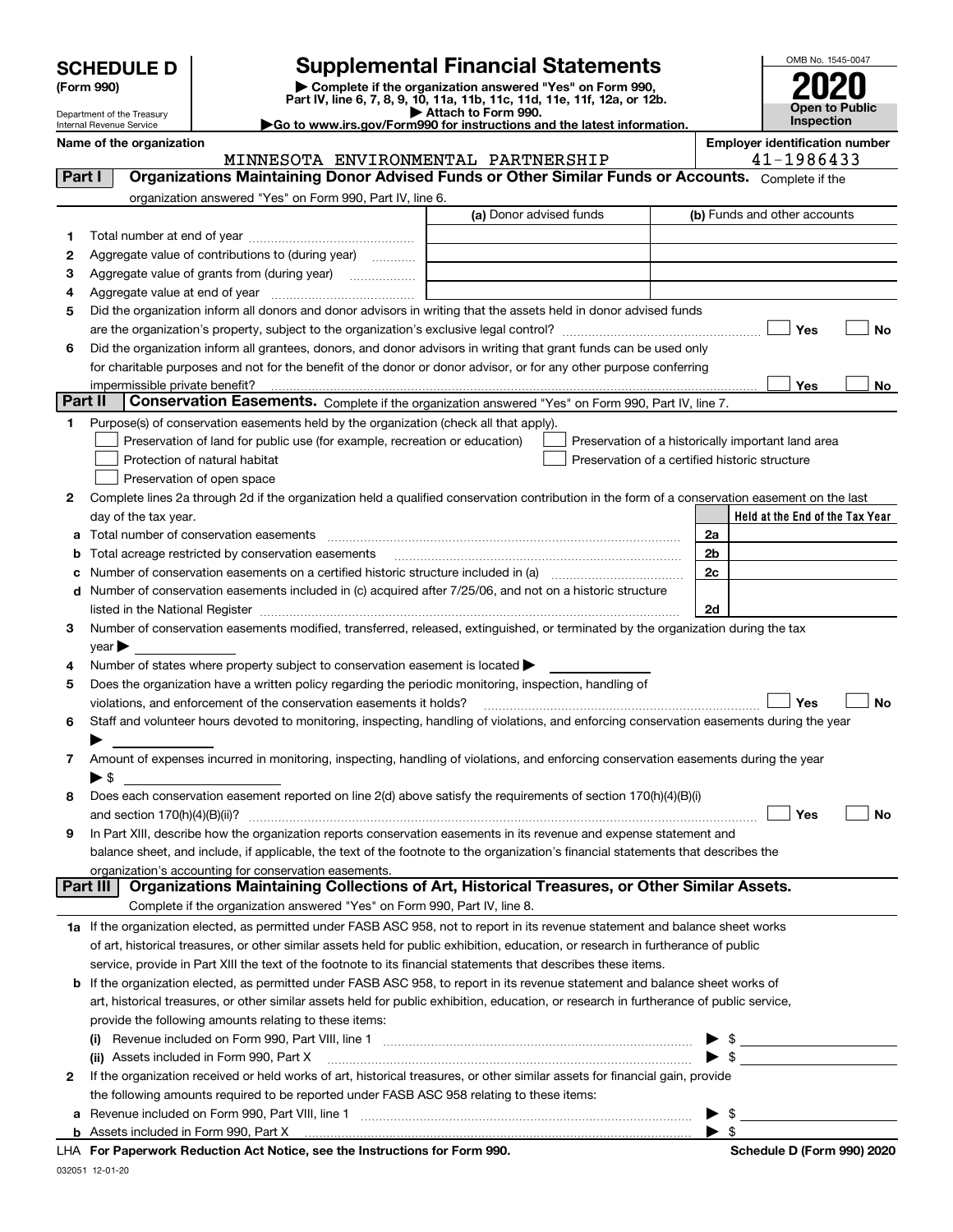|                 | Schedule D (Form 990) 2020                                                                                                                                                                                                           | MINNESOTA ENVIRONMENTAL PARTNERSHIP     |                |                                    |                                                                                                                                                                                                                                |                                              | 41-1986433 |                |         | Page 2 |
|-----------------|--------------------------------------------------------------------------------------------------------------------------------------------------------------------------------------------------------------------------------------|-----------------------------------------|----------------|------------------------------------|--------------------------------------------------------------------------------------------------------------------------------------------------------------------------------------------------------------------------------|----------------------------------------------|------------|----------------|---------|--------|
| <b>Part III</b> | Organizations Maintaining Collections of Art, Historical Treasures, or Other Similar Assets (continued)                                                                                                                              |                                         |                |                                    |                                                                                                                                                                                                                                |                                              |            |                |         |        |
| 3               | Using the organization's acquisition, accession, and other records, check any of the following that make significant use of its                                                                                                      |                                         |                |                                    |                                                                                                                                                                                                                                |                                              |            |                |         |        |
|                 | collection items (check all that apply):                                                                                                                                                                                             |                                         |                |                                    |                                                                                                                                                                                                                                |                                              |            |                |         |        |
| a               | Public exhibition                                                                                                                                                                                                                    |                                         |                |                                    | Loan or exchange program                                                                                                                                                                                                       |                                              |            |                |         |        |
| b               | Scholarly research                                                                                                                                                                                                                   |                                         |                |                                    | Other and the control of the control of the control of the control of the control of the control of the control of the control of the control of the control of the control of the control of the control of the control of th |                                              |            |                |         |        |
| c               | Preservation for future generations                                                                                                                                                                                                  |                                         |                |                                    |                                                                                                                                                                                                                                |                                              |            |                |         |        |
|                 | Provide a description of the organization's collections and explain how they further the organization's exempt purpose in Part XIII.                                                                                                 |                                         |                |                                    |                                                                                                                                                                                                                                |                                              |            |                |         |        |
| 5               | During the year, did the organization solicit or receive donations of art, historical treasures, or other similar assets                                                                                                             |                                         |                |                                    |                                                                                                                                                                                                                                |                                              |            |                |         |        |
|                 | to be sold to raise funds rather than to be maintained as part of the organization's collection?                                                                                                                                     |                                         |                |                                    |                                                                                                                                                                                                                                |                                              |            | Yes            |         | No     |
|                 | Part IV<br>Escrow and Custodial Arrangements. Complete if the organization answered "Yes" on Form 990, Part IV, line 9, or                                                                                                           |                                         |                |                                    |                                                                                                                                                                                                                                |                                              |            |                |         |        |
|                 | reported an amount on Form 990, Part X, line 21.                                                                                                                                                                                     |                                         |                |                                    |                                                                                                                                                                                                                                |                                              |            |                |         |        |
|                 | 1a Is the organization an agent, trustee, custodian or other intermediary for contributions or other assets not included                                                                                                             |                                         |                |                                    |                                                                                                                                                                                                                                |                                              |            |                |         |        |
|                 | on Form 990, Part X? [11] matter and the contract of the contract of the contract of the contract of the contract of the contract of the contract of the contract of the contract of the contract of the contract of the contr       |                                         |                |                                    |                                                                                                                                                                                                                                |                                              |            | Yes            |         | No     |
|                 | b If "Yes," explain the arrangement in Part XIII and complete the following table:                                                                                                                                                   |                                         |                |                                    |                                                                                                                                                                                                                                |                                              |            |                |         |        |
|                 |                                                                                                                                                                                                                                      |                                         |                |                                    |                                                                                                                                                                                                                                |                                              |            | Amount         |         |        |
| c               | Beginning balance                                                                                                                                                                                                                    |                                         |                |                                    |                                                                                                                                                                                                                                | 1c                                           |            |                |         |        |
|                 | Additions during the year manufactured and an annual contract of the year manufactured and all the year manufactured and all the year manufactured and all the year manufactured and all the year manufactured and all the yea       |                                         |                |                                    |                                                                                                                                                                                                                                | 1d                                           |            |                |         |        |
|                 | Distributions during the year manufactured and continuum and contact the year manufactured and contact the year                                                                                                                      |                                         |                |                                    |                                                                                                                                                                                                                                | 1e                                           |            |                |         |        |
|                 |                                                                                                                                                                                                                                      |                                         |                |                                    |                                                                                                                                                                                                                                | 1f                                           |            | Yes            |         |        |
|                 | 2a Did the organization include an amount on Form 990, Part X, line 21, for escrow or custodial account liability?<br>b If "Yes," explain the arrangement in Part XIII. Check here if the explanation has been provided on Part XIII |                                         |                |                                    |                                                                                                                                                                                                                                |                                              |            |                |         | No     |
| <b>Part V</b>   | Endowment Funds. Complete if the organization answered "Yes" on Form 990, Part IV, line 10.                                                                                                                                          |                                         |                |                                    |                                                                                                                                                                                                                                |                                              |            |                |         |        |
|                 |                                                                                                                                                                                                                                      | (a) Current year                        | (b) Prior year |                                    | (c) Two years back                                                                                                                                                                                                             | (d) Three years back $ $ (e) Four years back |            |                |         |        |
| 1a              | Beginning of year balance                                                                                                                                                                                                            |                                         |                |                                    |                                                                                                                                                                                                                                |                                              |            |                |         |        |
|                 |                                                                                                                                                                                                                                      |                                         |                |                                    |                                                                                                                                                                                                                                |                                              |            |                |         |        |
|                 | Net investment earnings, gains, and losses                                                                                                                                                                                           |                                         |                |                                    |                                                                                                                                                                                                                                |                                              |            |                |         |        |
|                 |                                                                                                                                                                                                                                      |                                         |                |                                    |                                                                                                                                                                                                                                |                                              |            |                |         |        |
|                 | e Other expenditures for facilities                                                                                                                                                                                                  |                                         |                |                                    |                                                                                                                                                                                                                                |                                              |            |                |         |        |
|                 | and programs                                                                                                                                                                                                                         |                                         |                |                                    |                                                                                                                                                                                                                                |                                              |            |                |         |        |
|                 |                                                                                                                                                                                                                                      |                                         |                |                                    |                                                                                                                                                                                                                                |                                              |            |                |         |        |
| g               | End of year balance                                                                                                                                                                                                                  |                                         |                |                                    |                                                                                                                                                                                                                                |                                              |            |                |         |        |
| 2               | Provide the estimated percentage of the current year end balance (line 1g, column (a)) held as:                                                                                                                                      |                                         |                |                                    |                                                                                                                                                                                                                                |                                              |            |                |         |        |
|                 | Board designated or quasi-endowment                                                                                                                                                                                                  |                                         | %              |                                    |                                                                                                                                                                                                                                |                                              |            |                |         |        |
| b               | Permanent endowment                                                                                                                                                                                                                  | %                                       |                |                                    |                                                                                                                                                                                                                                |                                              |            |                |         |        |
| c               | Term endowment $\blacktriangleright$                                                                                                                                                                                                 | %                                       |                |                                    |                                                                                                                                                                                                                                |                                              |            |                |         |        |
|                 | The percentages on lines 2a, 2b, and 2c should equal 100%.                                                                                                                                                                           |                                         |                |                                    |                                                                                                                                                                                                                                |                                              |            |                |         |        |
|                 | <b>3a</b> Are there endowment funds not in the possession of the organization that are held and administered for the organization                                                                                                    |                                         |                |                                    |                                                                                                                                                                                                                                |                                              |            |                |         |        |
|                 | by:                                                                                                                                                                                                                                  |                                         |                |                                    |                                                                                                                                                                                                                                |                                              |            |                | Yes     | No     |
|                 | (i)                                                                                                                                                                                                                                  |                                         |                |                                    |                                                                                                                                                                                                                                |                                              |            | 3a(i)          |         |        |
|                 | (ii)                                                                                                                                                                                                                                 |                                         |                |                                    |                                                                                                                                                                                                                                |                                              |            | 3a(ii)         |         |        |
|                 |                                                                                                                                                                                                                                      |                                         |                |                                    |                                                                                                                                                                                                                                |                                              |            | 3b             |         |        |
| <b>Part VI</b>  | Describe in Part XIII the intended uses of the organization's endowment funds.<br>Land, Buildings, and Equipment.                                                                                                                    |                                         |                |                                    |                                                                                                                                                                                                                                |                                              |            |                |         |        |
|                 |                                                                                                                                                                                                                                      |                                         |                |                                    |                                                                                                                                                                                                                                |                                              |            |                |         |        |
|                 | Complete if the organization answered "Yes" on Form 990, Part IV, line 11a. See Form 990, Part X, line 10.                                                                                                                           |                                         |                |                                    |                                                                                                                                                                                                                                |                                              |            |                |         |        |
|                 | Description of property                                                                                                                                                                                                              | (a) Cost or other<br>basis (investment) |                | (b) Cost or other<br>basis (other) |                                                                                                                                                                                                                                | (c) Accumulated<br>depreciation              |            | (d) Book value |         |        |
|                 |                                                                                                                                                                                                                                      |                                         |                |                                    |                                                                                                                                                                                                                                |                                              |            |                |         |        |
| b               |                                                                                                                                                                                                                                      |                                         |                |                                    |                                                                                                                                                                                                                                |                                              |            |                |         |        |
|                 |                                                                                                                                                                                                                                      |                                         |                |                                    |                                                                                                                                                                                                                                |                                              |            |                |         |        |
|                 |                                                                                                                                                                                                                                      |                                         |                |                                    | 9,757.                                                                                                                                                                                                                         | 5,602.                                       |            |                | 4,155.  |        |
|                 |                                                                                                                                                                                                                                      |                                         |                |                                    |                                                                                                                                                                                                                                |                                              |            |                |         |        |
|                 |                                                                                                                                                                                                                                      |                                         |                |                                    |                                                                                                                                                                                                                                |                                              |            |                | 4, 155. |        |

**Schedule D (Form 990) 2020**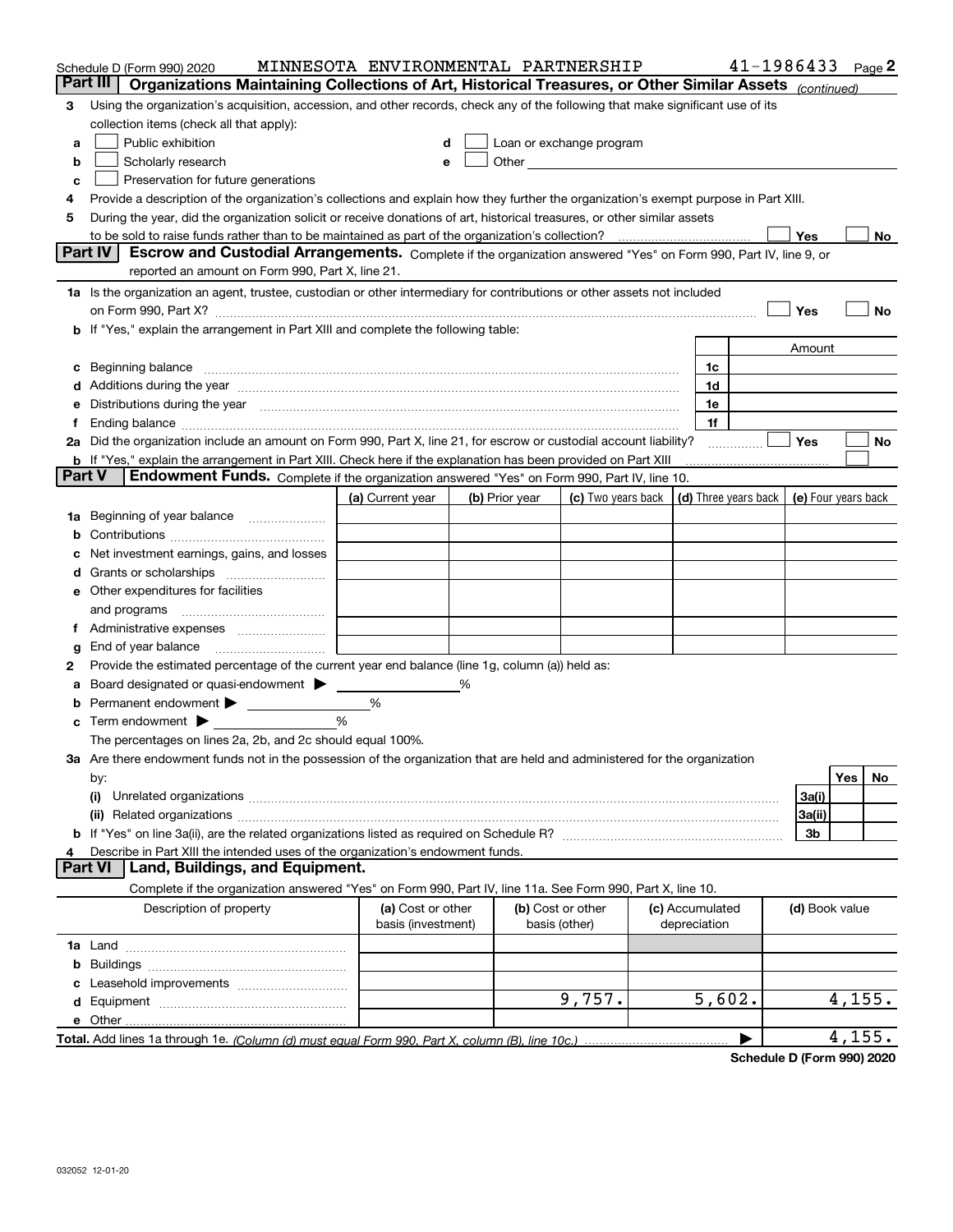| Complete if the organization answered "Yes" on Form 990, Part IV, line 11b. See Form 990, Part X, line 12.                                              |                 |                                                           |                |
|---------------------------------------------------------------------------------------------------------------------------------------------------------|-----------------|-----------------------------------------------------------|----------------|
| (a) Description of security or category (including name of security)                                                                                    | (b) Book value  | (c) Method of valuation: Cost or end-of-year market value |                |
| (1) Financial derivatives                                                                                                                               |                 |                                                           |                |
|                                                                                                                                                         |                 |                                                           |                |
| $(3)$ Other                                                                                                                                             |                 |                                                           |                |
| (A)                                                                                                                                                     |                 |                                                           |                |
| (B)                                                                                                                                                     |                 |                                                           |                |
| (C)                                                                                                                                                     |                 |                                                           |                |
| (D)                                                                                                                                                     |                 |                                                           |                |
| (E)                                                                                                                                                     |                 |                                                           |                |
| (F)                                                                                                                                                     |                 |                                                           |                |
| (G)                                                                                                                                                     |                 |                                                           |                |
| (H)                                                                                                                                                     |                 |                                                           |                |
| <b>Total.</b> (Col. (b) must equal Form 990, Part X, col. (B) line $12$ .)                                                                              |                 |                                                           |                |
| Part VIII Investments - Program Related.                                                                                                                |                 |                                                           |                |
| Complete if the organization answered "Yes" on Form 990, Part IV, line 11c. See Form 990, Part X, line 13.                                              |                 |                                                           |                |
| (a) Description of investment                                                                                                                           | (b) Book value  | (c) Method of valuation: Cost or end-of-year market value |                |
| (1)                                                                                                                                                     |                 |                                                           |                |
| (2)                                                                                                                                                     |                 |                                                           |                |
| (3)                                                                                                                                                     |                 |                                                           |                |
| (4)                                                                                                                                                     |                 |                                                           |                |
| (5)                                                                                                                                                     |                 |                                                           |                |
| (6)                                                                                                                                                     |                 |                                                           |                |
| (7)                                                                                                                                                     |                 |                                                           |                |
| (8)                                                                                                                                                     |                 |                                                           |                |
| (9)                                                                                                                                                     |                 |                                                           |                |
|                                                                                                                                                         |                 |                                                           |                |
| <b>Total.</b> (Col. (b) must equal Form 990, Part X, col. (B) line 13.)<br><b>Other Assets.</b><br>Part IX                                              |                 |                                                           |                |
|                                                                                                                                                         |                 |                                                           |                |
| Complete if the organization answered "Yes" on Form 990, Part IV, line 11d. See Form 990, Part X, line 15.                                              | (a) Description |                                                           | (b) Book value |
|                                                                                                                                                         |                 |                                                           |                |
| (1)                                                                                                                                                     |                 |                                                           |                |
| (2)                                                                                                                                                     |                 |                                                           |                |
| (3)                                                                                                                                                     |                 |                                                           |                |
| (4)                                                                                                                                                     |                 |                                                           |                |
| (5)                                                                                                                                                     |                 |                                                           |                |
| (6)                                                                                                                                                     |                 |                                                           |                |
| (7)                                                                                                                                                     |                 |                                                           |                |
| (8)                                                                                                                                                     |                 |                                                           |                |
| (9)                                                                                                                                                     |                 |                                                           |                |
| <b>Total.</b> (Column (b) must equal Form 990. Part X. col. (B) line 15.) www.www.www.www.www.ww.ww.ww.ww.ww                                            |                 | ▶                                                         |                |
| Part X<br><b>Other Liabilities.</b>                                                                                                                     |                 |                                                           |                |
| Complete if the organization answered "Yes" on Form 990, Part IV, line 11e or 11f. See Form 990, Part X, line 25.<br>(a) Description of liability<br>1. |                 |                                                           | (b) Book value |
|                                                                                                                                                         |                 |                                                           |                |

|     | (a) Description of Ilability | (b) BOOK Value |
|-----|------------------------------|----------------|
| (1) | Federal income taxes         |                |
| (2) |                              |                |
| (3) |                              |                |
| (4) |                              |                |
| (5) |                              |                |
| (6) |                              |                |
| (7) |                              |                |
| (8) |                              |                |
| (9) |                              |                |
|     |                              |                |

**Total.**  *(Column (b) must equal Form 990, Part X, col. (B) line 25.)*

**2.** Liability for uncertain tax positions. In Part XIII, provide the text of the footnote to the organization's financial statements that reports the organization's liability for uncertain tax positions under FASB ASC 740. Check here if the text of the footnote has been provided in Part XIII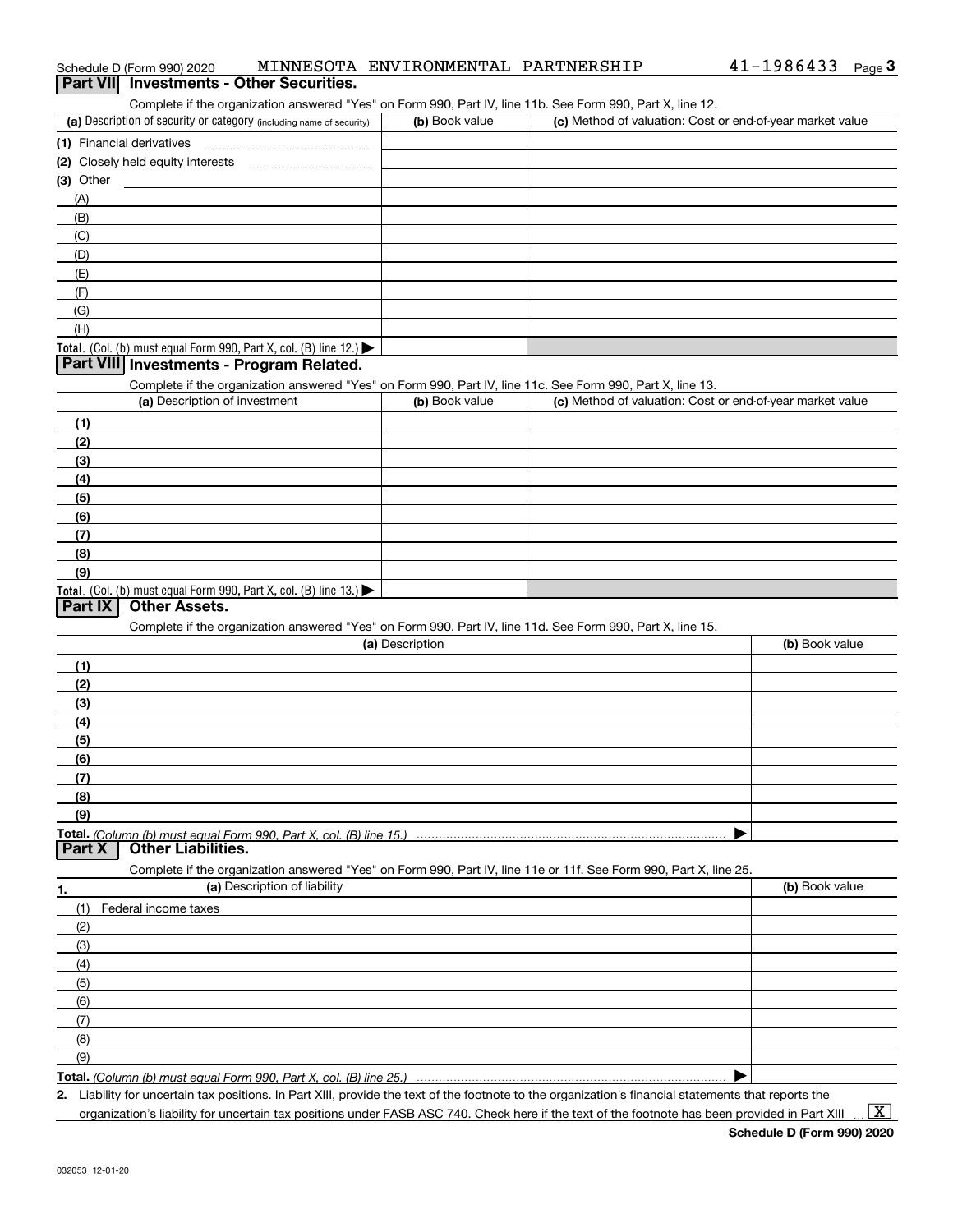|              | MINNESOTA ENVIRONMENTAL PARTNERSHIP<br>Schedule D (Form 990) 2020                                                                                                                                                                  |                |                | $41 - 1986433$ Page 4 |
|--------------|------------------------------------------------------------------------------------------------------------------------------------------------------------------------------------------------------------------------------------|----------------|----------------|-----------------------|
|              | <b>Part XI</b><br>Reconciliation of Revenue per Audited Financial Statements With Revenue per Return.                                                                                                                              |                |                |                       |
|              | Complete if the organization answered "Yes" on Form 990, Part IV, line 12a.                                                                                                                                                        |                |                |                       |
| 1            | Total revenue, gains, and other support per audited financial statements                                                                                                                                                           |                | $\blacksquare$ | 776,956.              |
| 2            | Amounts included on line 1 but not on Form 990, Part VIII, line 12:                                                                                                                                                                |                |                |                       |
| a            | Net unrealized gains (losses) on investments [11] matter contracts and the unrealized gains (losses) on investments                                                                                                                | 2a             |                |                       |
| b            |                                                                                                                                                                                                                                    | 2 <sub>b</sub> |                |                       |
| с            |                                                                                                                                                                                                                                    | 2c             |                |                       |
| d            | Other (Describe in Part XIII.)                                                                                                                                                                                                     | 2d             |                |                       |
| e            | Add lines 2a through 2d                                                                                                                                                                                                            |                | <b>2e</b>      |                       |
| 3            |                                                                                                                                                                                                                                    |                | 3              | 776,956.              |
|              | Amounts included on Form 990, Part VIII, line 12, but not on line 1:                                                                                                                                                               |                |                |                       |
| a            |                                                                                                                                                                                                                                    | 4a             |                |                       |
| b            | Other (Describe in Part XIII.)                                                                                                                                                                                                     | 4 <sub>b</sub> |                |                       |
| c.           | Add lines 4a and 4b                                                                                                                                                                                                                |                | 4с             |                       |
| 5            |                                                                                                                                                                                                                                    |                | 5              | 776,956.              |
|              | Part XII   Reconciliation of Expenses per Audited Financial Statements With Expenses per Return.                                                                                                                                   |                |                |                       |
|              | Complete if the organization answered "Yes" on Form 990, Part IV, line 12a.                                                                                                                                                        |                |                |                       |
| 1            | Total expenses and losses per audited financial statements [11] [11] Total expenses and losses per audited financial statements [11] [11] Total expenses and losses per audited financial statements                               |                | $\blacksquare$ | 661,273.              |
| $\mathbf{2}$ | Amounts included on line 1 but not on Form 990, Part IX, line 25:                                                                                                                                                                  |                |                |                       |
| a            |                                                                                                                                                                                                                                    | 2a             |                |                       |
| b            |                                                                                                                                                                                                                                    | 2 <sub>b</sub> |                |                       |
|              |                                                                                                                                                                                                                                    | 2 <sub>c</sub> |                |                       |
|              | Other (Describe in Part XIII.) (COLORADIAL CONSERVATION CONTROL)                                                                                                                                                                   | 2d             |                |                       |
| e            | Add lines 2a through 2d <b>manufactures</b> in the contract of the contract of the contract of the contract of the contract of the contract of the contract of the contract of the contract of the contract of the contract of the |                | 2e             |                       |
| 3            |                                                                                                                                                                                                                                    |                | 3              | 661, 273.             |
| 4            | Amounts included on Form 990, Part IX, line 25, but not on line 1:                                                                                                                                                                 |                |                |                       |
| a            |                                                                                                                                                                                                                                    | 4a             |                |                       |
| b            |                                                                                                                                                                                                                                    | 4b             |                |                       |
|              | Add lines 4a and 4b                                                                                                                                                                                                                |                | 4c             |                       |
|              |                                                                                                                                                                                                                                    |                | 5              | 661,273               |
|              | Part XIII Supplemental Information.                                                                                                                                                                                                |                |                |                       |

Provide the descriptions required for Part II, lines 3, 5, and 9; Part III, lines 1a and 4; Part IV, lines 1b and 2b; Part V, line 4; Part X, line 2; Part XI, lines 2d and 4b; and Part XII, lines 2d and 4b. Also complete this part to provide any additional information.

#### PART X, LINE 2:

| MEP IS EXEMPT FROM INCOME TAXES UNDER INTERNAL REVENUE CODE SECTION        |  |  |  |  |  |  |  |  |
|----------------------------------------------------------------------------|--|--|--|--|--|--|--|--|
| $501(C)(3)$ AND APPLICABLE MINNESOTA STATUTES, EXCEPT TO THE EXTENT IT HAS |  |  |  |  |  |  |  |  |
| TAXABLE INCOME FROM BUSINESSES THAT ARE NOT RELATED TO ITS EXEMPT PURPOSE. |  |  |  |  |  |  |  |  |
| MANAGEMENT BELIEVES MEP DID NOT HAVE ANY UNRELATED BUSINESS INCOME IN 2021 |  |  |  |  |  |  |  |  |
| OR 2020. MANAGEMENT BELIEVES MEP HAS APPROPRIATE SUPPORT FOR ANY TAX       |  |  |  |  |  |  |  |  |
| POSITIONS TAKEN, AND ACCORDINGLY, DOES NOT HAVE ANY UNCERTAIN TAX          |  |  |  |  |  |  |  |  |
| POSITIONS THAT ARE MATERIAL TO THE FINANCIAL STATEMENTS.                   |  |  |  |  |  |  |  |  |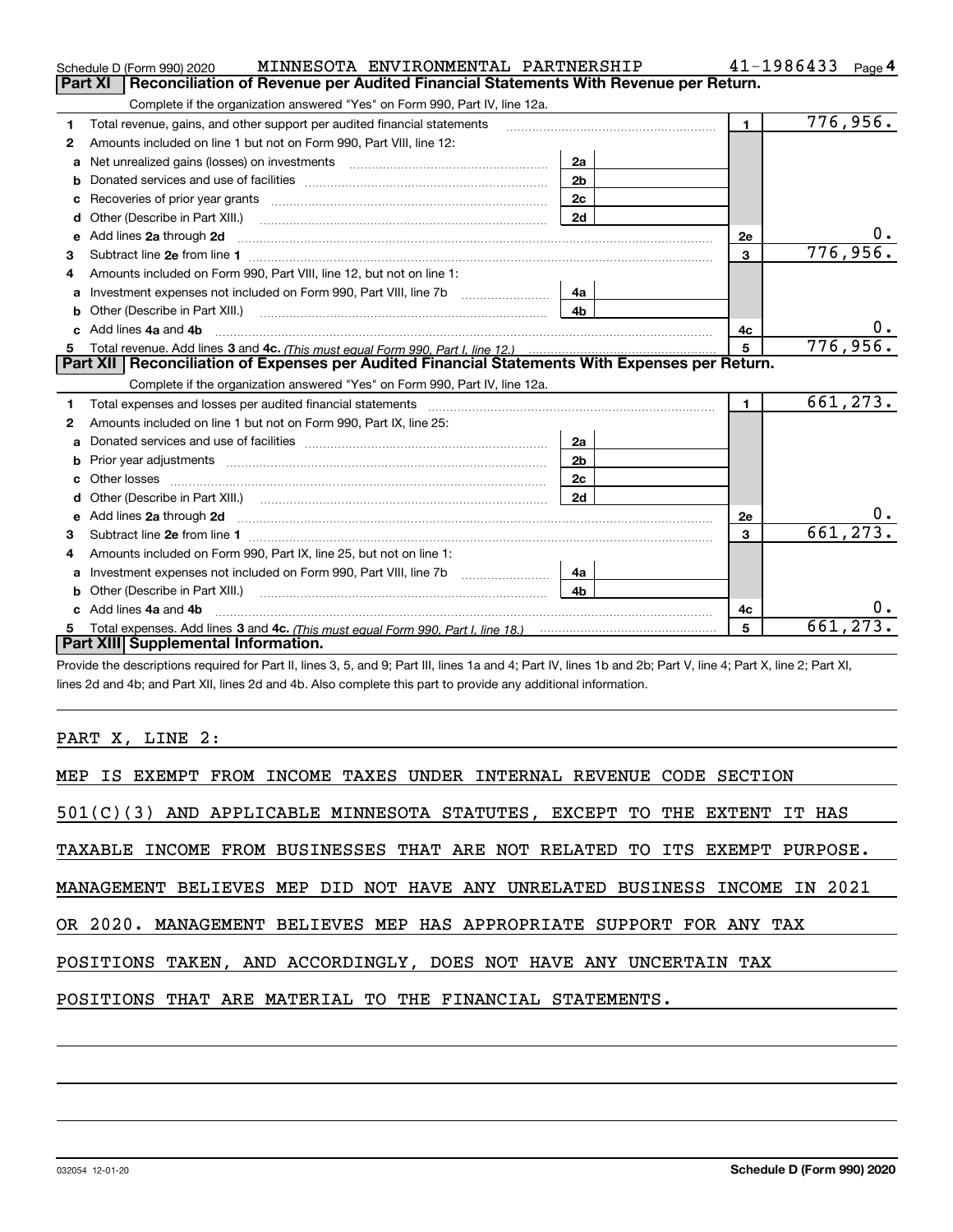| <b>SCHEDULE L</b>                                                                                                                                    |                                                                                               | <b>Transactions With Interested Persons</b>                                                 |    |                           |                                  |               |                 |                                |                      |    |                                                     | OMB No. 1545-0047 |     |                           |  |
|------------------------------------------------------------------------------------------------------------------------------------------------------|-----------------------------------------------------------------------------------------------|---------------------------------------------------------------------------------------------|----|---------------------------|----------------------------------|---------------|-----------------|--------------------------------|----------------------|----|-----------------------------------------------------|-------------------|-----|---------------------------|--|
| (Form 990 or 990-EZ)                                                                                                                                 | Complete if the organization answered "Yes" on Form 990, Part IV, line 25a, 25b, 26, 27, 28a, |                                                                                             |    |                           |                                  |               |                 |                                |                      |    |                                                     |                   |     |                           |  |
| Department of the Treasury                                                                                                                           |                                                                                               | 28b, or 28c, or Form 990-EZ, Part V, line 38a or 40b.<br>Attach to Form 990 or Form 990-EZ. |    |                           |                                  |               |                 |                                |                      |    | <b>Open To Public</b>                               |                   |     |                           |  |
| Internal Revenue Service                                                                                                                             |                                                                                               | Go to www.irs.gov/Form990 for instructions and the latest information.                      |    |                           |                                  |               |                 |                                |                      |    |                                                     | Inspection        |     |                           |  |
| Name of the organization                                                                                                                             | MINNESOTA ENVIRONMENTAL PARTNERSHIP                                                           |                                                                                             |    |                           |                                  |               |                 |                                |                      |    | <b>Employer identification number</b><br>41-1986433 |                   |     |                           |  |
| Part I<br>Excess Benefit Transactions (section 501(c)(3), section 501(c)(4), and section 501(c)(29) organizations only).                             |                                                                                               |                                                                                             |    |                           |                                  |               |                 |                                |                      |    |                                                     |                   |     |                           |  |
| Complete if the organization answered "Yes" on Form 990, Part IV, line 25a or 25b, or Form 990-EZ, Part V, line 40b.                                 |                                                                                               |                                                                                             |    |                           |                                  |               |                 |                                |                      |    |                                                     |                   |     |                           |  |
| 1<br>(a) Name of disqualified person                                                                                                                 |                                                                                               | (b) Relationship between disqualified<br>person and organization                            |    |                           |                                  |               |                 | (c) Description of transaction |                      |    |                                                     |                   |     | (d) Corrected?            |  |
|                                                                                                                                                      |                                                                                               |                                                                                             |    |                           |                                  |               |                 |                                |                      |    |                                                     |                   | Yes | No                        |  |
|                                                                                                                                                      |                                                                                               |                                                                                             |    |                           |                                  |               |                 |                                |                      |    |                                                     |                   |     |                           |  |
|                                                                                                                                                      |                                                                                               |                                                                                             |    |                           |                                  |               |                 |                                |                      |    |                                                     |                   |     |                           |  |
|                                                                                                                                                      |                                                                                               |                                                                                             |    |                           |                                  |               |                 |                                |                      |    |                                                     |                   |     |                           |  |
|                                                                                                                                                      |                                                                                               |                                                                                             |    |                           |                                  |               |                 |                                |                      |    |                                                     |                   |     |                           |  |
| 2 Enter the amount of tax incurred by the organization managers or disqualified persons during the year under                                        |                                                                                               |                                                                                             |    |                           |                                  |               |                 |                                |                      |    |                                                     |                   |     |                           |  |
| section 4958                                                                                                                                         |                                                                                               |                                                                                             |    |                           |                                  |               |                 |                                |                      |    | $\frac{1}{2}$                                       |                   |     |                           |  |
|                                                                                                                                                      |                                                                                               |                                                                                             |    |                           |                                  |               |                 |                                |                      | \$ |                                                     |                   |     |                           |  |
| Loans to and/or From Interested Persons.<br>Part II                                                                                                  |                                                                                               |                                                                                             |    |                           |                                  |               |                 |                                |                      |    |                                                     |                   |     |                           |  |
| Complete if the organization answered "Yes" on Form 990-EZ, Part V, line 38a or Form 990, Part IV, line 26; or if the organization                   |                                                                                               |                                                                                             |    |                           |                                  |               |                 |                                |                      |    |                                                     |                   |     |                           |  |
| reported an amount on Form 990, Part X, line 5, 6, or 22.                                                                                            |                                                                                               |                                                                                             |    | (d) Loan to or            |                                  |               |                 |                                |                      |    | (h) Approved                                        |                   |     |                           |  |
| (a) Name of<br>interested person                                                                                                                     | (b) Relationship<br>with organization                                                         | (c) Purpose<br>of loan                                                                      |    | from the<br>organization? | (e) Original<br>principal amount |               | (f) Balance due |                                | $(g)$ In<br>default? |    | by board or<br>committee?                           |                   |     | (i) Written<br>agreement? |  |
|                                                                                                                                                      |                                                                                               |                                                                                             | To | From                      |                                  |               |                 | Yes<br>No                      |                      |    | Yes                                                 | No.               | Yes | No                        |  |
|                                                                                                                                                      |                                                                                               |                                                                                             |    |                           |                                  |               |                 |                                |                      |    |                                                     |                   |     |                           |  |
|                                                                                                                                                      |                                                                                               |                                                                                             |    |                           |                                  |               |                 |                                |                      |    |                                                     |                   |     |                           |  |
|                                                                                                                                                      |                                                                                               |                                                                                             |    |                           |                                  |               |                 |                                |                      |    |                                                     |                   |     |                           |  |
|                                                                                                                                                      |                                                                                               |                                                                                             |    |                           |                                  |               |                 |                                |                      |    |                                                     |                   |     |                           |  |
|                                                                                                                                                      |                                                                                               |                                                                                             |    |                           |                                  |               |                 |                                |                      |    |                                                     |                   |     |                           |  |
|                                                                                                                                                      |                                                                                               |                                                                                             |    |                           |                                  |               |                 |                                |                      |    |                                                     |                   |     |                           |  |
|                                                                                                                                                      |                                                                                               |                                                                                             |    |                           |                                  |               |                 |                                |                      |    |                                                     |                   |     |                           |  |
|                                                                                                                                                      |                                                                                               |                                                                                             |    |                           |                                  |               |                 |                                |                      |    |                                                     |                   |     |                           |  |
| Total                                                                                                                                                |                                                                                               |                                                                                             |    |                           |                                  | - \$          |                 |                                |                      |    |                                                     |                   |     |                           |  |
| <b>Grants or Assistance Benefiting Interested Persons.</b><br>Part III<br>Complete if the organization answered "Yes" on Form 990, Part IV, line 27. |                                                                                               |                                                                                             |    |                           |                                  |               |                 |                                |                      |    |                                                     |                   |     |                           |  |
| (a) Name of interested person                                                                                                                        |                                                                                               | (b) Relationship between                                                                    |    |                           |                                  | (c) Amount of |                 | (d) Type of                    |                      |    |                                                     | (e) Purpose of    |     |                           |  |
|                                                                                                                                                      |                                                                                               | interested person and<br>the organization                                                   |    |                           |                                  | assistance    |                 | assistance                     |                      |    |                                                     | assistance        |     |                           |  |
|                                                                                                                                                      |                                                                                               |                                                                                             |    |                           |                                  |               |                 |                                |                      |    |                                                     |                   |     |                           |  |
|                                                                                                                                                      |                                                                                               |                                                                                             |    |                           |                                  |               |                 |                                |                      |    |                                                     |                   |     |                           |  |
|                                                                                                                                                      |                                                                                               |                                                                                             |    |                           |                                  |               |                 |                                |                      |    |                                                     |                   |     |                           |  |
|                                                                                                                                                      |                                                                                               |                                                                                             |    |                           |                                  |               |                 |                                |                      |    |                                                     |                   |     |                           |  |
|                                                                                                                                                      |                                                                                               |                                                                                             |    |                           |                                  |               |                 |                                |                      |    |                                                     |                   |     |                           |  |
|                                                                                                                                                      |                                                                                               |                                                                                             |    |                           |                                  |               |                 |                                |                      |    |                                                     |                   |     |                           |  |
|                                                                                                                                                      |                                                                                               |                                                                                             |    |                           |                                  |               |                 |                                |                      |    |                                                     |                   |     |                           |  |
|                                                                                                                                                      |                                                                                               |                                                                                             |    |                           |                                  |               |                 |                                |                      |    |                                                     |                   |     |                           |  |

LHA For Paperwork Reduction Act Notice, see the Instructions for Form 990 or 990-EZ. Schedule L (Form 990 or 990-EZ) 2020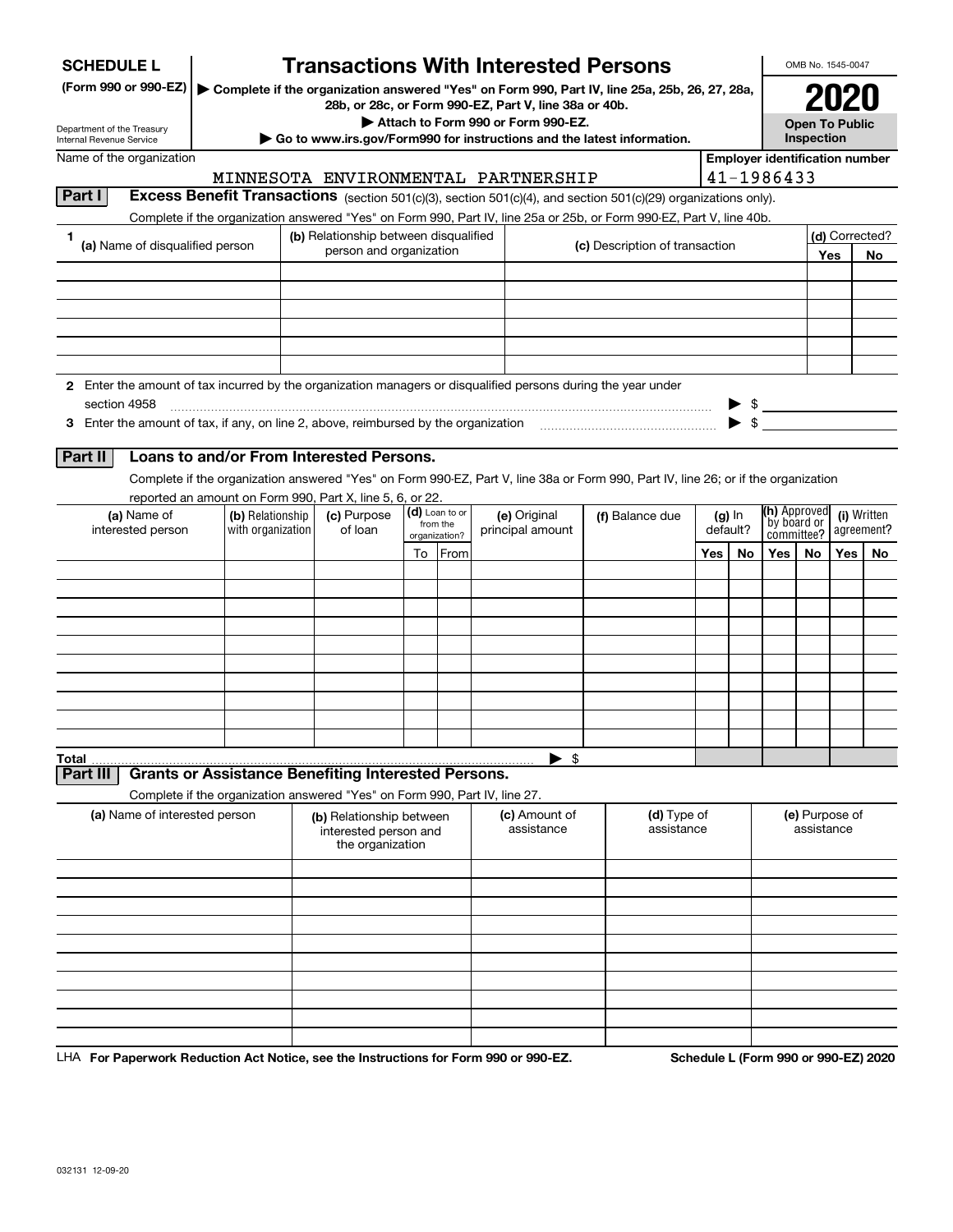#### **2**Schedule L (Form 990 or 990-EZ) 2020 Page 41-1986433 MINNESOTA ENVIRONMENTAL PARTNERSHIP**Part IV | Business Transactions Involving Interested Persons.**

Complete if the organization answered "Yes" on Form 990, Part IV, line 28a, 28b, or 28c.

| (a) Name of interested person         | (b) Relationship between interested<br>person and the organization | (c) Amount of<br>transaction | (d) Description of<br>transaction | revenues?  | (e) Sharing of<br>organization's |
|---------------------------------------|--------------------------------------------------------------------|------------------------------|-----------------------------------|------------|----------------------------------|
|                                       |                                                                    |                              |                                   | <b>Yes</b> | No                               |
| CENTER FOR ENVIR KATHRYN<br>MINNESOTA | HOFFMAN IS                                                         |                              | 30,000. MEP HAS CON               |            | х                                |
| (CWA)<br>CLEAN WATER ACTION           | <b>JENNA GROVE IS PROG!</b>                                        |                              | 16,000. MEP HAS CON               |            | х                                |
|                                       |                                                                    |                              |                                   |            |                                  |
|                                       |                                                                    |                              |                                   |            |                                  |
|                                       |                                                                    |                              |                                   |            |                                  |
|                                       |                                                                    |                              |                                   |            |                                  |
|                                       |                                                                    |                              |                                   |            |                                  |
|                                       |                                                                    |                              |                                   |            |                                  |
|                                       |                                                                    |                              |                                   |            |                                  |
|                                       |                                                                    |                              |                                   |            |                                  |

#### **Part V** Supplemental Information.

Provide additional information for responses to questions on Schedule L (see instructions).

SCH L, PART IV, BUSINESS TRANSACTIONS INVOLVING INTERESTED PERSONS:

(A) NAME OF INTERESTED PERSON:

MINNESOTA CENTER FOR ENVIRONMENTAL ADVOCACY (MCEA)

(B) RELATIONSHIP BETWEEN INTERESTED PERSON AND ORGANIZATION:

KATHRYN HOFFMAN IS EXECUTIVE DIRECTOR OF MCEA AND MEP BOARD MEMBER

(D) DESCRIPTION OF TRANSACTION: MEP HAS CONTRACTS FOR RESEARCH,

OUTREACH, AND EDUCATION WITH MCEA.

(A) NAME OF PERSON: CLEAN WATER ACTION (CWA)

(B) RELATIONSHIP BETWEEN INTERESTED PERSON AND ORGANIZATION:

JENNA GROVE IS PROGRAM COORDINATOR FOR CWA AND AND MEP BOARD VICE CHAIR

(D) DESCRIPTION OF TRANSACTION: MEP HAS CONTRACTS FOR OUTREACH AND

EDUCATION WITH CWA.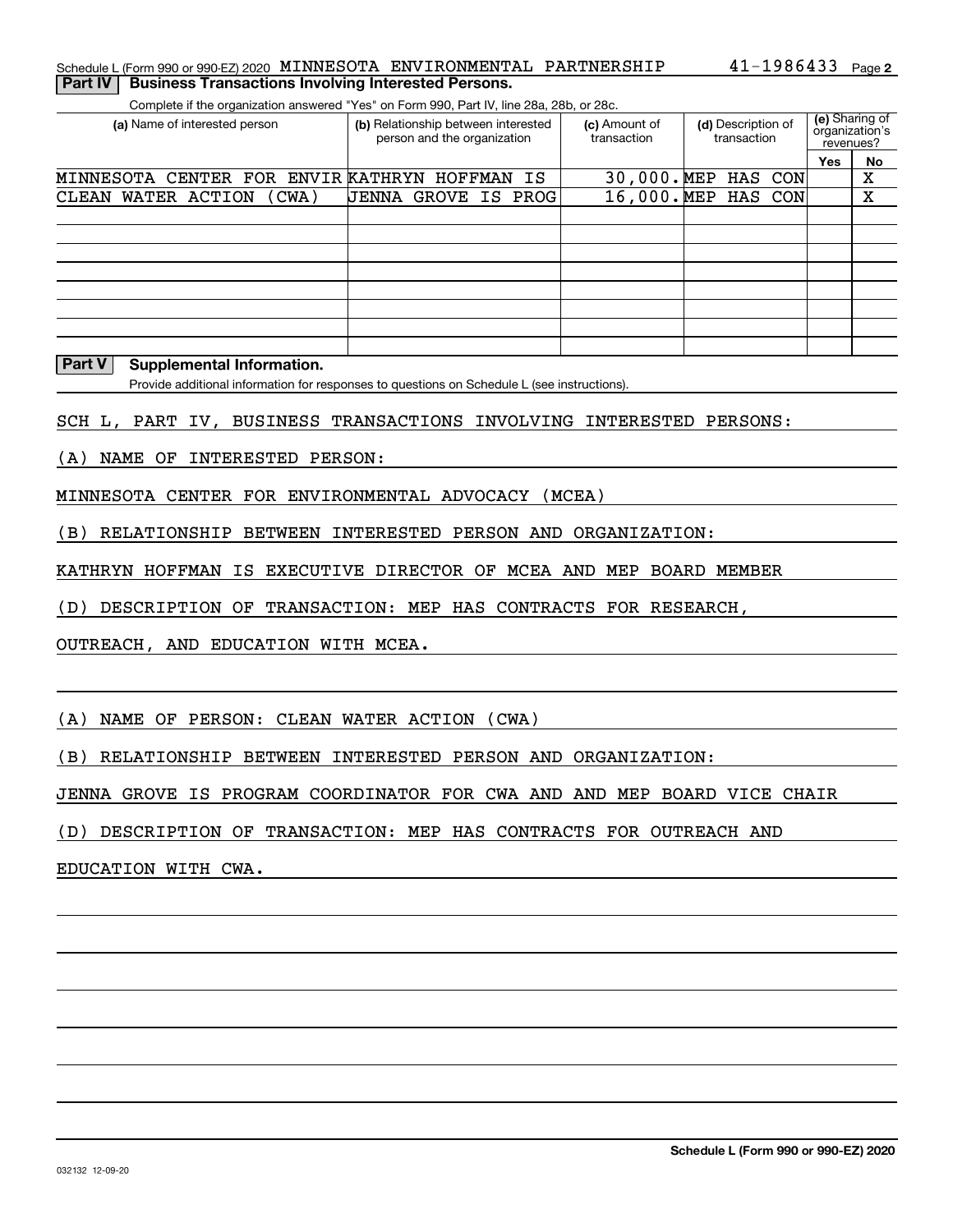Department of the Treasury **(Form 990 or 990-EZ)**

Name of the organization

Internal Revenue Service

**Complete to provide information for responses to specific questions on SCHEDULE O Supplemental Information to Form 990 or 990-EZ**

**Form 990 or 990-EZ or to provide any additional information. | Attach to Form 990 or 990-EZ. | Go to www.irs.gov/Form990 for the latest information.**

OMB No. 1545-0047 **Open to Public Inspection2020**

MINNESOTA ENVIRONMENTAL PARTNERSHIP | 41-1986433

**Employer identification number**

FORM 990, PART I, LINE 1, DESCRIPTION OF ORGANIZATION MISSION:

MEP IS A COALITION OF 70 MINNESOTA ENVIRONMENTAL AND CONSERVATION

ORGANIZATIONS WORKING TOGETHER TO PROTECT AND RESTORE MINNESOTA'S CLEAN

WATER, LAND, CLIMATE AND AIR QUALITY, AND ADDRESS ENVIRONMENTAL

JUSTICE. THE PARTNERSHIP PROVIDES A VITAL WAY FOR ENVIRONMENTAL

ORGANIZATIONS TO COLLABORATE IN THEIR EFFORTS TO MAKE SURE THAT

MINNESOTA'S NATURAL RESOURCES ARE WELL PROTECTED.

FORM 990, PART III, LINE 4A, PROGRAM SERVICE ACCOMPLISHMENTS:

TO BE REPORTED AS REVENUE IN THE FISCAL YEAR IN WHICH THEY ARE AWARDED

AND THEN RELEASED THROUGHOUT THE GRANT PERIOD AS THE TERMS OF THE GRANT

ARE FULFILLED. THEREFORE, THE BULK OF THE FOUNDATION GRANTS INTENDED

TO FUND MEP'S FY21 PROGRAM ACTIVITIES WERE AWARDED AND APPEAR AS

REVENUE IN LAST YEAR'S STATEMENT OF ACTIVITIES AND 990, PRESERVED AS

RESTRICTED ASSETS, AND RELEASED THROUGHOUT THE FOLLOWING FISCAL YEAR(S)

TO FUND OUR PROGRAM ACTIVITIES.

CURRENT PROGRAMS AND ACCOMPLISHMENTS

LHA For Paperwork Reduction Act Notice, see the Instructions for Form 990 or 990-EZ. Schedule O (Form 990 or 990-EZ) 2020 MEP'S PROGRAMS ARE FOCUSED ON PROTECTING AND RESTORING MINNESOTA'S NATURAL RESOURCES AND PROTECTING HUMAN HEALTH. WE DO THIS BY ORGANIZING AND CONVENING ENVIRONMENTAL AND CONSERVATION ORGANIZATIONS WORKING IN THE STATE IN "CLUSTERS" OR WORKING GROUPS. THIS MODEL HAS PROVEN TO BE EFFECTIVE AT GROWING A STRONG, EFFICIENT ENVIRONMENTAL ADVOCACY SECTOR THAT'S ABLE TO ACCOMPLISH THINGS THAT INDIVIDUAL ORGANIZATIONS CANNOT. OUR CURRENT CLUSTERS INCLUDE WATER, GREAT LAKES, MINING, POLLINATORS, ENERGY AND CLIMATE, AND TRANSPORTATION. MEP ALSO WORKS TO SUPPORT AND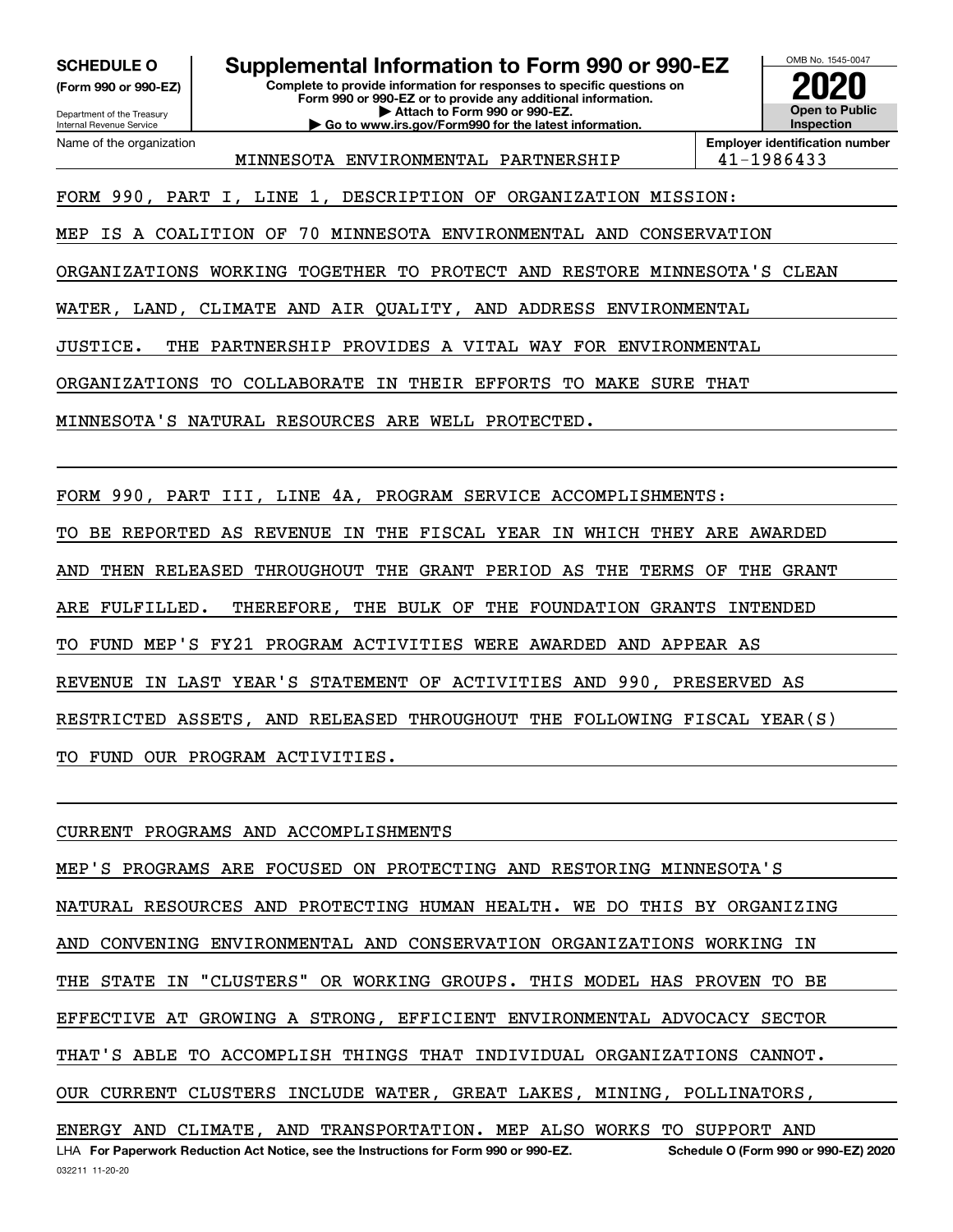| Schedule O (Form 990 or 990-EZ) 2020                                             | Page 2                                              |
|----------------------------------------------------------------------------------|-----------------------------------------------------|
| Name of the organization<br>MINNESOTA ENVIRONMENTAL PARTNERSHIP                  | <b>Emplover identification number</b><br>41-1986433 |
| COORDINATE GROUPS FOCUSED ON SAFEGUARDING THE STATE'S FUNDS THAT ARE             |                                                     |
| CONSTITUTIONALLY DEDICATED TO PROTECTING AND RESTORING OUR GREAT                 |                                                     |
| OUTDOORS. THROUGH THESE WORKING GROUPS, MEMBERS SHARE INFORMATION AND            |                                                     |
| RESOURCES, AND CREATE AND HARED POSITIONS AND EXECUTE STRATEGIES. WE             |                                                     |
| ALSO WORK TOGETHER TO IDENTIFY AND SUPPORT ANNUAL COMMUNITY LEGISLATIVE          |                                                     |
| PRIORITIES. WHILE OUR CLUSTERS WORK ON INITIATIVES YEAR-ROUND, THE               |                                                     |
| LEGISLATIVE SESSION IS A SIGNIFICANT FOCUS OF OUR WORK. MEP'S ONGOING            |                                                     |
| INITIATIVES ARE OUTLINED BELOW WITH HIGHLIGHTS FROM FISCAL YEAR 2021.            |                                                     |
|                                                                                  |                                                     |
| DEFENDING MINNESOTA'S ENVIRONMENTAL POLICY FOUNDATION FROM ROLLBACKS,            |                                                     |
| INCLUDING LAWS, POLICIES, RULES AND AUTHORITIES, AND OPPOSING EFFORTS            |                                                     |
| TO BLOCK, UNDERMINE, AND UNDO STATE POLICY, STANDARDS, RULES, AND LAWS           |                                                     |
| AFFECTING, BUT NOT LIMITED TO, CLEAN ENERGY; ENVIRONMENTAL REVIEW                |                                                     |
| (MEPA, NEPA) AND PERMITTING PROCESSES; AGENCY AUTHORITIES; CITIZEN               |                                                     |
| INVOLVEMENT IN COUNCILS, PROCESSES, AND HEARINGS; CLEAN, PLENTIFUL               |                                                     |
| WATER; COMMUNITY AND TOWNSHIP RIGHTS; PUBLIC LAND ACQUISITION AND                |                                                     |
| PROTECTION; AND BUFFER, WETLAND, AND CALCAREOUS FENS PROTECTIONS.                |                                                     |
| THROUGH THE TREMENDOUS EFFORTS OF MEP, OUR MEMBER GROUPS, AND CITIZENS           |                                                     |
| ACROSS THE STATE, NUMEROUS PROVISIONS AND ROLLBACKS HARMFUL TO THE               |                                                     |
| ENVIRONMENT WERE PREVENTED FROM BECOMING LAW DURING THE 2020                     |                                                     |
| LEGISLATIVE SESSION.                                                             |                                                     |
|                                                                                  |                                                     |
| PRESERVING LONG-TERM INVESTMENTS IN OUR GREAT OUTDOORS                           |                                                     |
| WE WORK TO ENSURE THAT CAPITAL INVESTMENTS FOR MINNESOTA'S GREAT                 |                                                     |
| OUTDOORS MAKE UP AT LEAST THE TRADITIONAL AMOUNT OF THE TOTAL STATE              |                                                     |
| GENERAL OBLIGATION BONDS. THE LEGISLATURE APPROVED A RECORD-HIGH LEVEL           |                                                     |
| OF SUPPORT (\$302 MILLION) FOR WATER INFRASTRUCTURE IN THE 2020 BONDING          |                                                     |
| BILL, ALTHOUGH THE SESSION CONCLUDED IN OUR 2021 FISCAL YEAR.<br>032212 11-20-20 | Schedule O (Form 990 or 990-EZ) 2020                |
|                                                                                  |                                                     |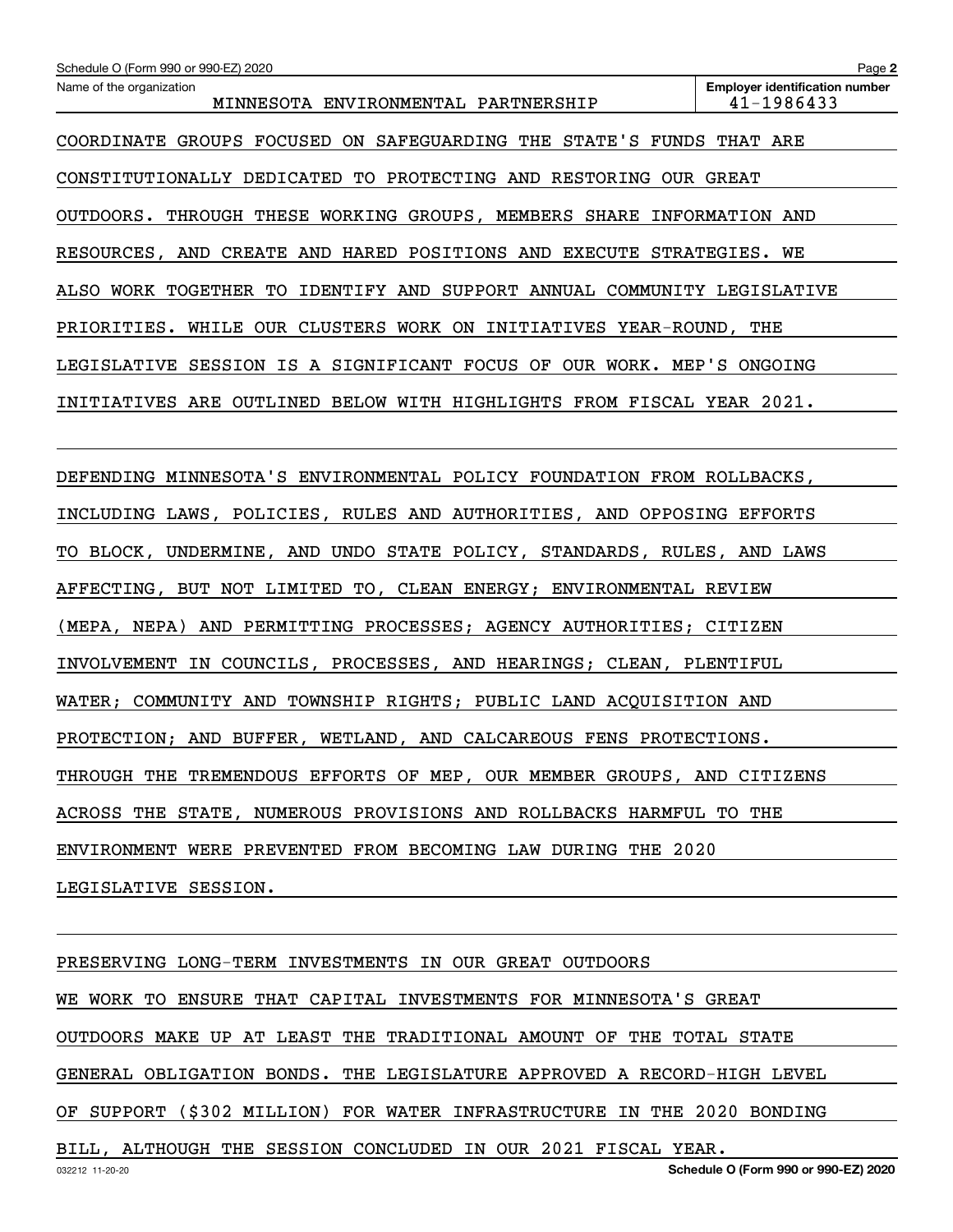MINNESOTA ENVIRONMENTAL PARTNERSHIP 41-1986433

INVESTING IN CLEAN WATER AND LIVING LANDSCAPES

A LONGSTANDING PRIORITY ISSUE FOR MEP HAS BEEN EDUCATING

DECISION-MAKERS AND THE PUBLIC ABOUT THE DETRIMENTS OF AGRICULTURAL

POLLUTION TO STREAMS, RIVERS, LAKES, AND DRINKING WATER. WE'VE

ADVOCATED FOR SOLUTIONS LIKE BUFFERS AND THE FOREVER GREEN INITIATIVE

WHICH IS AN INNOVATIVE PROGRAM OF THE UNIVERSITY OF MINNESOTA THAT'S

DEVELOPING AND IMPLEMENTING NEW PERENNIAL AND WINTER ANNUAL COVER CROPS

TO PREVENT FARM RUNOFF, INCREASE PRODUCTIVITY, AND IMPROVE HABITAT AND

CLIMATE RESILIENCY. WITH STRONG MEP PRESENCE ON THE FOREVER GREEN

PARTNERSHIP STEERING COUNCIL, THE PROGRAM RECEIVED SIGNIFICANT STATE

AND FEDERAL FUNDING AND HAS HELPED MOVE NEW CROPS FORWARD.

PROTECTING OUR WATER FROM SULFIDE MINING

PROPOSED SULFIDE MINES IN NORTHEAST MINNESOTA, INCLUDING THE POLYMET

NORTHMET PROJECT AND THE TWIN METALS MINNESOTA PROJECT, THREATEN OUR

LAKES AND RIVERS WITH SIGNIFICANT ONGOING WATER POLLUTION. POLYMET'S

DATA SHOWS THAT ONGOING WATER TREATMENT COULD BE REQUIRED FOR 500 YEARS

OR MORE AFTER MINING HAS STOPPED. MEP HAS LEVERAGED OUR POSITION TO

CONVENE THE MINING CLUSTER, WHICH HELPS GROUPS CONVENE, COMMUNICATE AND

COLLABORATE ON THEIR STRATEGIES. ADDITIONALLY, WE'VE BEEN PUBLICLY

HIGHLIGHTING THE DANGER, ESPECIALLY FROM MERCURY, TO DOWNSTREAM

COMMUNITIES WITHIN THE ST. LOUIS RIVER WATERSHED AND LAKE SUPERIOR.

PROTECTING THE GREAT LAKES

MINNESOTA IS THE HEADWATERS STATE FOR THE GREAT LAKES, WITH 190 MILES OF RUGGED LAKE SUPERIOR SHORELINE AMONG ITS NATURAL ASSETS. SINCE 2005, MEP'S COALITION HAS WORKED TOGETHER TO SUPPORT THE GREAT LAKES

032212 11-20-20 RESTORATION INITIATIVE (GLRI), A LONG-TERM REGIONAL PLAN TO RESTORE THE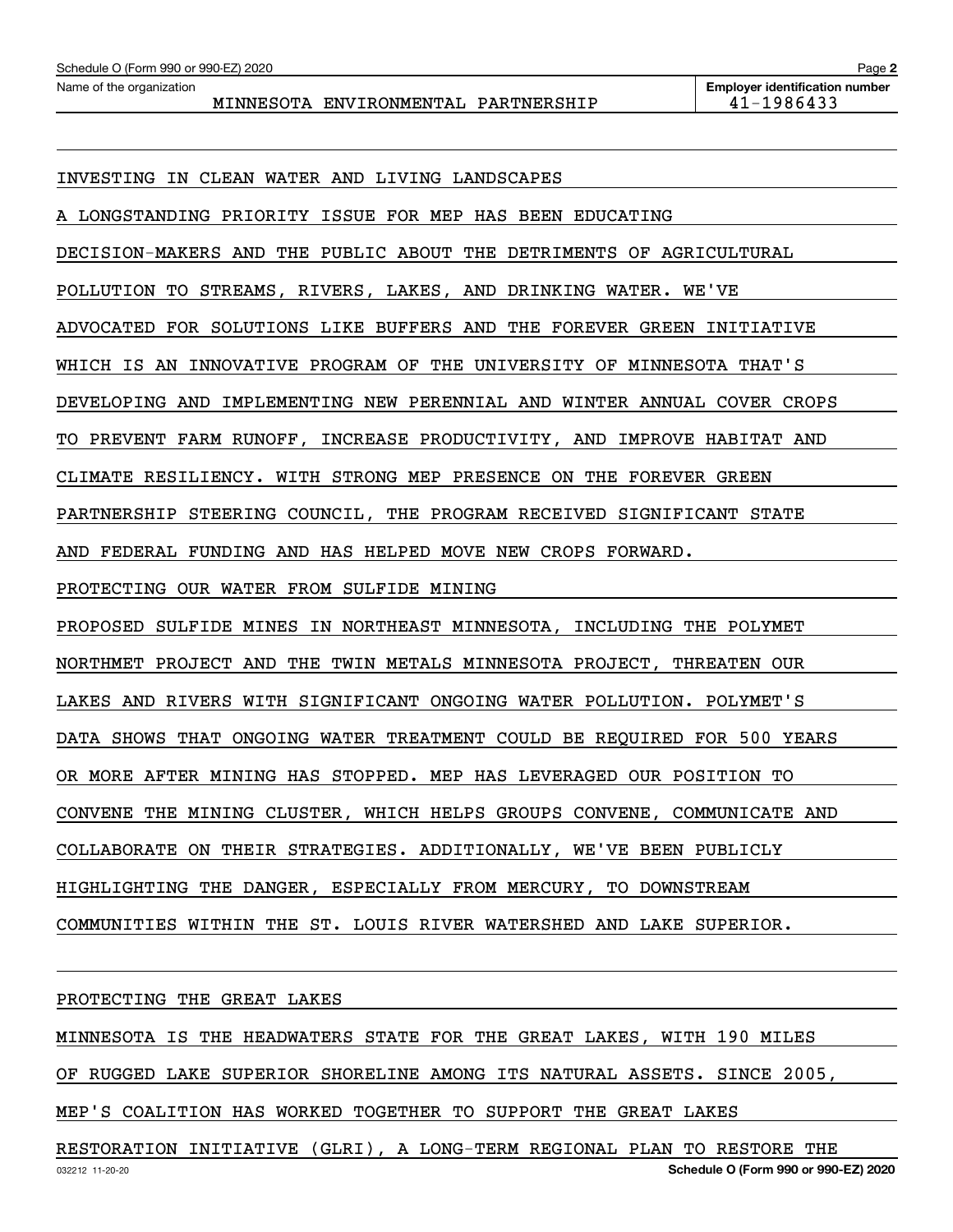| Schedule O (Form 990 or 990-EZ) 2020                                       | Page 2                                              |
|----------------------------------------------------------------------------|-----------------------------------------------------|
| Name of the organization<br>MINNESOTA ENVIRONMENTAL PARTNERSHIP            | <b>Employer identification number</b><br>41-1986433 |
| STIMULATE THE REGION'S ECONOMY. THE MEP<br>COALITION HAS<br>LAKES AND      |                                                     |
| SUPPORTED FULL CONGRESSIONAL FUNDING FOR GLRI, AS WELL AS LEVERAGING       |                                                     |
| STATE DOLLARS THROUGH THE LEGACY AMENDMENT AND<br>THE BONDING BILL. MEP    |                                                     |
| ACTIVELY PARTICIPATES<br>IN<br>THE HEALING OUR WATERS COALITION, AND ALONG |                                                     |
| WITH THAT COALITION WE ARE TURNING OUR FOCUS TO ENVIRONMENTAL JUSTICE      |                                                     |
| INCLUDING LEAD<br>IN DRINKING WATER. ONGOING ISSUES OF<br>ISSUES,          | CONCERN                                             |
| THE ST. LOUIS RIVER AND ADVOCATING FOR BALLAST<br>INCLUDE CLEANING<br>UP   |                                                     |
| INVASIVE SPECIES PROTECTIONS. MEP EMPLOYS A FULL-TIME STAFF<br>WATER AND   |                                                     |
| MEMBER AND A HALF-TIME ORGANIZER IN OUR DULUTH OFFICE FOR THIS WORK.       |                                                     |
| THROUGH THIS OFFICE, MEP SUPPORTS LOCAL GROUPS, MANY OF WHICH ARE          |                                                     |
| VOLUNTEER LED AND LACK RESOURCES AND OPPORTUNITIES FOR BROADER             |                                                     |
| NETWORKING.                                                                |                                                     |

PROTECTING FAMILIES FROM LEAD IN THEIR DRINKING WATER IN DULUTH, MEP STAFF AND COMMUNITY PARTNERS HAVE HELPED OVER 50 FAMILIES IN LOWER-INCOME NEIGHBORHOODS IDENTIFY WHETHER THEIR DRINKING WATER IS CONTAMINATED WITH LEAD. SADLY, ABOUT ONE-THIRD OF THE FAMILIES DO HAVE LEAD IN THEIR DRINKING WATER. MEP IS WORKING WITH COALITION MEMBERS TO FIND WAYS TO REPLACE ALL THE LEAD SERVICE LINES IN DULUTH AND IN OLDER HOMES ACROSS THE STATE.

CORE CONVENING, COORDINATION AND CAPACITY-BUILDING

AS A COALITION, MEP'S ROLE IS TO BRING ORGANIZATIONS TOGETHER TO

NETWORK, COLLABORATE, AND ADVOCATE, BUILDING THEIR INDIVIDUAL

EFFECTIVENESS WHILE WORKING ON COALITION-IDENTIFIED PRIORITIES AND

INITIATIVES. WHILE THE COVID-19 SITUATION HAS REQUIRED US TO SHIFT SOME

TACTICS TO VIRTUAL AND ONLINE FORMATS, THE CORE GOALS AND PROCESSES

REMAINED. MEP COORDINATES MEMBER EFFORTS SO OUR COMMUNITY-WIDE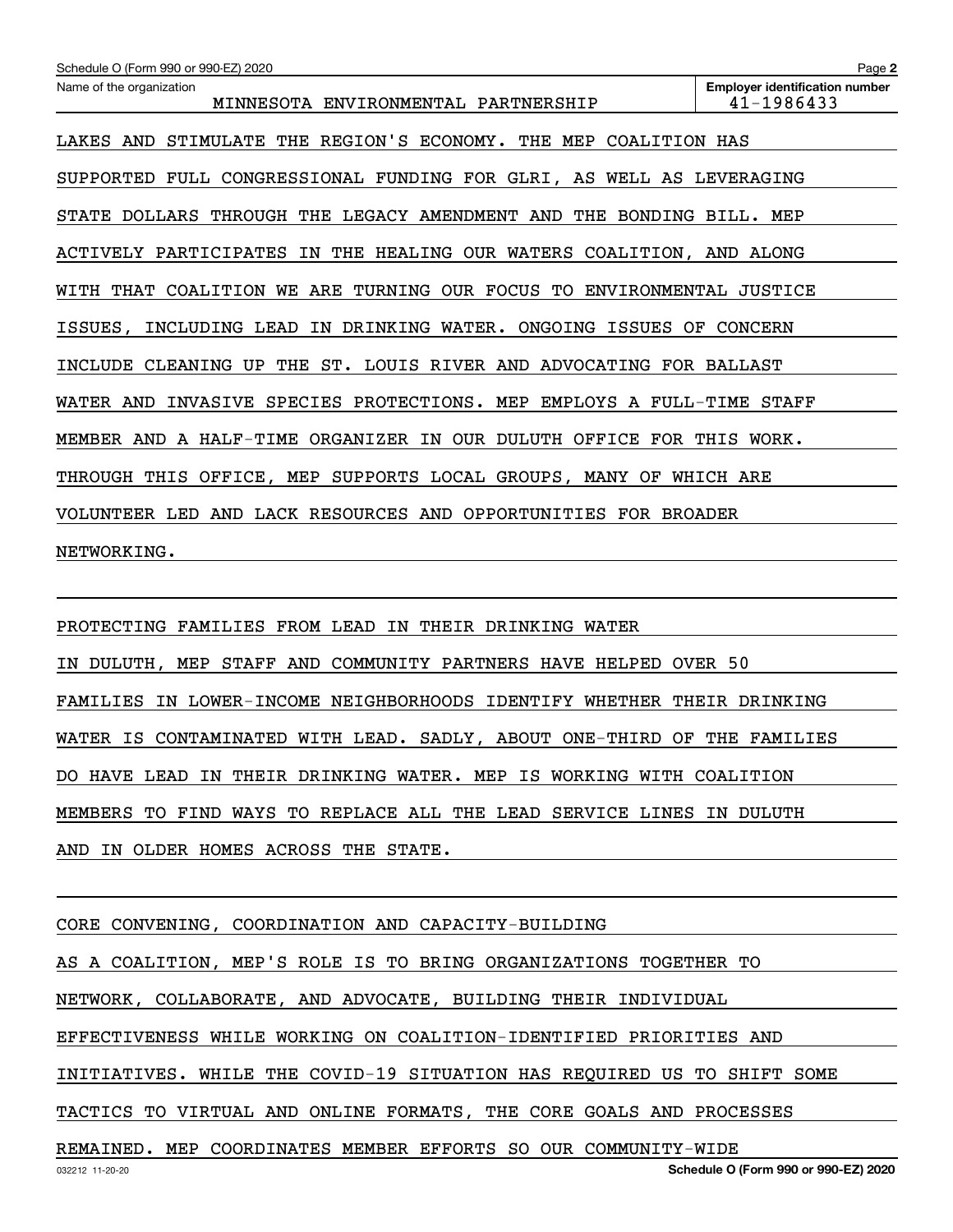| Schedule O (Form 990 or 990-EZ) 2020                                   | Page 2                                              |
|------------------------------------------------------------------------|-----------------------------------------------------|
| Name of the organization<br>MINNESOTA ENVIRONMENTAL PARTNERSHIP        | <b>Employer identification number</b><br>41-1986433 |
| RESOURCES ARE USED AS EFFECTIVELY AND EFFICIENTLY AS POSSIBLE,         |                                                     |
| PROVIDING THE LEADERSHIP, EXPERTISE, COMMUNICATIONS AND OUTREACH,      |                                                     |
| CONVENING, AND TECHNICAL ASSISTANCE NEEDED TO ACHIEVE RESULTS. TO THIS |                                                     |
| END, MEP PROVIDES THE ENVIRONMENTAL COMMUNITY WITH THE FOLLOWING       |                                                     |
| SERVICES:                                                              |                                                     |
|                                                                        |                                                     |
| 1. LEADERSHIP AND EXPERTISE ON COLLABORATIVE ISSUE INITIATIVES: WE     |                                                     |
| COORDINATE MEMBER GROUPS AND ALLIES TO SHARE INFORMATION AND RESOURCES |                                                     |
| FOR THE BETTERMENT OF ALL, AND WE WORK TO ACHIEVE CONSENSUS OR         |                                                     |
| NEAR-CONSENSUS BETWEEN MEP MEMBERS, AGENCY STAFF, KEY LEGISLATIVE      |                                                     |
| SUPPORTERS, AND THE GOVERNOR'S OFFICE ON BEST STRATEGIES FOR SYSTEMIC  |                                                     |
| CHANGE. WE LEAD ANNUAL LEGISLATIVE INITIATIVES AS WELL AS MULTI-YEAR,  |                                                     |

MULTI-STRATEGY CAMPAIGNS. WE ALSO BUILD THE CAPACITY OF OUR MEMBER

GROUPS BY SPONSORING TRAININGS AND PROVIDING TARGETED TECHNICAL

ASSISTANCE TO THE CLUSTERS OF GROUPS WORKING ON PRIORITY ISSUES.

2. COMMUNICATIONS RESEARCH, MESSAGING AND TRAINING: MEP PRODUCES AN ENVIRONMENTAL BRIEFING BOOK, MAKING THE CASE FOR THE COALITION'S PRIORITIES, WHICH IS DISTRIBUTED TO LEGISLATORS, AGENCY STAFF, MEDIA, AND MEP SUPPORTERS.

3. PUBLIC EDUCATION AND MEDIA: MEP HAS BUILT STRONG RELATIONSHIPS WITH MEDIA ACROSS THE STATE AND USES A VARIETY OF COMMUNICATIONS TOOLS TO HIGHLIGHT ENVIRONMENTAL ISSUES EFFECTING MINNESOTA AND THE REGION. WE REGULARLY SERVE AS THE VOICE FOR MINNESOTA'S BROAD ENVIRONMENTAL ISSUES AND ARE REGULARLY QUOTED OR RESOURCED BY STATE, LOCAL AND REGIONAL MEDIA. MEP ALSO HIGHLIGHTS WATER, AGRICULTURE, PIPELINES, MINING, CLEAN ENERGY, TRANSPORTATION, CLIMATE CHANGE, AND POLLUTION AMONG OTHER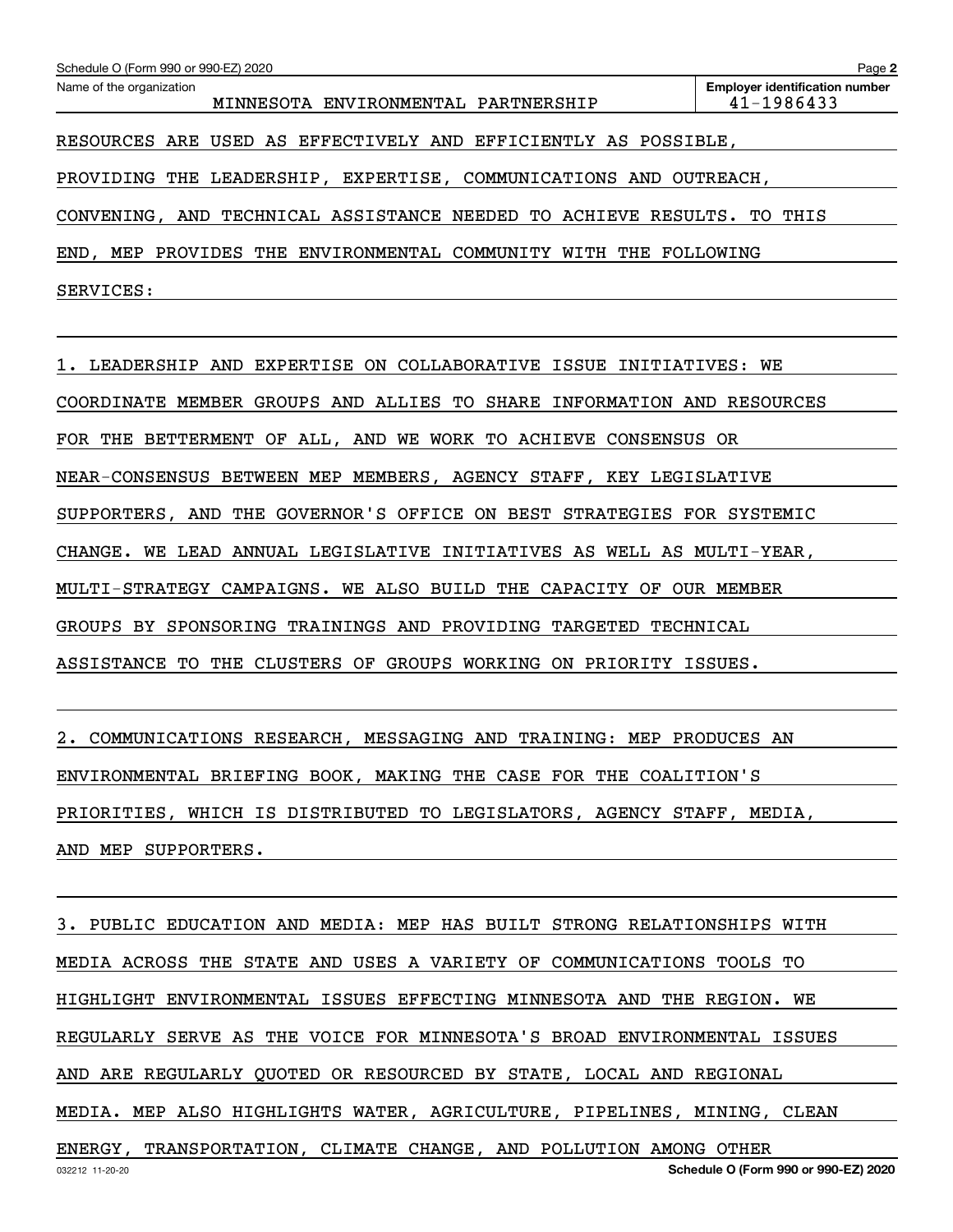| Schedule O (Form 990 or 990-EZ) 2020                                      | Page 2                                                  |
|---------------------------------------------------------------------------|---------------------------------------------------------|
| Name of the organization<br>MINNESOTA ENVIRONMENTAL PARTNERSHIP           | <b>Employer identification number</b><br>$41 - 1986433$ |
| NEWS ROUNDUP EMAIL "NEWS WATCH" WHICH GOES TO<br>TOPICS<br>ΙN.<br>OUR.    | <b>SUBSCRIBERS</b>                                      |
| TWICE WEEKLY, INCLUDING DECISION MAKERS, FUNDERS, AND MEDIA.              | OUR WEEKLY                                              |
| NEWSLETTER "ENVIRONMENTAL INSIDER" FEATURES ARTICLES ON A BROAD           |                                                         |
| ENVIRONMENTAL ISSUES. WE'RE ALSO ACTIVE ON FACEBOOK AND<br>SPECTRUM<br>OF |                                                         |
| SHARE NEWS ARTICLES AND PROVIDE LINKS TO<br>TWITTER<br>WE<br>WHERE        | RESOURCES AND                                           |
| INFORMATION.                                                              |                                                         |

4. CITIZEN ENGAGEMENT: MEP WORKS TO BUILD STRONG CONSTITUENCIES OF ENVIRONMENTALLY-AWARE AND ENGAGED CITIZENS ACROSS THE STATE. WE DEVELOPED AND MAINTAIN THE MINNESOTA ENVIRONMENTAL ACTION NETWORK (MEAN) TO SEND EMAIL ACTION ALERTS, REACHING UP TO 60,000 MINNESOTANS CITIZENS IN ALL AREAS OF THE STATE TO ENGAGE THEM ON FUNDING ISSUES AND ENVIRONMENTAL PROTECTION MEASURES. THE MEAN SYSTEM IS A CONSOLIDATED LIST OF THE INDIVIDUAL CONSTITUENTS OF 21 MEP ORGANIZATIONAL MEMBERS; IN 2021, WE SENT 22 ACTION ALERTS PROMPTING INDIVIDUALS TO CONTACT THEIR REPRESENTATIVES ON IMPORTANT ISSUES THAT RANGED FROM MINING TO FUNDING FOR CLEAN WATER. WE ALSO COORDINATE FORUMS FOR CITIZENS TO TALK TO DECISION-MAKERS IN THEIR HOME DISTRICTS AND AT THE STATE CAPITOL SUCH AS 2019'S WATER ACTION DAY WHICH FACILITATED OVER 700 CONCERNED CITIZENS CONVERGING ON THE CAPITOL TO ATTEND EDUCATIONAL TRAININGS ON KEY ISSUES, VISIT WITH THEIR ELECTED LEADERS, AND ATTEND A RALLY.

5. EDUCATING DECISION-MAKERS: MEP ALIGNS COMMUNITY POSITIONS AND LEADS THE PRODUCTION AND DISTRIBUTION OF SIGN-ON LETTERS (20 IN 2020) ADDRESSED TO THE GOVERNOR, LEGISLATORS, AND OTHER KEY OFFICIALS ON A RANGE OF IMPORTANT ENVIRONMENTAL ISSUES. WE ALSO CONVENE CRITICAL MEETINGS WITH KEY LEGISLATORS AND CONSTITUENTS IN ENVIRONMENTAL FORUMS, WITH EXCELLENT PARTICIPATION FROM CONSTITUENTS.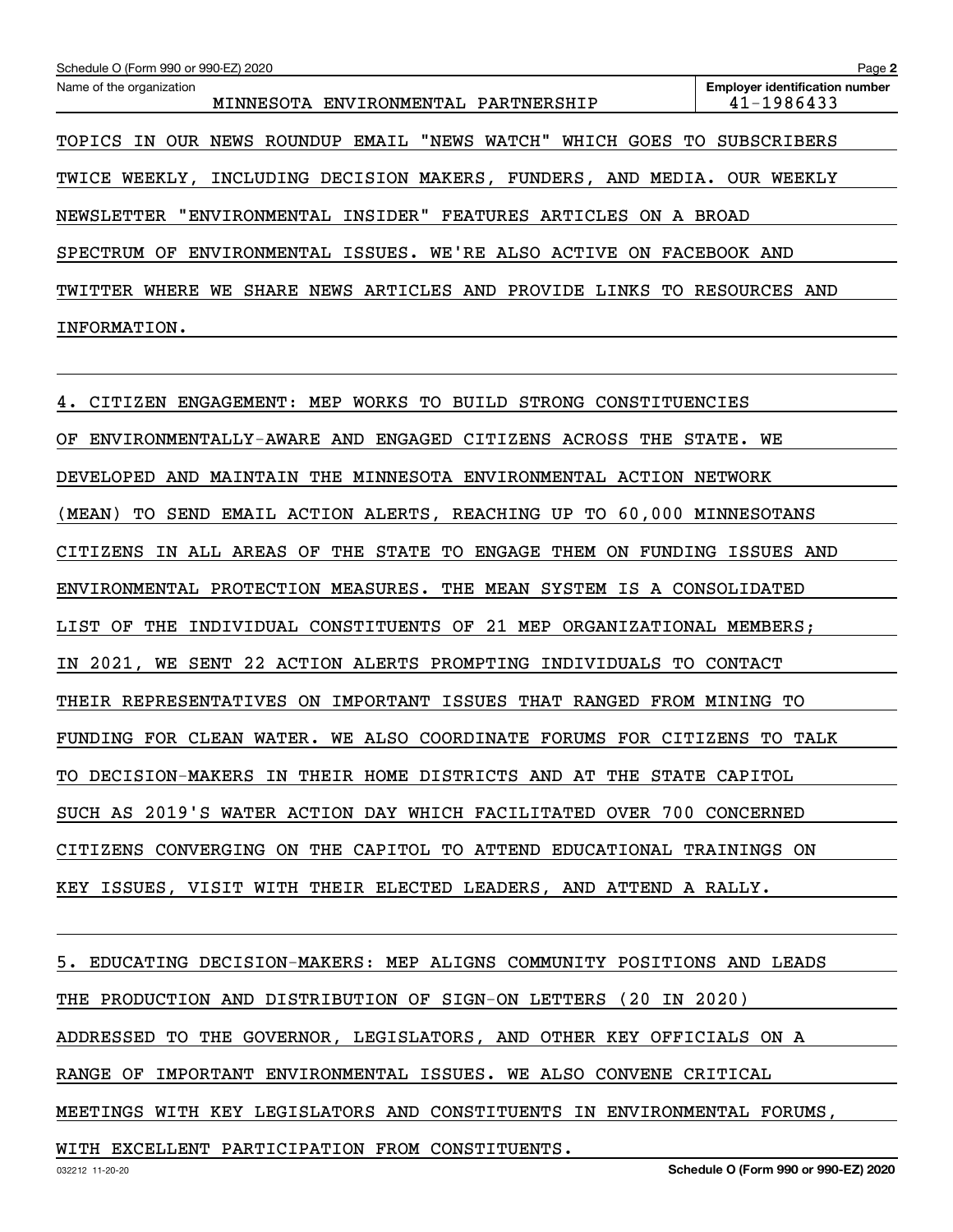FORM 990, PART VI, SECTION A, LINE 2:

CLEAN WATER ACTION HAS A CONTRACTUAL RELATIONSHIP WITH LUTHERAN COALITION

FOR PUBLIC POLICY IN MINNESOTA.

FORM 990, PART VI, SECTION A, LINE 6:

THE ORGANIZATION HAS APPROXIMATELY 70 MINNESOTA ENVIRONMENTAL ORGANIZATIONS

THAT ARE VOTING MEMBERS UNDER STATE LAW.

FORM 990, PART VI, SECTION A, LINE 7A:

ALL MEMBERS ARE ENTITLED TO ONE VOTE ON ANY MATTER PROPERLY PRESENTED TO THE MEMBERS.

FORM 990, PART VI, SECTION B, LINE 11B:

ALL BOARD MEMBERS ARE GIVEN A COPY OF THE DRAFT FORM 990 FOR REVIEW. THE

EXECUTIVE COMMITTEE REVIEWS THE FORM 990 IN DETAIL AND MAKES A

RECOMMENDATION TO THE FULL BOARD ON APPROVAL.

FORM 990, PART VI, SECTION B, LINE 12C:

BOARD MEMBERS ARE ASKED TO COMPLETE A CONFLICT DISCLOSURE FORM AT THE

BEGINNING OF EACH FISCAL YEAR AND ARE ASKED TO UPDATE THAT FORM WITH ANY

NEW CONFLICTS AT EACH BOARD MEETING.

FORM 990, PART VI, SECTION B, LINE 15A:

COMPENSATION PROCESS FOR TOP OFFICIAL:

THE EXECUTIVE COMMITTEE OF THE ORGANIZATION'S BOARD OF DIRECTORS CONDUCTS A

032212 11-20-20 **Schedule O (Form 990 or 990-EZ) 2020** REVIEW OF THE EXECUTIVE DIRECTOR'S PERFORMANCE UTILIZING INPUT FROM BOARD,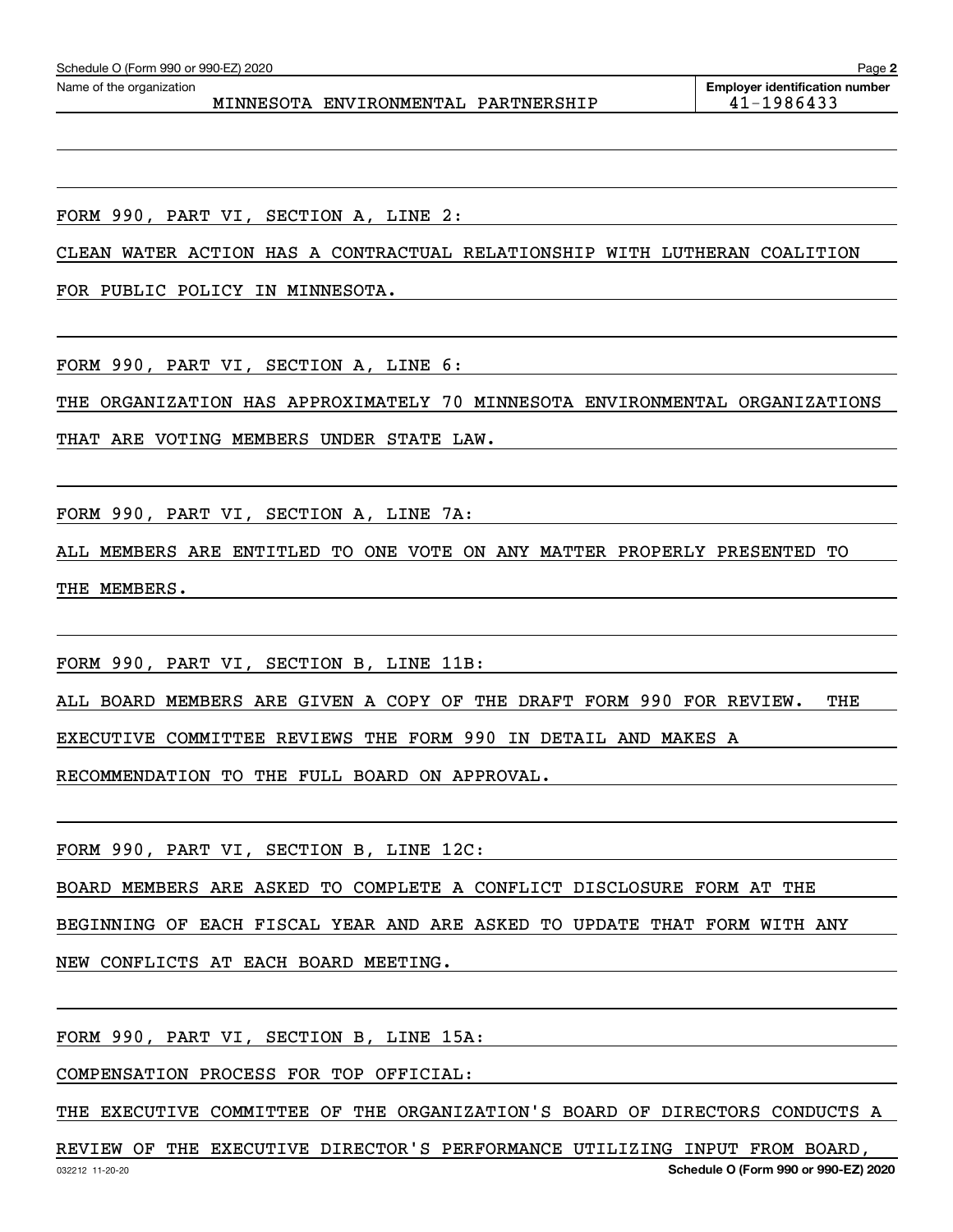| Schedule O (Form 990 or 990-EZ) 2020                                       | Page 2                                              |
|----------------------------------------------------------------------------|-----------------------------------------------------|
| Name of the organization<br>MINNESOTA ENVIRONMENTAL PARTNERSHIP            | <b>Employer identification number</b><br>41-1986433 |
| IT ALSO REVIEWS THE SALARY IN RELATION TO THE MN<br>STAFF AND MEMBERS.     |                                                     |
| COUNCIL OF NONPROFITS SALARY SCHEDULE. THE BOARD OF DIRECTORS USES THIS    |                                                     |
| INFORMATION IN RELATION TO OTHER ORGANIZATIONAL STAFF POSITIONS TO SET THE |                                                     |
| EXECUTIVE DIRECTOR'S COMPENSATION FOR THE YEAR.                            |                                                     |
|                                                                            |                                                     |
| FORM 990, PART VI, SECTION B, LINE 15B:                                    |                                                     |
| THERE ARE NO OTHER KEY EMPLOYEES SO THIS IS NOT APPLICABLE.                |                                                     |
|                                                                            |                                                     |
| FORM 990, PART VI, SECTION C, LINE 19:                                     |                                                     |
| IF THERE IS A REQUEST FOR ONE OF THESE DOCUMENTS, IT WOULD GO TO THE BOARD |                                                     |
| FOR APPROVAL.                                                              |                                                     |
|                                                                            |                                                     |
| FORM 990, PART IX, LINE 11G, OTHER FEES:                                   |                                                     |
| CONSULTING AND CONTRACTED SERVICES:                                        |                                                     |
| PROGRAM SERVICE EXPENSES                                                   | 15,852.                                             |
| MANAGEMENT AND GENERAL EXPENSES                                            | 3,671.                                              |
| FUNDRAISING EXPENSES                                                       | 133.                                                |
| TOTAL EXPENSES                                                             | $19,656$ .                                          |
|                                                                            |                                                     |
| CONTRACTING ORGANIZATIONS:                                                 |                                                     |
| $\sim$ 65,500.<br>PROGRAM SERVICE EXPENSES                                 |                                                     |
|                                                                            | $0 \cdot$                                           |
|                                                                            | 0.                                                  |
| TOTAL EXPENSES                                                             |                                                     |
| TOTAL OTHER FEES ON FORM 990, PART IX, LINE 11G, COL A 65,156.             |                                                     |
|                                                                            |                                                     |

FORM 990, PART XII, LINE 2C

THIS PROCESS HAS NOT CHANGED FROM THE PRIOR YEAR.